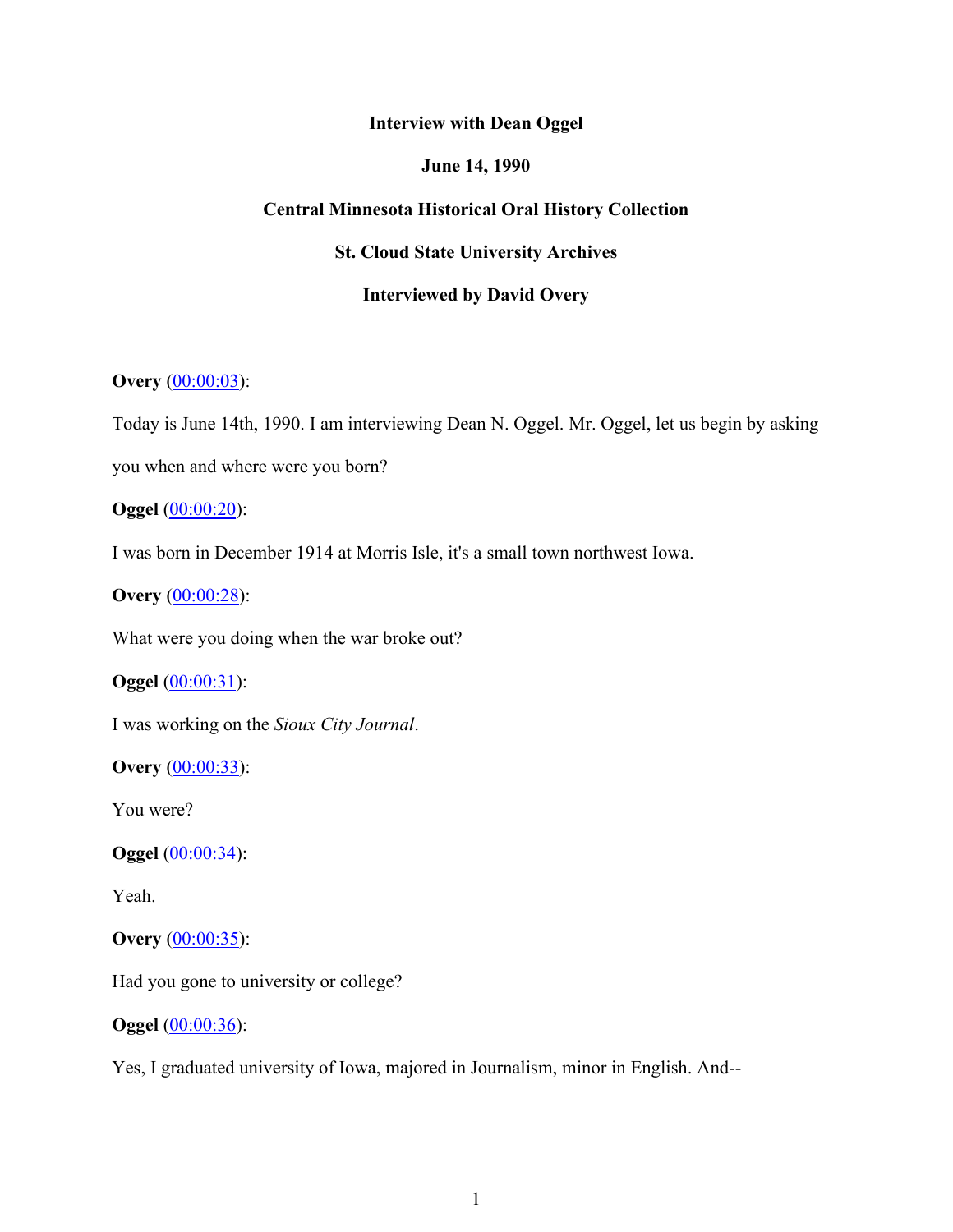#### **Overy** (00:00:41):

I see.

### **Oggel** (00:00:42):

Worked on some three weekly papers. And I came up here to Pipestone, Minnesota, working

semiweekly, *Pipestone County Star*, and then I went down to the *Sioux City Journal*.

# **Overy** (00:00:56):

I see. So you're a full-time reporter or?

### **Oggel** (00:00:59):

Well, I was, when I went down but I became a desk man, editor.

**Overy** (00:01:03):

I see.

#### **Oggel** (00:01:04):

Various--

#### **Overy** (00:01:05):

Were you drafted or did you volunteer or what?

## **Oggel** (00:01:09):

Well, we had to register for the draft in October 1940. Everybody had to register for the draft, 18 to 45. So I registered at Pipestone and then after Pearl Harbor, I wanted to enlist. But I wanted to enlist in the Navy. I'd had ROTC in college. I didn't think I wanted go in the army. So, I was trying to enlist in the Navy, hoping maybe I could go OCS, do a commission, but I couldn't pass the visual tests. And I kept going down to the recruiting office. Well, every month or two, I was drinking orange juice, like they told us to do, help your vision and I could pass it in one eye, but I couldn't pass it in the other. And I tried to memorize the damn chart and of course the sergeant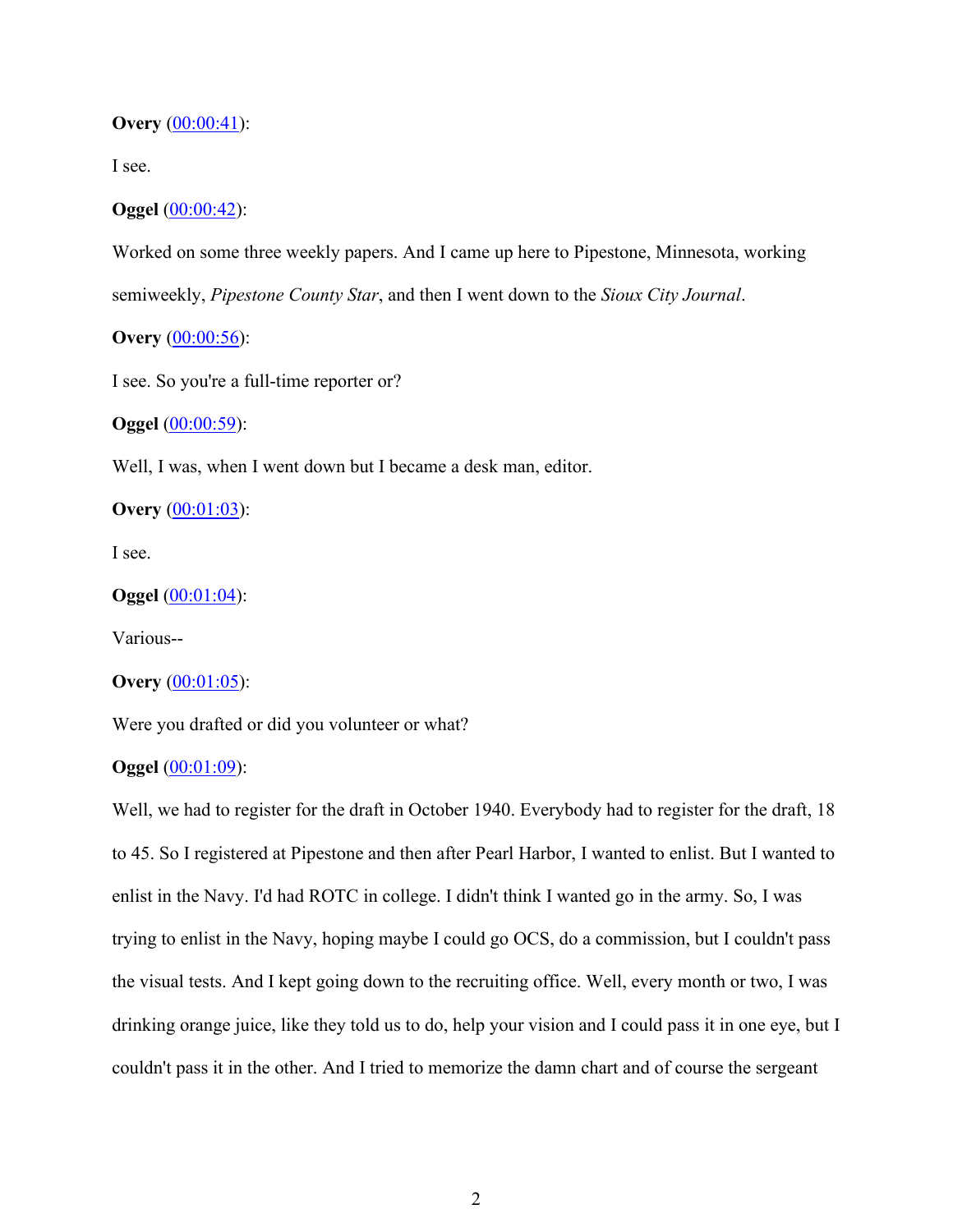caught on of that. So he's switched charts on me. So, I never could pass the Navy test. So then when my draft number came up, which came up in 1942, the morning I received my draft notice, I went down the recruiting office one more time to try and pass that Navy test, couldn't do it again. So then I waited. Then I had my draft and I was to report for induction.

### **Overy** (00:02:36):

Where did you report?

#### **Oggel** (00:02:37):

I reported down Fort Truck, Nebraska, just out of Omaha.

#### **Overy** (00:02:43):

Then where did they send you?

#### **Oggel** (00:02:45):

To Fort Leavenworth, Kansas, for induction. I was inducted at Fort Truck in [inaudible 00:02:56] reception center, where they gave us our uniforms. And we took the train down to Camp Robinson, Arkansas, medical training replacement center.

### **Overy** (00:03:10):

Was there a particular reason that they put you in medics? Did you ask for medics?

### **Oggel** (00:03:14):

No, I didn't want any part of that. I thought my father was a country doctor and I'd seen a lot of medicine and it was fine. But I didn't want to study medicine, my dad would have liked it but there a lot of newspapers in my family background, newspaper men, that seemed to be my bet and I wound up [inaudible 00:03:37]. No, we got down to Fort Leavenworth. We were contingent of-- I don't know how many was on that train, that came down from Northwestern Iowa. They had an order for 1,500 medics. They just completed a cycle at Camp Robinson,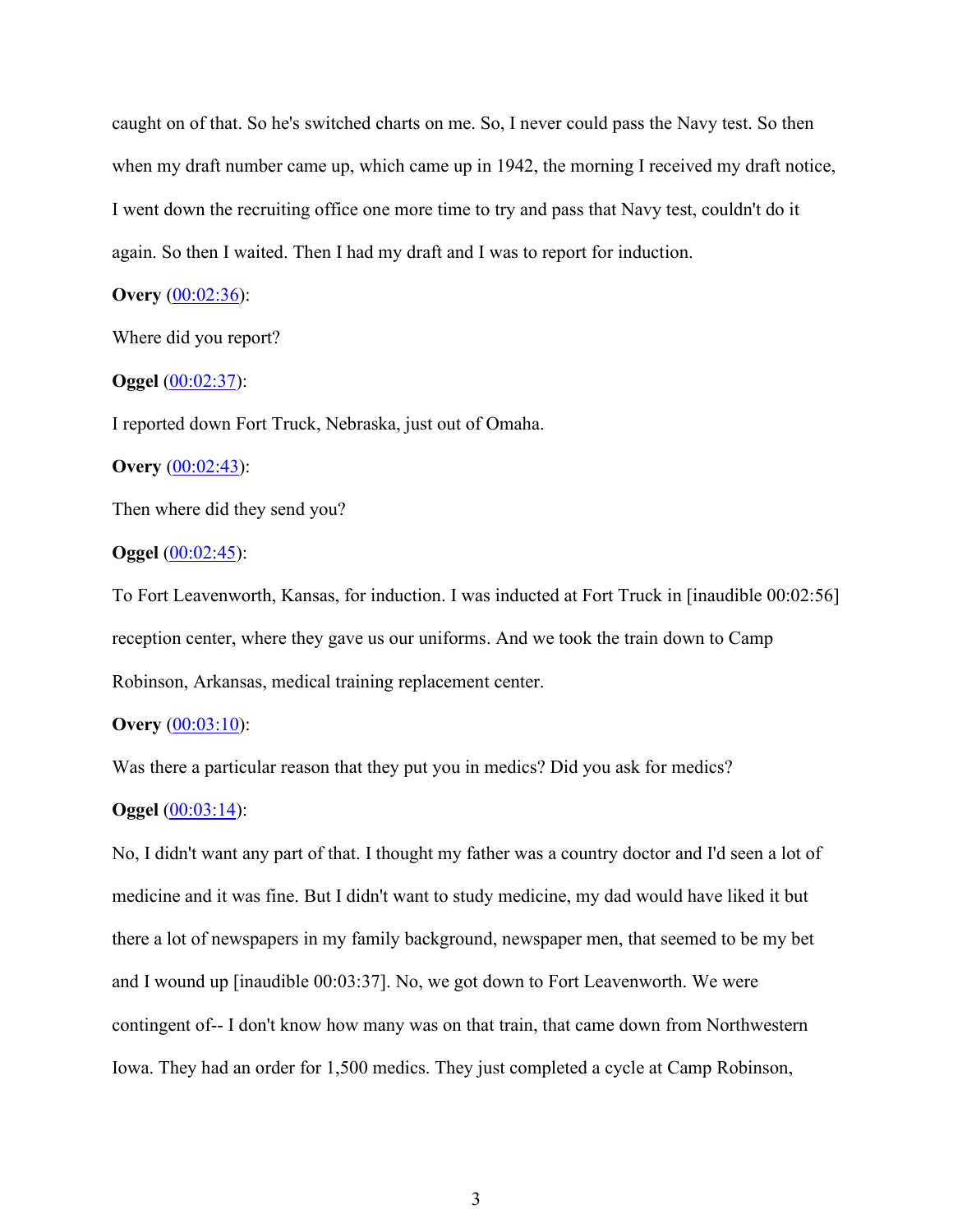which is one of the three big medical replacement training centers, there's one in Texas, one in Indian gap, Pennsylvania. So it was just happenstance when we arrived, my contingent arrived, they needed to fill that request from Camp Robinson for more medics. So they automatically put us in medics, everybody protested. They ushered us into the day room at Camp Robinson, huge room, miles, field artillery all the way around the three sides, with a stage on the fourth side. And everybody said, "Oh, this is fine. Are you going to shoot at the big gun?" Everybody was for it until the captain walked out and he said, "Men, you are now members of the medical department. You are medics." Everybody said, "How can I transfer out of this damn nonsense?" And he says, "You can't transfer. Once a medic, always a medic, unless you have some specific talent that the army needs, then you can transfer it out. Otherwise, you will end up a medic." But we found out the medics were pretty good branch of service to be with.

# **Overy** (00:05:23):

Did you train right there at Camp Robinson?

#### **Oggel** (00:05:25):

Yes. We had medical basic training under, well we had some infantry officers, we had medical officers to doctors.

### **Overy** (00:05:36):

Did you go through a regular basic training?

### **Oggel** (00:05:38):

Yes.

# **Overy** (00:05:39):

Infiltration and all the rest.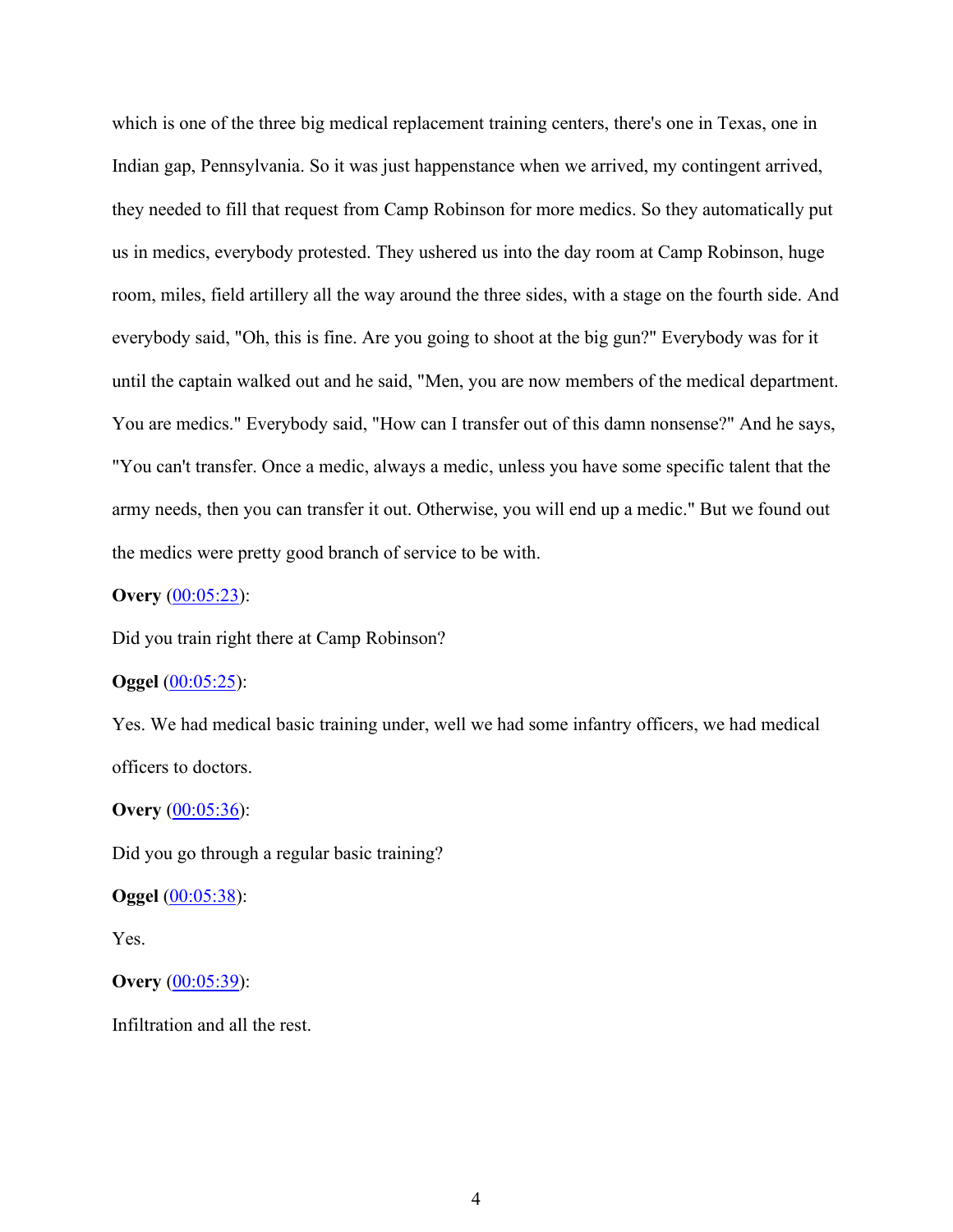#### **Oggel** (00:05:40):

Oh yeah, they gave three months, very intense training. We had virtually infantry training except we didn't get guns or grenades. We got medical kids. And then about the time our training was completed, just before it completed, word came in from the Pacific that the Japanese snipers were shooting medics. So then the army top brass decided medics would be taught how to fire rifles. Well, I'd done that in ROTC, but see a lot of the guys hadn't, the most of the guys grew up shooting hand made firearms. So then they gave us a good intensive training with the M-1 rifle, standard rifle. So they put us on the rifle range. We learned to fire the M-1s.

### **Overy** (00:06:38):

Was there some kind of-- Did you feel or maybe the rest of your buddies feel there was something kind of sissy about being a medic or what was the objection to it? Do you think?

# **Oggel** (00:06:52):

Well, you didn't have guns and we thought, well, I'm in the army now. I expect to fire guns. I want to shoot the enemy and we didn't have guns, not an issue, but to us--

### **Overy** (00:07:07):

Did your attitude change as you went through training about being a medic?

### **Oggel** (00:07:10):

Yes. Yes it did. We finally realized that we would be performing quite a service for wounded soldiers. We began to take pride in being medics, being good medics. We had good medical training.

#### **Overy** (00:07:34):

Would you describe that training for me?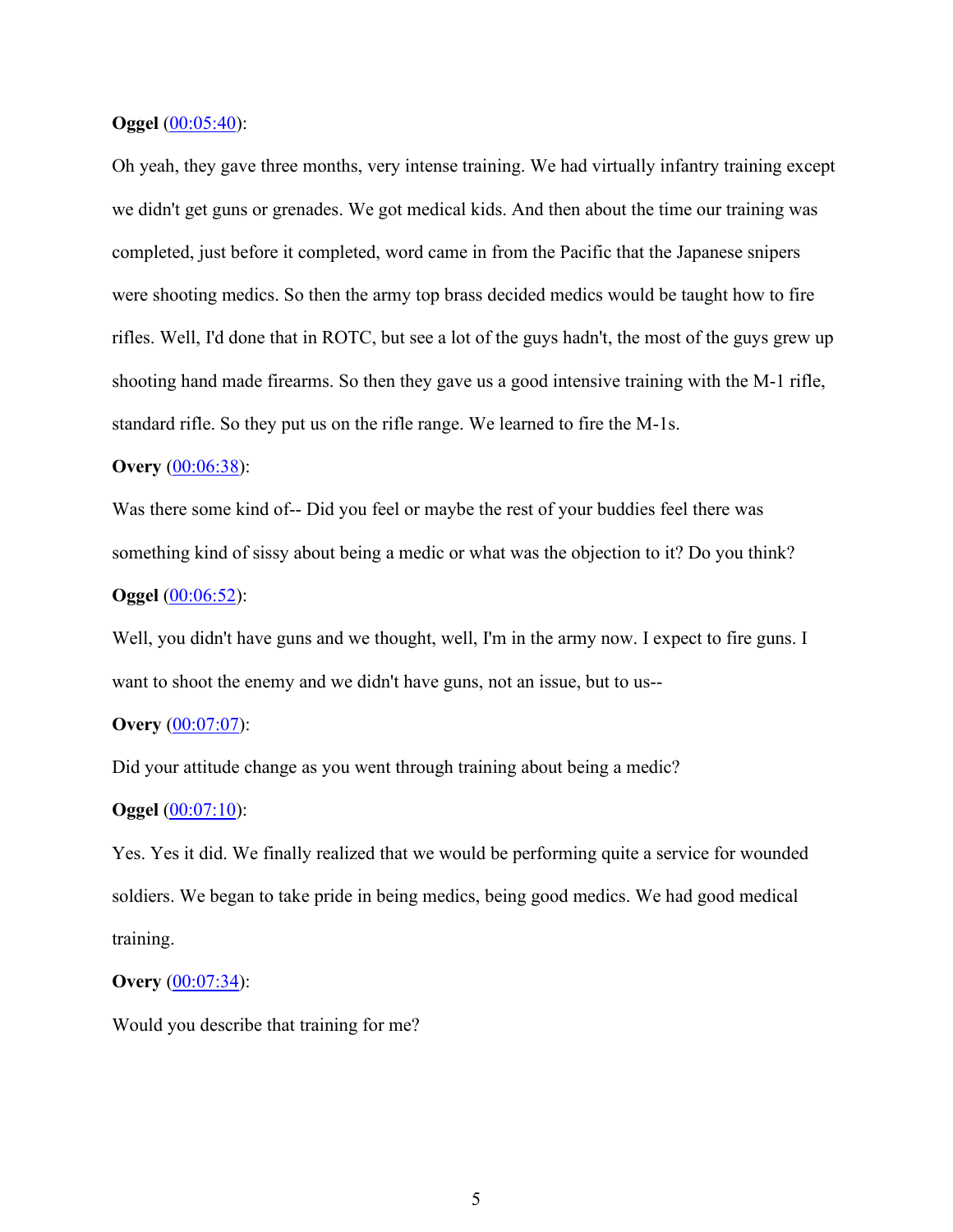#### **Oggel** (00:07:39):

The medical end of it?

## **Overy** (00:07:41):

Mm-hmm (affirmative).

### **Oggel** (00:07:42):

Well, we had lectures three or four times a week, in our room by medical officers, doctors. And we had a thick book on medicine, of course it wasn't anything like being a physician, but they taught us how to bandage, how to recognize shock, how to treat it, how to treat diseases such as malaria, dengue fever and that sort of thing if you're in jungle areas. When we went on hikes, we always carried litters, which are a lot heavier than carrying a rifle. And when under simulated battle conditions, we picked up men in the field, on the litters, brought them back to hospital tents. They would be marked with various types of wounds, injuries, shell shock, whatever. And they taught us how to handle that. How to set up the equipment to get blood plasmas, transfusions and that sort of thing. Taught us how to put splints on broken bones, arms, legs.

# **Overy** (00:09:18):

So it was pretty much technical training?

#### **Oggel** (00:09:20):

It was technical stuff, yeah.

#### **Overy** (00:09:22):

Did you have to pass any kind of examination or--?

### **Oggel** (00:09:24):

Well, they gave us exams all the time, but the men found out that by flunking, it didn't mean that they were getting out of the medics, they were still medics.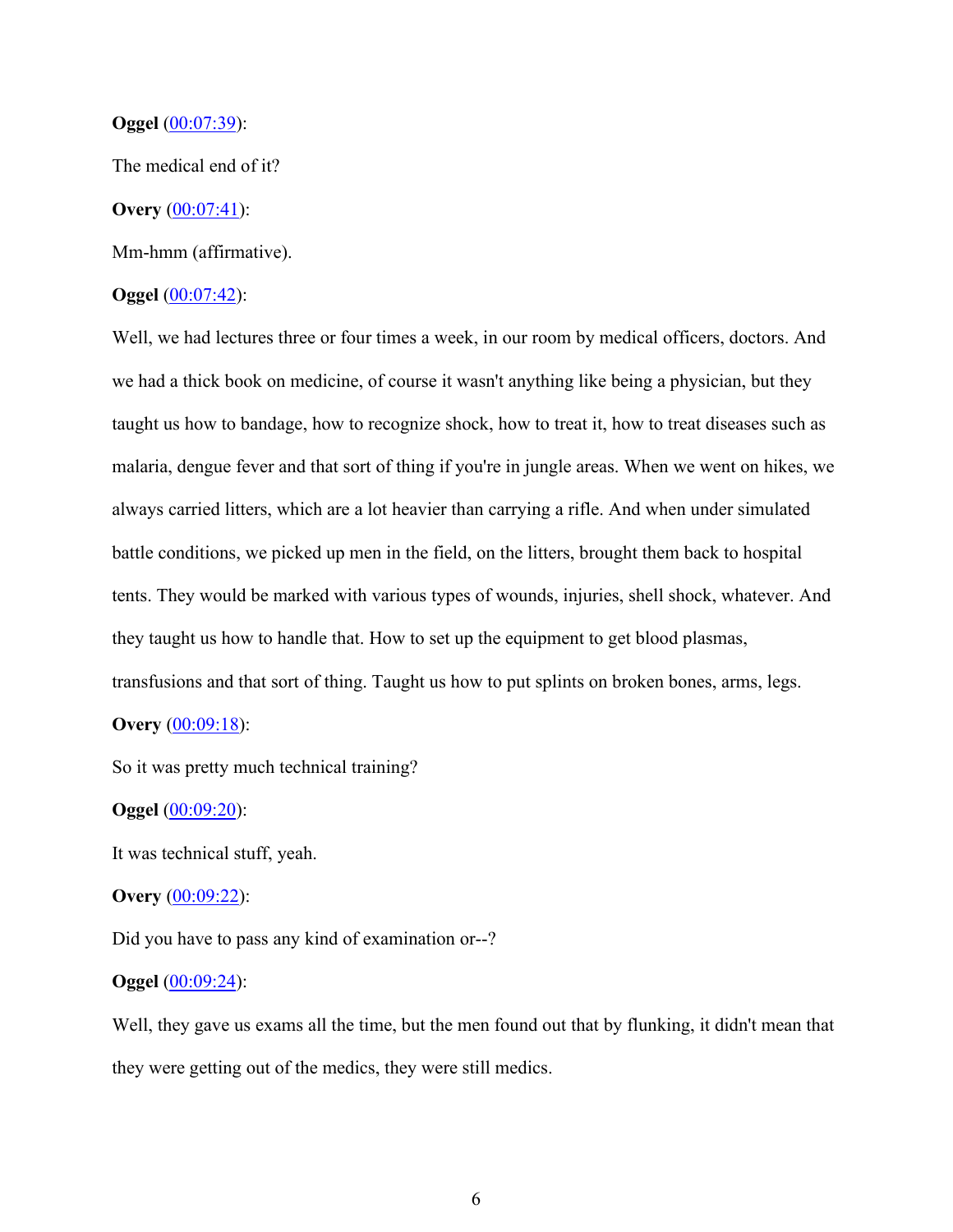#### **Overy** (00:09:34):

### Did you try that?

### **Oggel** (00:09:35):

No, I was a doctor's son, I gave it my best. A lot of it, I already knew. I used to help my dad in the office with accident cases and things. Blood didn't bother me, I don't fear blood. Some of the kids, they tried to finagle out of it [inaudible 00:09:57] medical officers, particularly our platoon commander, who was a wonderful guy. He put in a hitch in the cavalry before he went to medical school. He was very well-liked. He told us, "If you guys don't learn what we're trying to teach you here, you're liable to kill some soldier out on the battlefield someday. So for Christ's sake, learn what we try to teach you so that maybe you could save a soldier on the battlefield."

# **Overy** (00:10:37):

You figure your training was pretty realistic?

# **Oggel** (00:10:39):

Yes, it was. Yes, it was. It was as realistic as they could make it. Pulled guys in from simulated battlefields, crawling under barbed wire with the gunfire over our heads, only a couple of feet, told us not to stick our heads up. Yep. It was pretty realistic. Yeah.

### **Overy** (00:11:04):

Did you have a chance to practice being a medic at all in combat or?

#### **Oggel** (00:11:11):

Well, after we got overseas and--

### **Overy** (00:11:13):

Excuse me, where did you go from the time you've finished your training?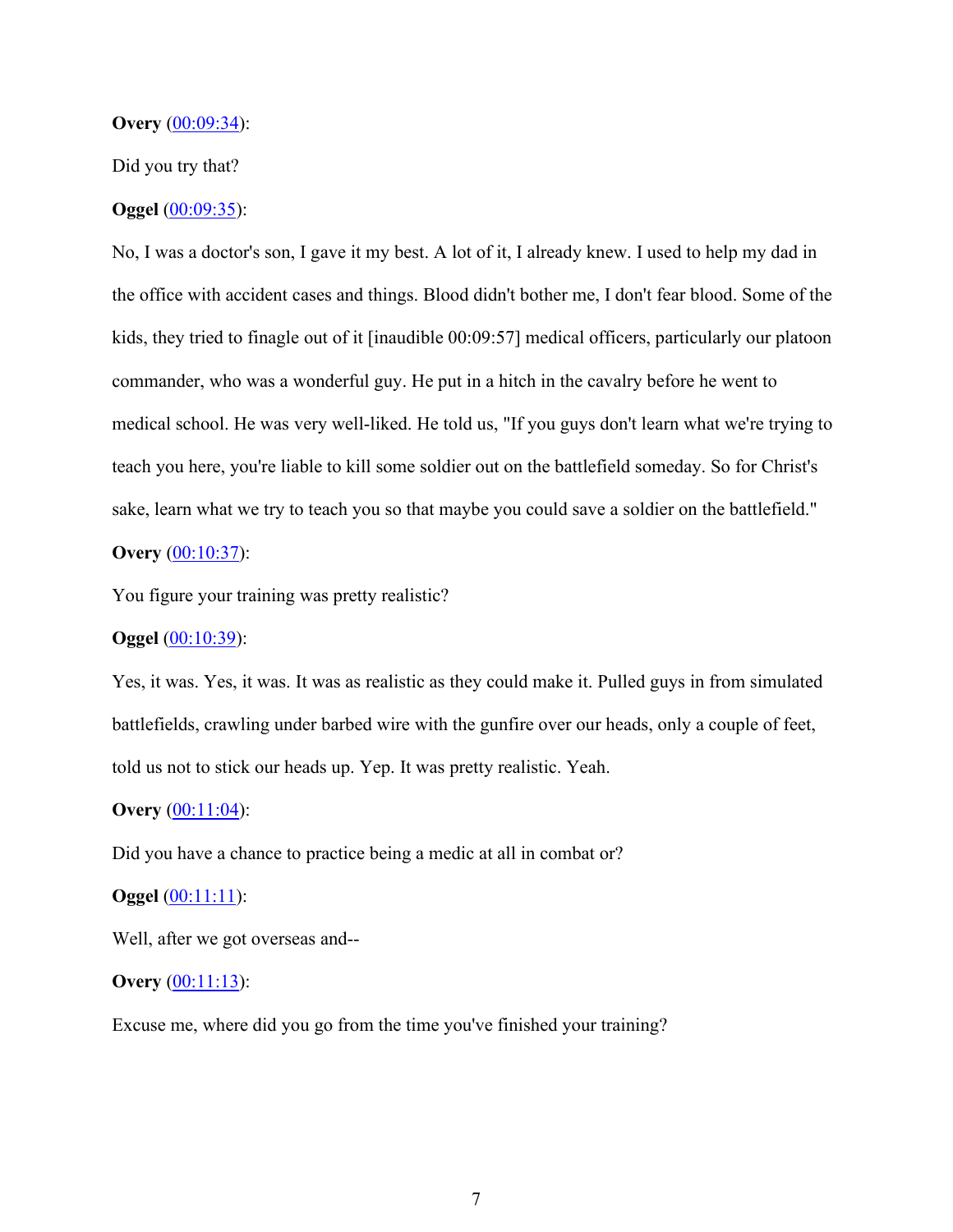## **Oggel** (00:11:17):

Well, then I had three months of advanced training down at Camp [Weir 00:11:20], Georgia. **Overy** (00:11:17):

# Camp what?

# **Oggel** (00:11:20):

Camp Weir, Georgia. Yeah, that was a big gap. I guess Weir was an infantry post, but they were making up hospitals there to go overseas. So I was assigned to 150 bed station hospital that was being readied to go overseas. I would say just three months and we went overseas.

### **Overy** (00:11:50):

Where did you go?

#### **Oggel** (00:11:51):

We went to Upper Assam, India. We trained from Georgia to California and then we sailed from the port of Los Angeles, which is down at-- How can I ever forget, Wilmington, California, 50 miles south of Los Angeles. That was a manmade Harbor, down there. Took us all day to get out, for our ship to get out of that harbor. Round and round and it was heavily mined and the ships captains, of course, had the charts. They were round and round to where-- It was like a labyrinth to get out of there to the see, took us all day to get out. We got out, we sailed to India by way of Australia, across the equator down to Australia. Made port after 23 days at sea at Hobart, Tasmania, which is a member province of the Australian Commonwealth. It's about 500 miles south of the mainland, famous for its old prison camp. Australia was [inaudible 00:13:16] .

# **Overy** (00:13:17):

Did you--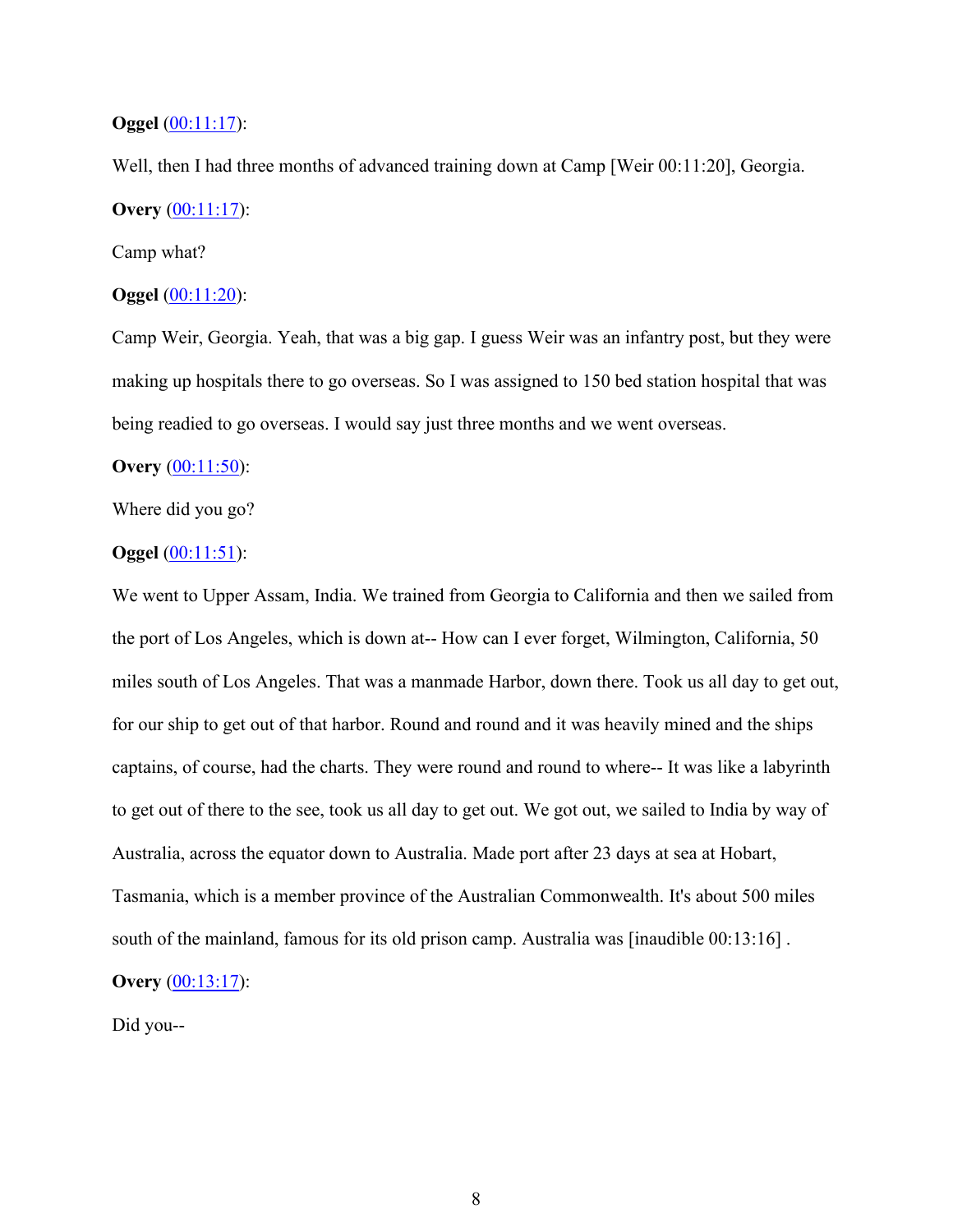### **Oggel** (00:13:18):

Then we sailed across the equator again to Bombay. And then we were supposed to have been trained, then across to Assam, India, to the northeast corner of India. Typical army foul-up. They gave our troop train to the wrong outfit. So we had a day's leave at Bombay. And then the next day we took that dirty old, British ship, which had been a cattle boat, and sailed back down the Western coast of Indian and around Ceylon, now Sri Lanka, up the Bay of Bengal to Calcutta. Then trained for several hundred miles and then got onto a river boat, Brahmaputra River, and finally got to our destination days later. We set up in the-- We relieved, I think it was the 98th station, the hospital, which was set up in the middle of a tea plantation operated by the British tea plants. And that outfit went back to the States when [inaudible 00:14:31] In the first year, we were re-designated a general hospital, and then we became a big 450 bed hospital. And then we became army post, then it was spit and polish and--

**Overy** (00:14:46):

Did they give it a name?

**Oggel** (00:14:48):

234th, General Hospital.

#### **Overy** (00:14:49):

234th General Hospital.

#### **Oggel** (00:14:54):

We'd call ourselves the Fighting 111th. We had one guy, had been artist of sorts, in civilian life. So he drew a picture of it, GI with his Red Cross, beside holding a bed pan on his head, striding along with a happy smile. Under it says Fighting 111th Station Hospital. Well, we lost our emblem when they made us the 234th General. We had fun too.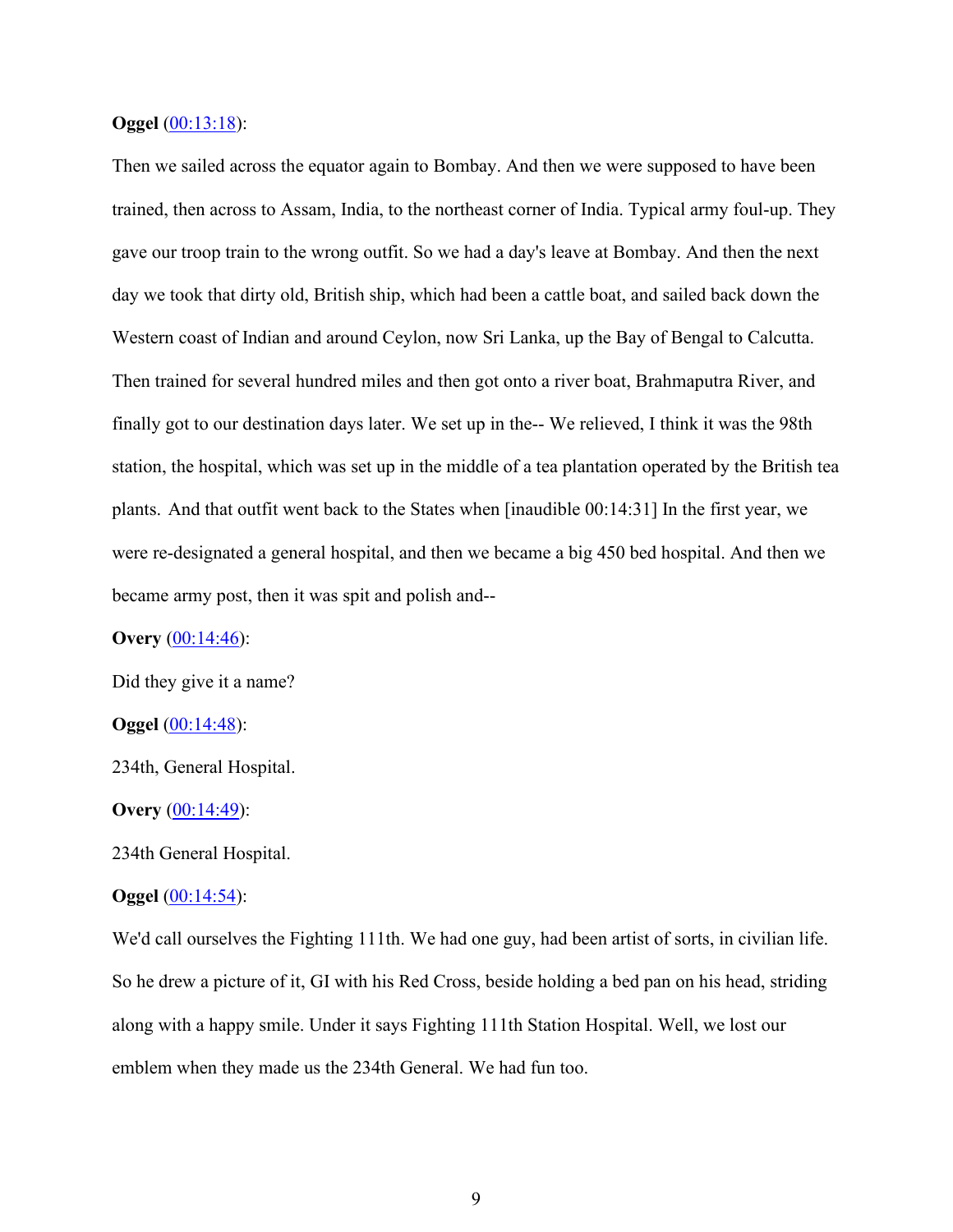### **Overy** (00:15:27):

Anything particularly stick in your mind about the trip from the United States across to Australia and then up, anything?

### **Oggel** (00:15:36):

Well, it looked like an awful lot of water to these Midwestern kids [crosstalk 00:15:42]. Some of them were Minnesota boys. They were used to water, but not the Pacific Ocean. At 23 days, we sailed past New Zealand. That's first land we saw, we went on down Tasmania. Well, you realized you were a sitting duck out there, we didn't have an escort. We were a fast ship, they told us.

#### **Overy** (00:16:13):

Oh just one ship?

#### **Oggel** (00:16:14):

One ship, we went by ourselves. We had 6,000 troops aboard on Uruguay, which was a ship of the Moor McCormick line, American steamship line, headquarters in New York and they operated in Brazil, Argentina, and Uruguay. And she was fast. She could, even for then, she could do about 30 knots, which is about 33 miles an hour or so when they opened her up, she moved fast all the time. So they said you don't need an escort. We couldn't understand [inaudible 00:16:50] submarine a couple of miles down the line. They're just waiting for us. What good does our speed do us? Well, they said it would help. Of course, we zigzagged every couple of minutes. I don't know how many extra laps we put on going to India. That was halfway around the world, 12,000 miles. But with all that zigzagging, I don't know, we must have put on twice that many.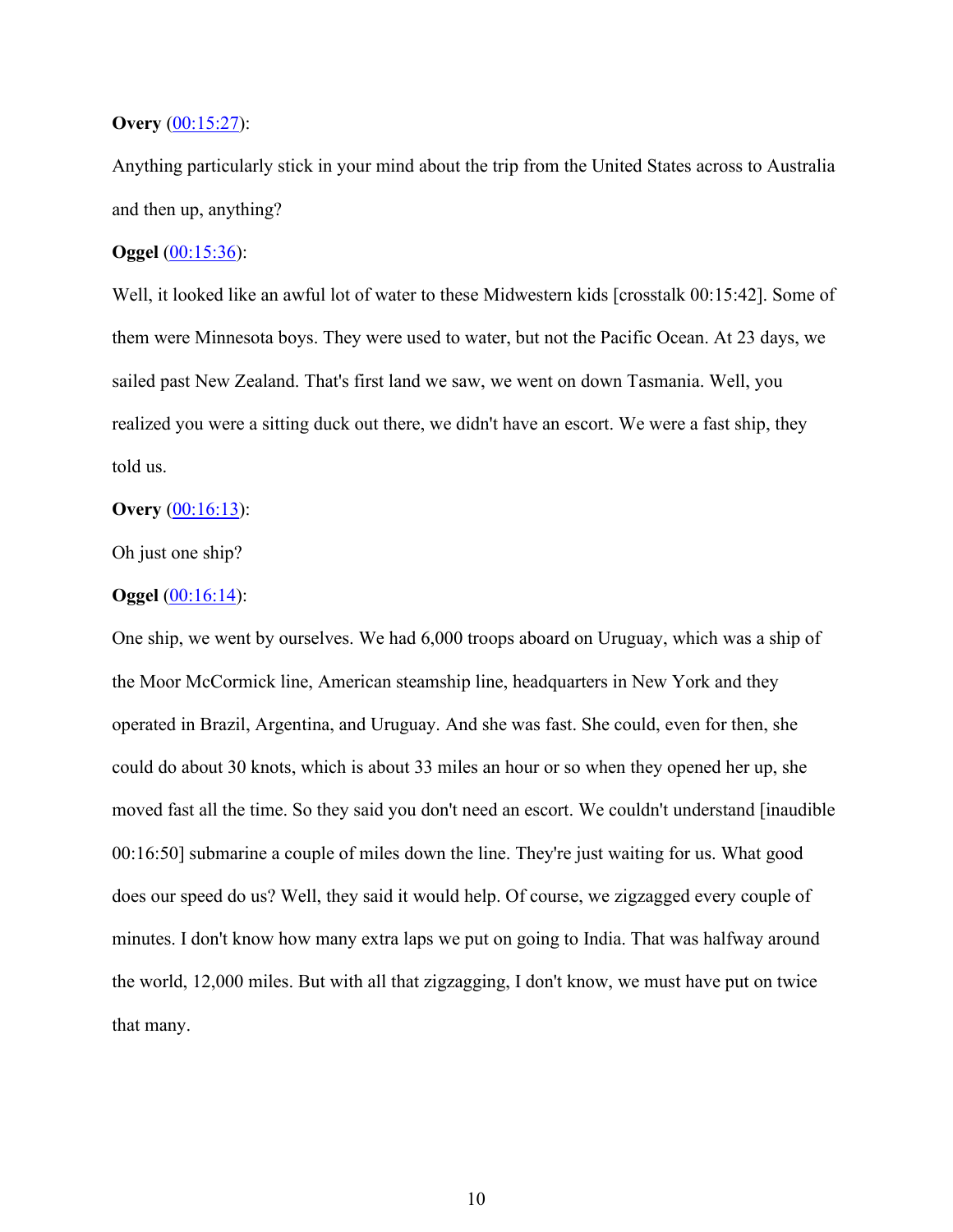### **Overy** (00:17:14):

Was there much seasickness, or was the water pretty calm?

## **Oggel** (00:17:17):

Well, we had all kinds. We had rough seas, we had calm seas. A lot of boys got sick. They tossed their cookies. I was lucky, I never got seasick. I had a good berth too. I was in the center of the ship, pretty much, above the water line. Of course, we could open up port holes by day, then closed at night.

### **Overy** (00:17:44):

Pretty boring though, after all that time?

### **Oggel** (00:17:46):

It was but in the back of your mind, you thought, "Well, that's floating around in this. What can we do?" You had a gun crew on the stern of the ship. Lost one, one night. That was quite devastating to a lot of us. One of the boys, don't know, either fell overboard or fell asleep and stepped off, or he committed suicide. They never-- [crosstalk 00:18:14].

### **Overy** (00:18:14):

From your unit?

### **Oggel** (00:18:15):

No, but from the gun crew.

#### **Overy** (00:18:16):

From the gun crew.

### **Oggel** (00:18:16):

Yeah, Navy gun crew. He was gone the next morning, they don't know [inaudible 00:18:26] And then there was one time, we got a call to battle stations. Everybody put on his life jacket, up top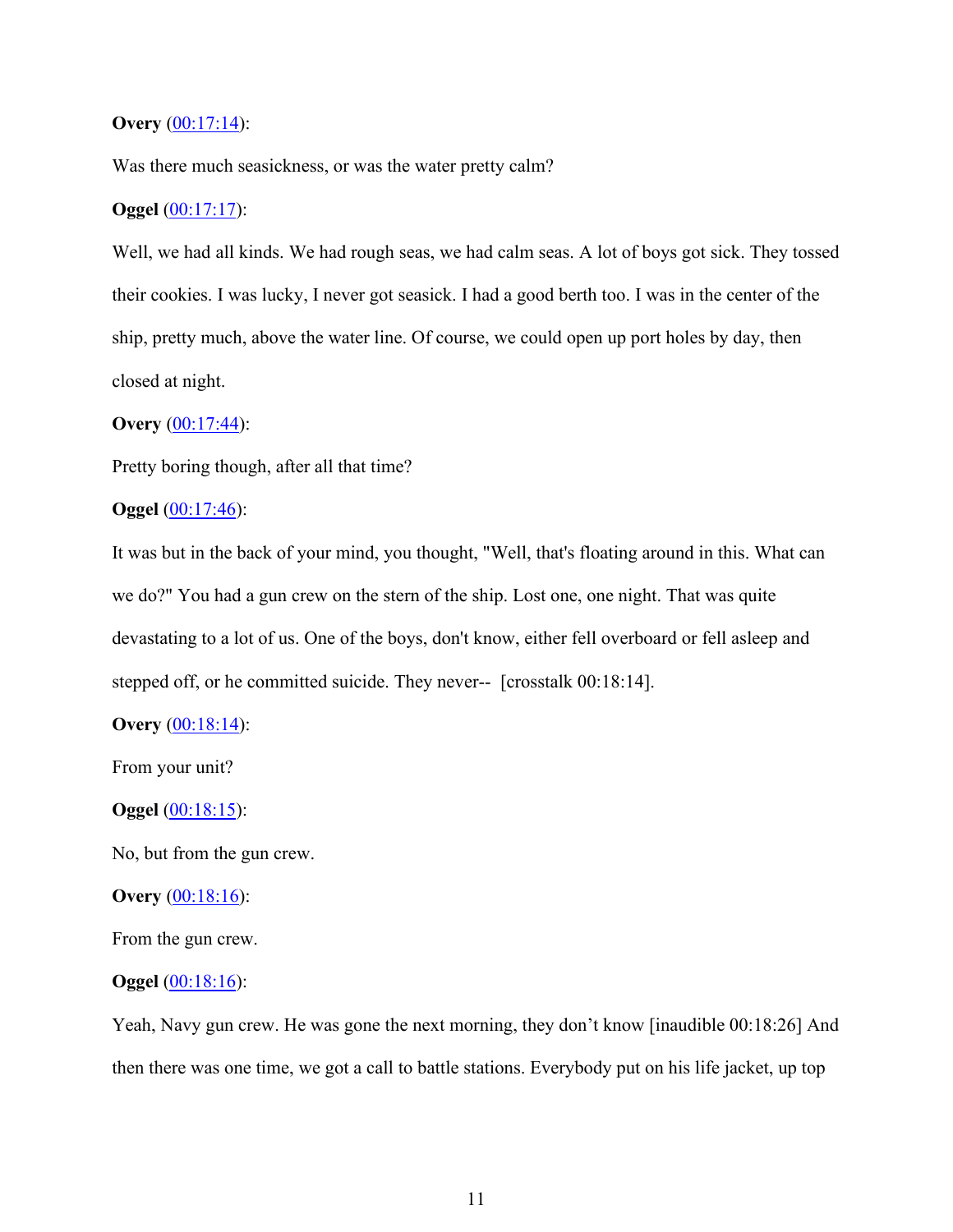deck. Japanese submarine had been spotted about a hundred miles ahead of us. So we prepared for action as much as we could. And it did sink a ship, it sank another troop ship ahead of us. But we got by safely. We got to Perth, Australia, and there we met one of our sister ships. The Brazil, it was already there. We got a night shore leave and next day, the two of us took off. We were escorted out by a nice tough looking Australian cruiser, tough looking ship, ready for action. And then it just took us out the harbor, turned around and went back in so two of us were sailing. So we went all the way to India, just the two of us. No, we picked up second ship there, it was the Countess di [Savoia 00:19:48], Italian luxury liner that had been commandeered in New York harbor and converted into an American troop ship. She sailed with us too, so the three of us sailed to Bombay, India.

### **Overy** (00:20:05):

Where was your general hospital? And it was in say, Assam?

**Oggel** (00:20:08):

Assam.

**Overy** (00:20:09):

Assam.

**Oggel** (00:20:10):

A-S-S-A-M.

**Overy** (00:20:10):

Northeastern--

**Oggel** (00:20:12):

Upper Assam, northeastern India. Yeah, we were right up near the Burma border. We received a lot of our patients, remember Dr. Seagraves?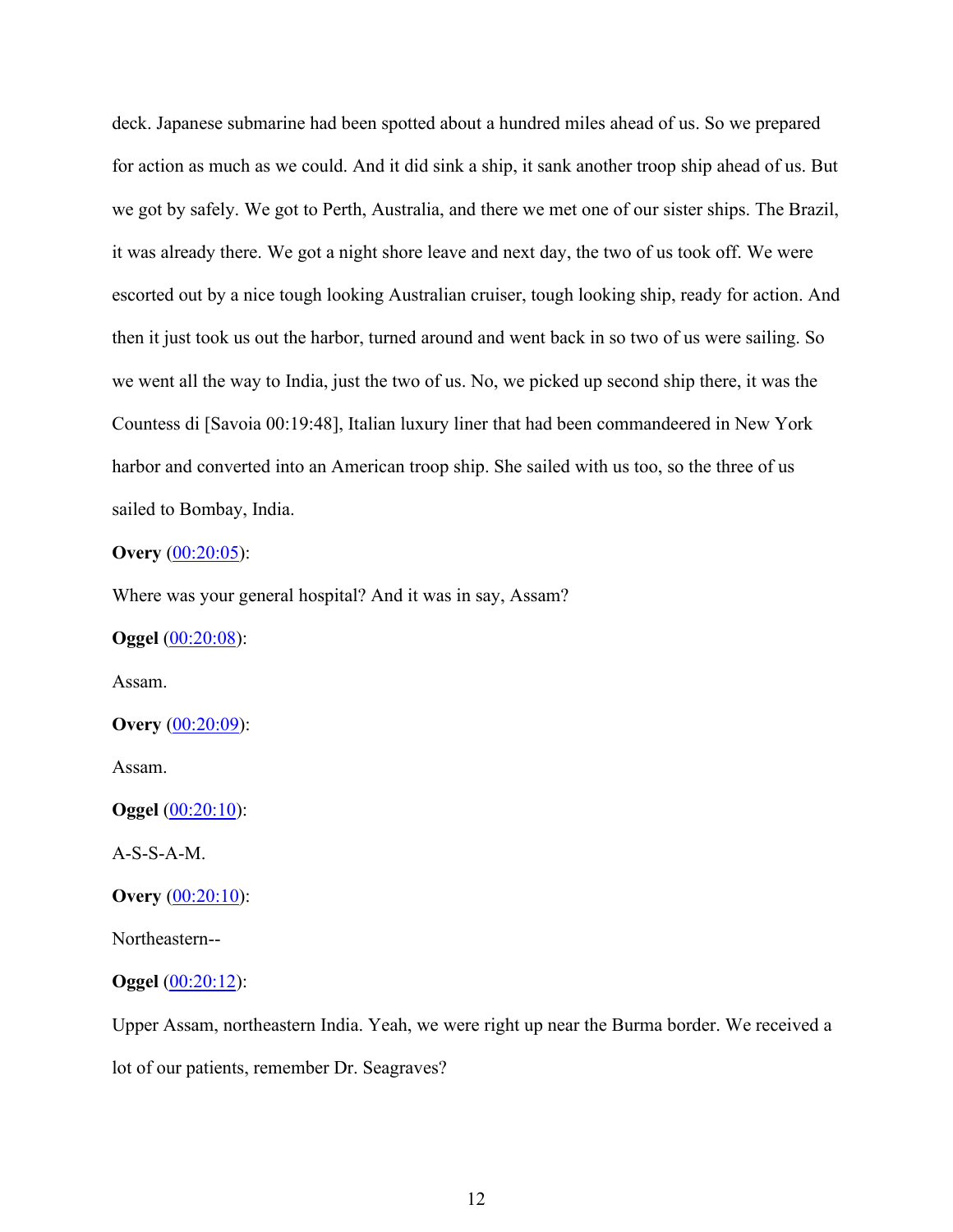### **Overy** (00:20:25):

The name sounds familiar.

#### **Oggel** (00:20:26):

Reading about him. Well, he had a famous American station hospital in Burma and we got his patients. The next hospital back was ours. They went from his hospital to ours.

# **Overy** (00:20:43):

What were your particular duties at the hospital?

### **Oggel** (00:20:47):

Well, having been a newspaper man, they sent me up to headquarters and made me payroll over lap book clerk.

# **Overy** (00:20:55):

So you never got the practice your medic business?

# **Oggel** (00:20:58):

No, not really. I pounded a typewriter. I turned out payrolls.

### **Overy** (00:21:05):

How did you manage to get the editorship again?

# **Oggel** (00:21:10):

Well, I was in this hospital. I was suffering and I guess it was the same thing day after day and the war was passing on. [Merold's 00:21:24] marauders finally had retaken Burma. Life is pretty dull and it was hotter than hell. 120 degrees, in the shade. In the monsoon season, it rained every 15 minutes, 500 inches of rain a year. We got so we didn't wear raincoats anywhere, we would walk out in the rain, shower would pass, hot sun would come out and you'd dry off. So just quit wearing raincoats. And I was just getting tired. I had some nice buddies here too. I just wrote a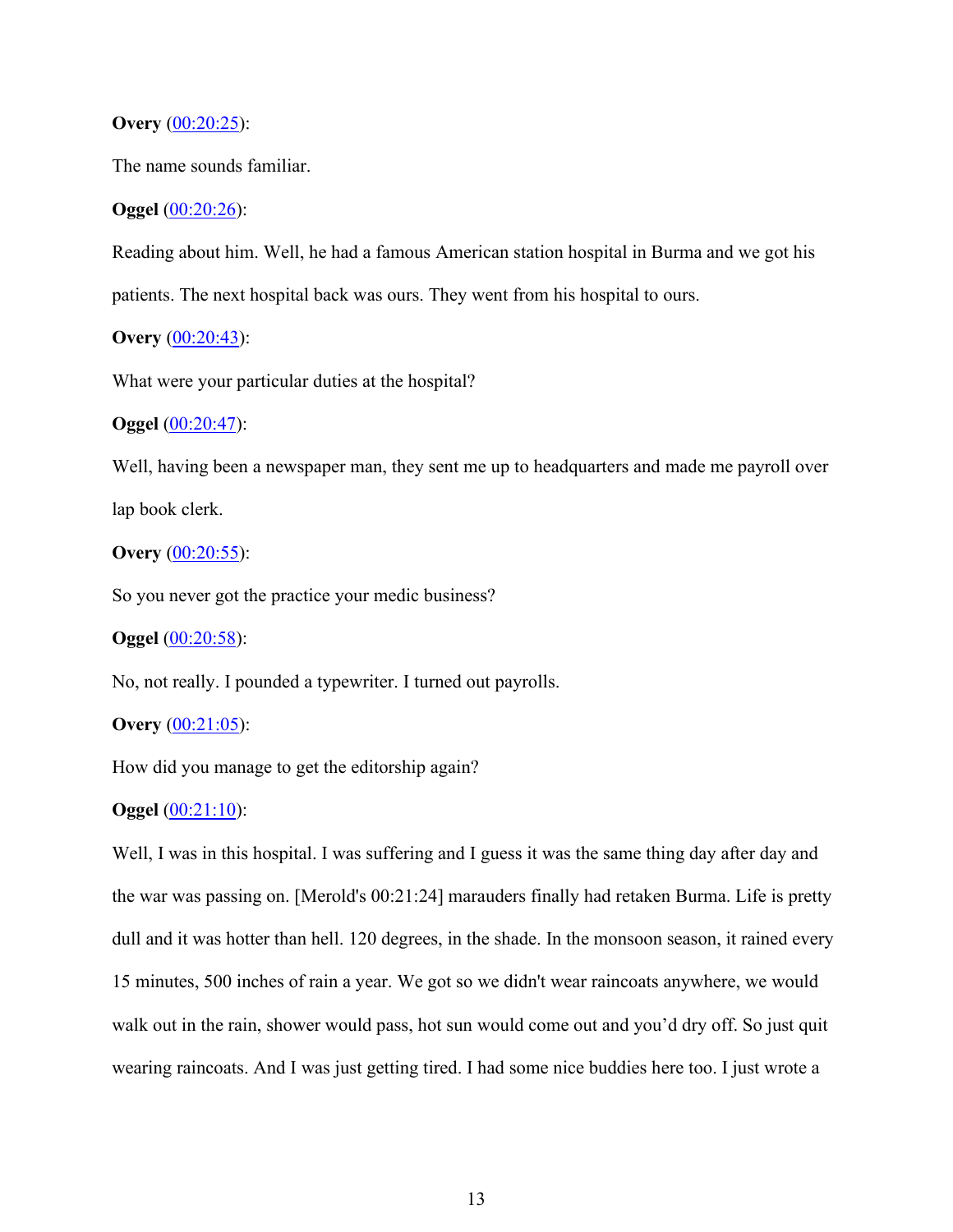letter down to Yank, Calcutta. Sent him a brief resume. Told him I was a newspaper man in civilian life, did they need somebody to help out that man in Yank? I got back a reply immediately. There were planes flying from this air strip that flew down to Calcutta every day, round trips. And they would take mail down, and bring mail and booze back--

### **Overy** (00:22:46):

For the officers?

## **Oggel** (00:22:47):

Well, enlisted men too. We had, every out here had upper three graders club. That is staff sergeant, up to first sergeant, and then there we had a pool table, we had poker tables, crack table, and a bar. Our allotment, the enlisted men got an allotment of a case of beer a month, and you'd buy all the cigarettes you want, they were 75 cents a packet. But one case of beer a month, no hard stuff. Officers were entitled to two quarts of, or two fifths, whatever, of booze a month. They could select the type of liquor they wanted. The enlisted men, we couldn't get booze unless we'd bought it in town on leave. The Indian liquor was kind of dangerous stuff. You'd get typhoid and other things from it. We tested it when I was in the medics route, testing it in the laboratory and there was fecal matter and stuff. You just didn't drink the liquor. If you could buy Australia liquor, that was fine. But once in a while, if you had a fine officer in your department he'd give you a bottle of liquor. Our captain of personnel used to give us one because he wasn't much of a drinker, he'd give us one of his jugs of liquor every month. But with these guys flying down and back to Calcutta every day, we'd give them the money and they'd bring liquor back for us for our upper three graders. That did a roaring business at night, you could imagine. A lot of gambling. Some guys who'd been over of months and never had a payday, they'd be out flying, they'd miss payday. They'd just be red lined. They'd have a lot of money coming in, then finally,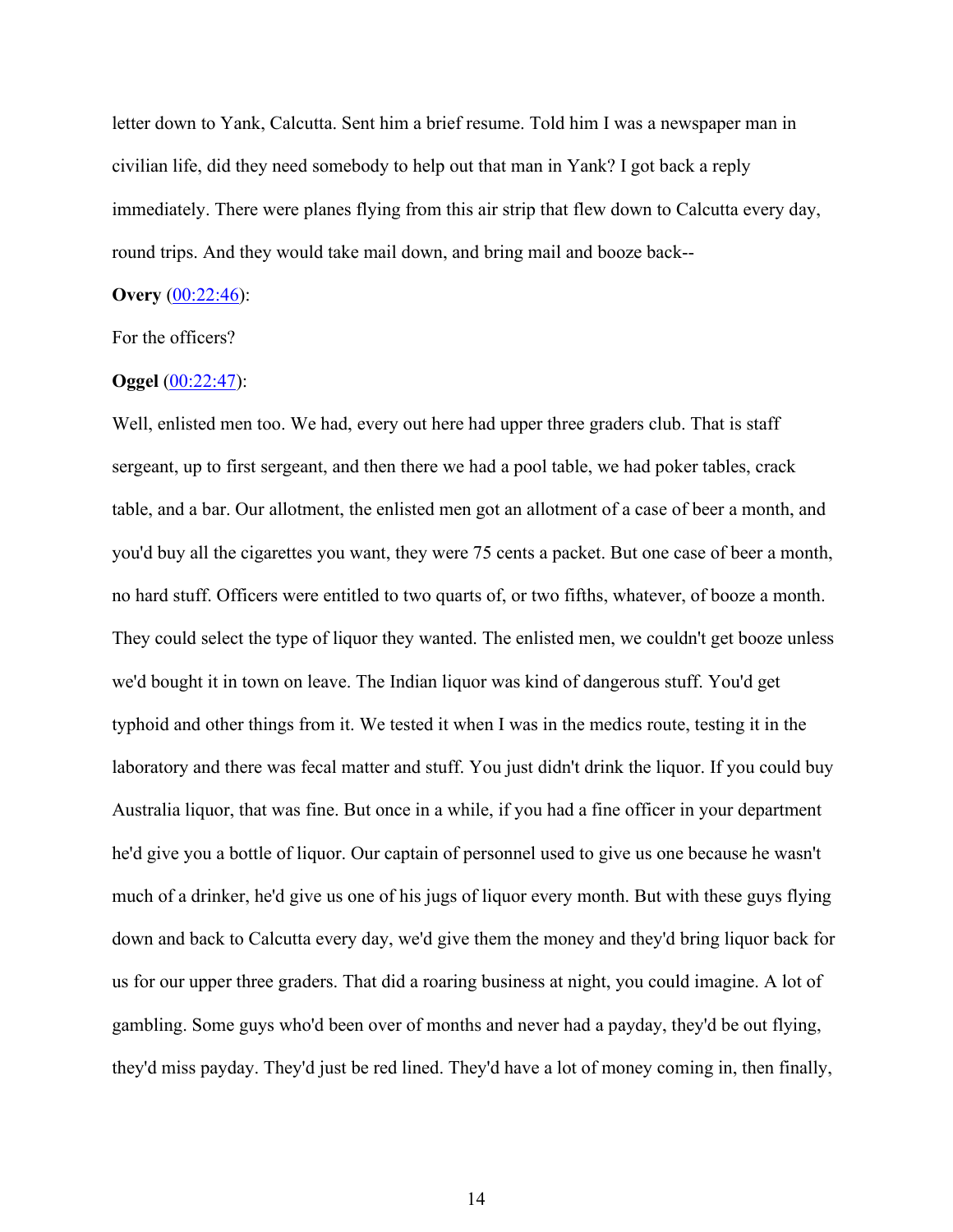after three or four months, they'd be paid and they'd-- Thousands of dollars the higher grade ones. Then the crap tables would flourish.

# **Overy** (00:25:19):

Well, that just about was all there was to do up in there.

## **Oggel** (00:25:21):

That's about all there was to do, except the Red Cross built a nice building and they used to show movies every two or three nights, so you could go to a movie once in a while, but you got tired of doing that too. So Yank wrote back and said, "Yeah, we'd like to get you down here on detached service, if your CO will allow it." So I showed it to my commanding officer. Through channels I gave it to the chief clerk to the sergeant major, who took it into the colonel. The Colonel said, "Well, alrighty, you were a newspaper man in civilian life?" "Yes, that's what I was, sir." "Well, I could hardly refuse Yank's requests that you go down there on detached service then, so I'll let you go." He was a great guy. He was a physician and surgeon, a veteran of World War I. A personal friend of General Marshall. He was a great guy. So he let me go. So I was hoping I could stay there for a while, it would be a vacation for me. But Yank liked my work and they requested that I be officially transferred to Yank, which the colonel granted, so I officially transferred to [crosstalk 00:26:47].

### **Overy** (00:26:47):

So you were permanently then in Calcutta?

### **Oggel** (00:26:49):

Yes.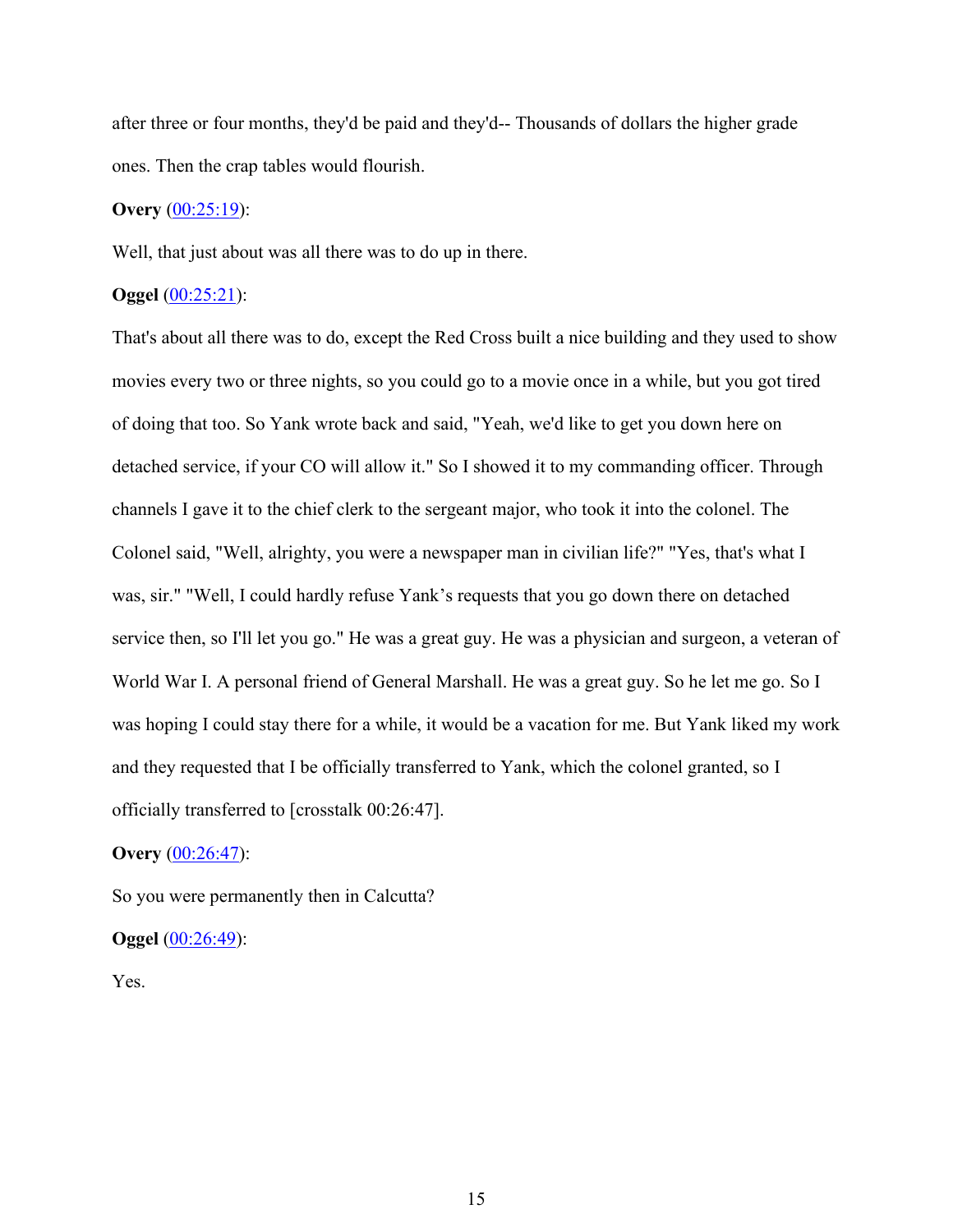### **Overy** (00:26:50):

What particularly did you do? I mean, was it the same kind of work before editorship, or did you write, or what?

# **Oggel** (00:26:57):

Well, I was a staff writer and then I later became an editor. I was an official-- We were all of us US credited war correspondents. They would send us out in the field. We'd covered military stories, engagements, actions, some of it too.

### **Overy** (00:27:21):

Well, tell me, what--

**Oggel** (00:27:23):

Some of it dangerous, some of it not. Some of the guys that flew out in bombing raids and things. Some of the guys--

**Overy** (00:27:30):

Was it a Yank office then? Was it organized like a military unit, with a chain of command and the Colonel or a captain and the [crosstalk 00:27:37]?

# **Oggel** (00:27:37):

No, Yank was strictly an enlisted men's magazine. There were editors and staff members, writers, all enlisted [inaudible 00:27:45].

#### **Overy** (00:27:45):

I didn't know that.

### **Oggel** (00:27:47):

Each unit had an officer in charge, an OIC. His job was strictly one of administration.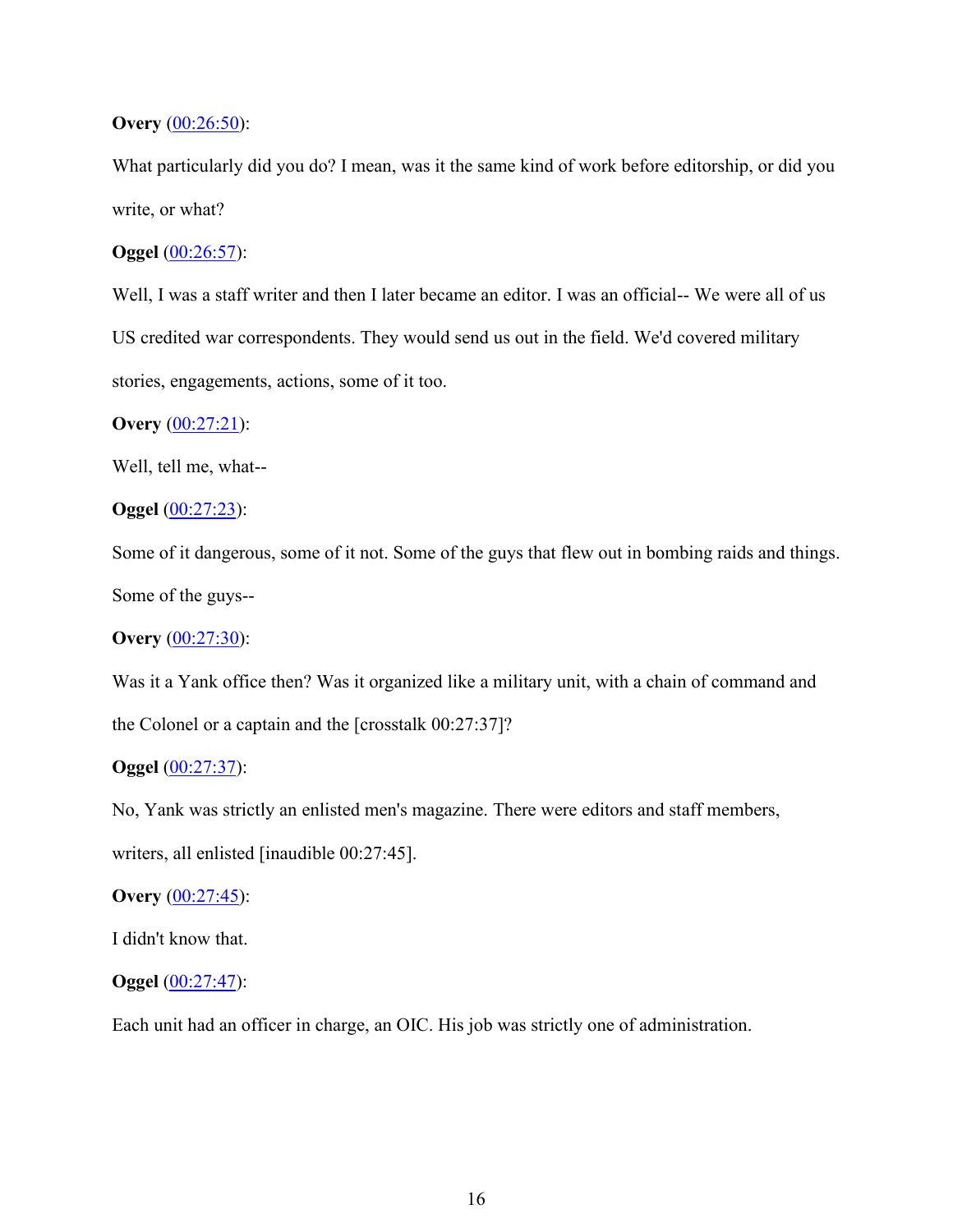### **Overy** (00:27:56):

Now, what would he be, a master sergeant or something?

### **Oggel** (00:27:58):

No, this one, the one I had was captain. He was an officer.

# **Overy** (00:28:02):

Officer in charge.

## **Oggel** (00:28:04):

Officer in charge of the magazine. But he had nothing to say, what we printed, how we printed it, or thing. He was just administrative, see to it that we got paid. He kept his books.

### **Overy** (00:28:25):

What was your office like? Where you did you work, what was that like?

#### **Oggel** (00:28:28):

Well, we had a fine office out in the outskirts of Calcutta. It was in a grove of trees, Banyan trees, and others. Right next door to them, a hominid cemetery, which was loaded with these huge monkeys. But [inaudible 00:28:50] we had a lot of fun with those. But it was an offset plant with a nice, modern printing presses, offset presses, not like they have up here at the times. Two story-building, the presses on the ground floor, and we had our offices up above it. Very comfortable offices and a nice courtyard up in the second floor, walk out on. Well, that's about all. Set up just to-- It had published a magazine, and I don't remember what that magazine-- I guess, several Indian magazines. It was turned over then to the American military, so it could install its' offices.

### **Overy** (00:29:48):

In the other newspaper office?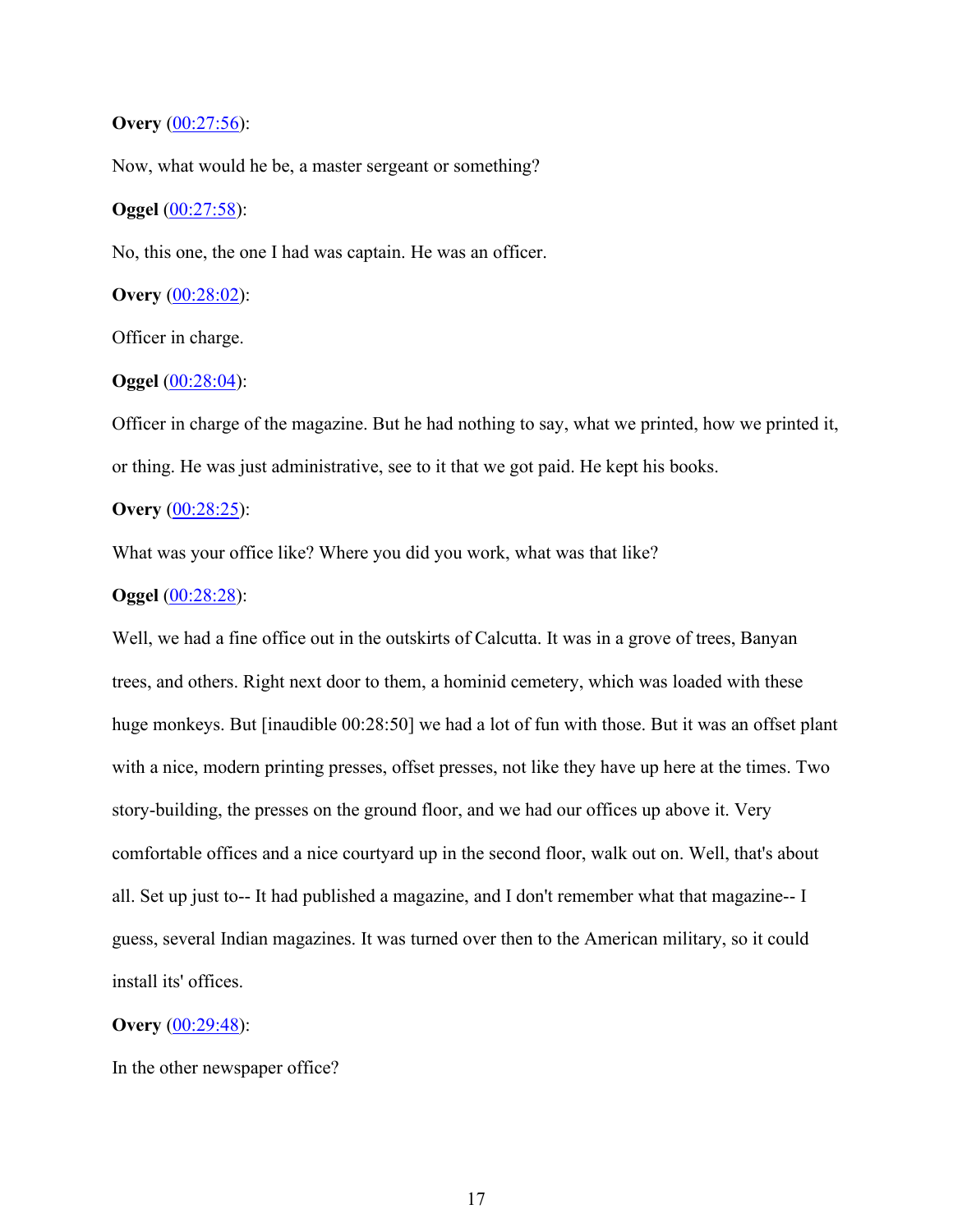#### **Oggel** (00:29:51):

Yeah.

### **Overy** (00:29:53):

Describe some of the experiences you had then on that paper. What were the kinds of things you did? Where you went?

### **Oggel** (00:30:00):

Well, as I say, I was not very-- Some of my things are quite prosaic, mundane. I went out with an air group, the Air Corps whose main job was to recover downed airplanes, smashed airplanes, like we were talking about these tanks. Reconditioned, put those airplanes back together to get them back in the air.

### **Overy** (00:30:45):

Recovery or something like this?

# **Oggel** (00:30:45):

Yeah, that's what it was. I'd gotten word that a plane had gone back, way back in the province of west of Calcutta. The jute country, swampy jute country. We run back in there to try to find this airplane. We found it, it was in the river, a river. Army divers and civilian divers, deep sea divers, for the war, they went down and they tried to pull these airmen out of the plane, but they just couldn't get at them. They couldn't get the plane out, it was mired deep in the mud. It was a bomber, a B25 one. The bomber ones, a two engine bomber, it had struck telephone wires and the wires had sheared off its' tail and the plane just dived down in the river. They couldn't get them out, so finally the commanding officer, he was a major, a lieutenant, I guess, he said, "Well, if we can't get it out, we can't recover the bodies. We've identified the plane. We have to destroy it." So the divers placed dynamite in it and they just blew it up right in the river. Then we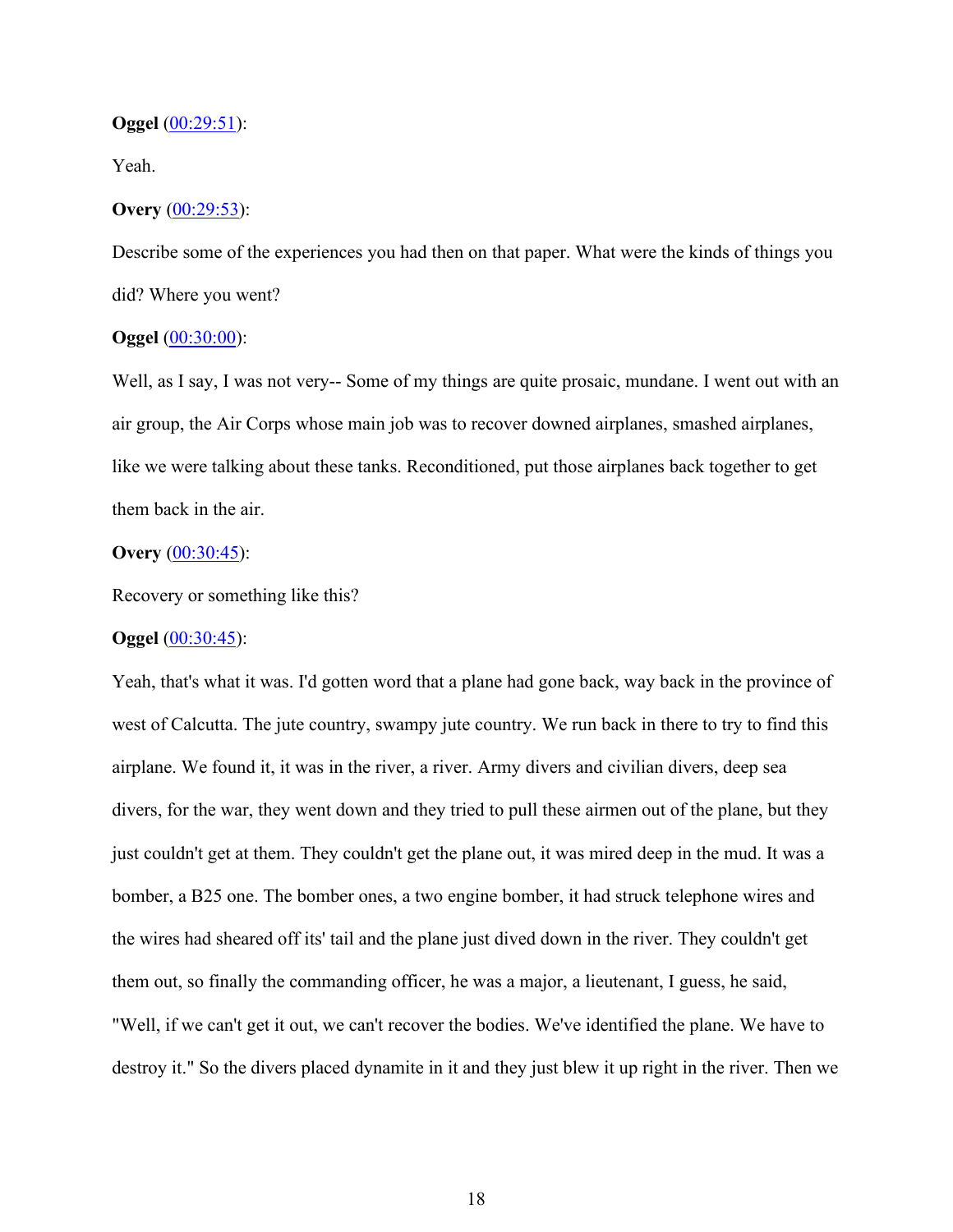held funeral services for them, [inaudible 00:32:47] and whatnot, people with us. Kind of grim affair. Then we went back by river boat, and got back to Calcutta finally. Went on another similar mission one time, there were two of us, myself and a photographer. We came back, the commanding officer, a band section two, which is what we were in, it was Major [Bob Nayan 00:33:21] the former coach of Tennessee. I don't know if you--

### **Overy** (00:33:25):

Sure.

### **Oggel** (00:33:27):

Well, he was a World War I veteran and he's come out a major. Then when he was called back to service for World War II he was elevated to a Brigadier General, he had one star. Real tough character, a big man. Very conscious of his position, but he was fair minded. So when we were coming back from one of these ventures looking for downed airplanes he had sent his PT boat up the river on some other mission, his personal boat. So he allowed us to ride back to Calcutta down the Ganges river on his PT boat. Fast, oh, those things were fast. Then that was a real joy, riding that thing down the river.

#### **Overy** (00:34:26):

Who gave editorial or news direction to you're [crosstalk 00:34:31]?

**Oggel** (00:34:31):

Our editor.

**Overy** (00:34:33):

He was right in Calcutta.

**Oggel** (00:34:34):

He was in Calcutta.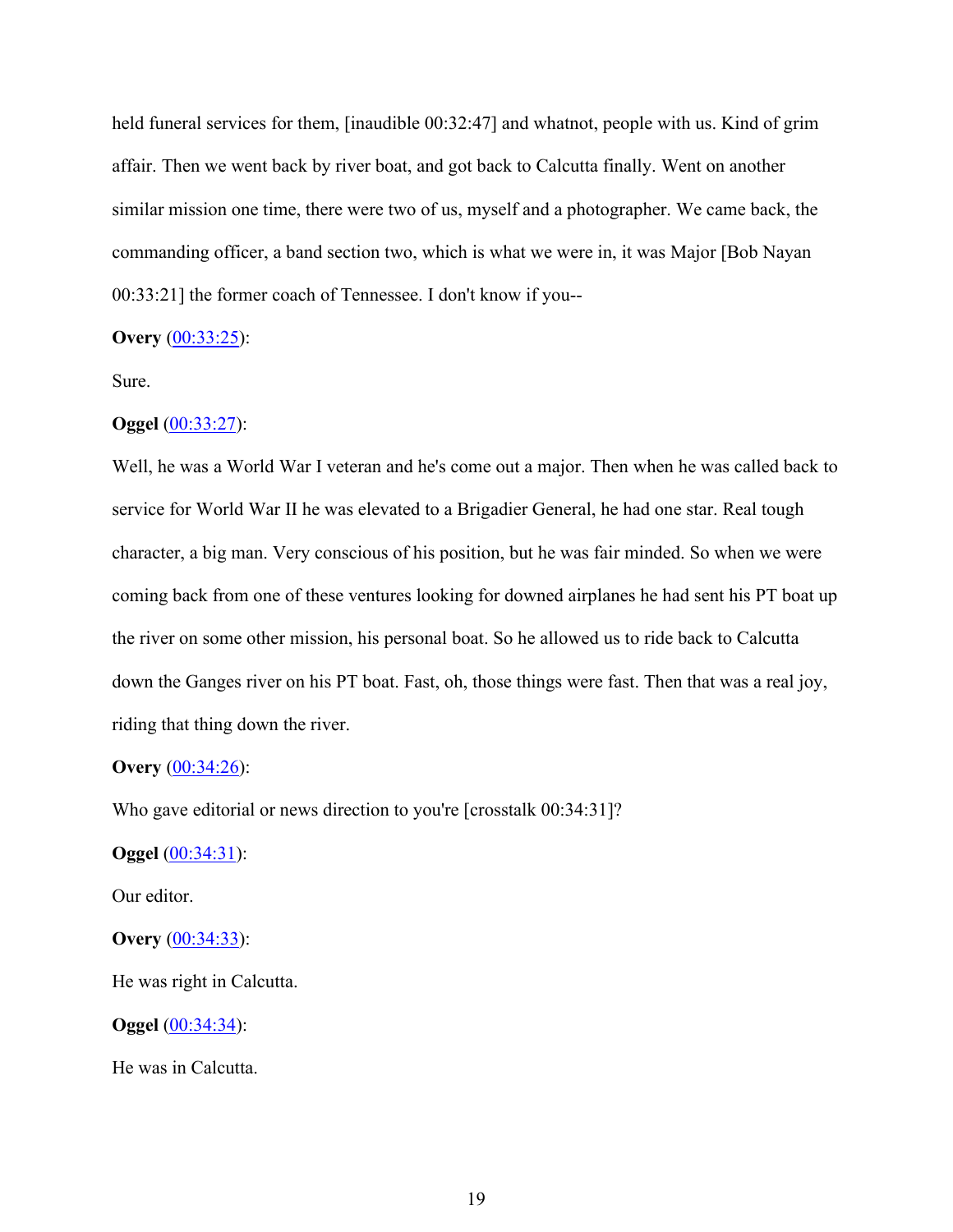#### **Overy** (00:34:35):

I see.

### **Oggel** (00:34:37):

He was a man, in civilian life he'd worked for Street & Smith, Pulp magazines in New York. They published a lot of magazines.

### **Overy** (00:34:45):

Mystery stories and things of this kind.

#### **Oggel** (00:34:47):

Mystery stories, romance stories, World War I stories, cowboy stories. He was good. He was a bright man. He was a college graduate. He worked there for years. He was a fine military man. [inaudible 00:35:06]. So he gave us our assignments. At the high tide of the war, there were 16 editions of Yank around the world wherever there were troops. Every week headquarters in New York City would send out films of the pages for the next issue of Yank. They would send two complete sets out on different airplanes, so that if one was lost or a plane was shot down, and so the other one would probably get through. We always got ours. Then each theater, each addition of Yank was allowed to yank-- That's a bad word. To take out a certain number of pages, I think eight pages or so, to put in the stuff from your own area. Then that, the other two were the assigned stories to fill those pages.

#### **Overy** (00:36:11):

So it become like the local section of the Minneapolis Tribune.

### **Oggel** (00:36:14):

That's right.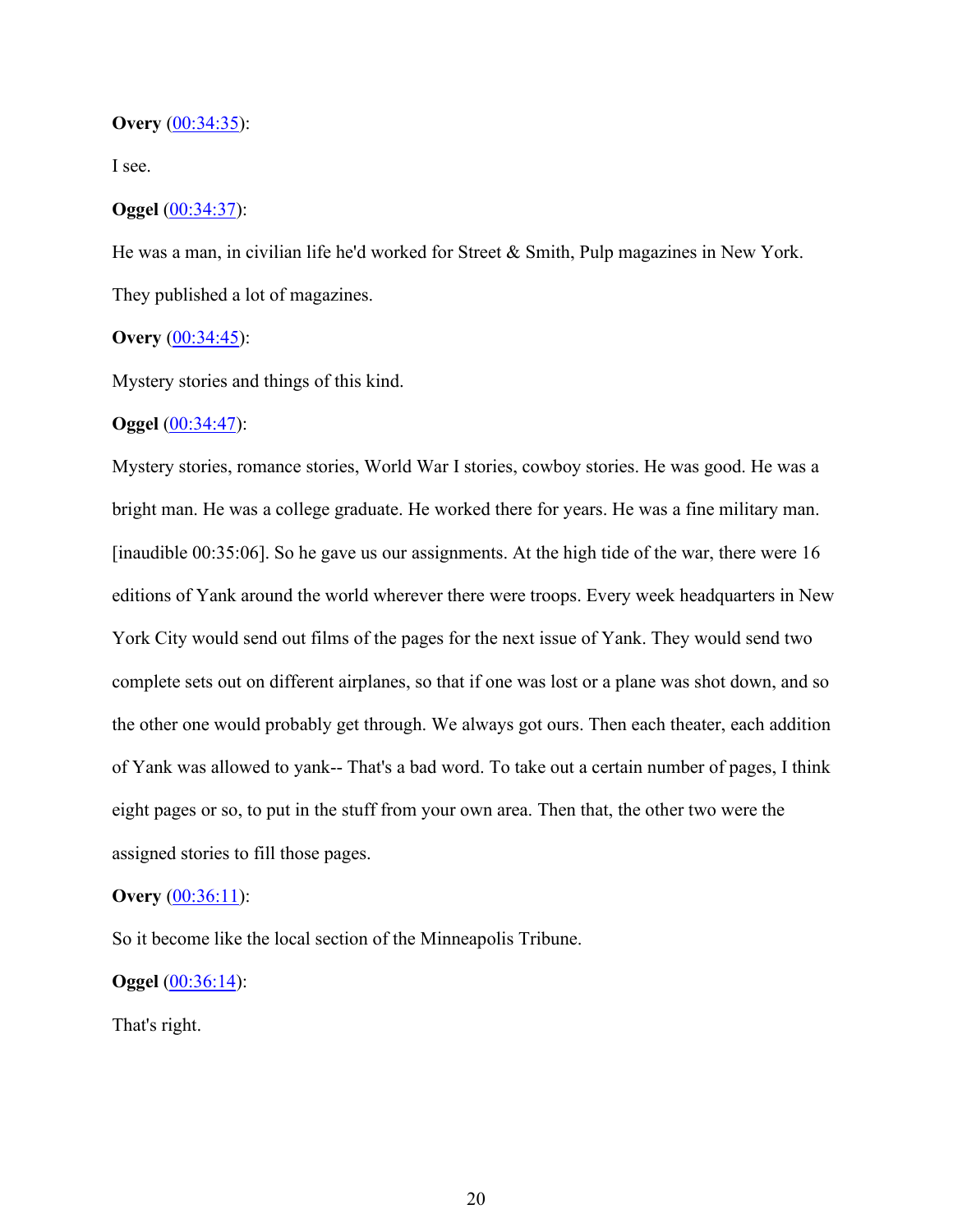#### **Overy** (00:36:16):

I see.

# **Oggel** (00:36:16):

That's the way it worked. They did that in all 16 additions around the world, so that every one of them was similar and yet no two were exactly alike, because each one had its own particular stuff in it. We didn't take dictates even from the commanding office in the theater. It'll never happen again. I don't think-- General Marshall and the editor of Yank back in New York were personal friends and had served together in France in World War I, as did our colonel, he knew them both. They'd all served together in France, strangely enough. So when anyone tried to dictate to Yank in anyway, we would tell the OIC, who would cable General Marshall that we were getting pressure. Like, one of the COs, General [Stillwell 00:37:31] was there when we first got there, and he didn't like it at all. He wanted it to be with the troops in Burma. He was seceded by-- How do I forget these things? Anyway, they were fine men. But one of them got high on the nurses, and I think he had a nurse girlfriend and he wanted us-- Ordered us to do a nice story on the Army nurses. And our editor says, "To hell with it. We're not interested in doing a story with Army nurses, we've got other things we want to cover." So he cabled General Marshall, who in return cabled the commanding general at CVI, [inaudible 00:38:23] he was a major general, two stars. He said, "Hands off Yank. Anybody that has anything to say to Yank I'll say it to them." So it helped to have somebody in court like General George Catlett Marshall, chief of staff. That'll never happen again. We got away with murder and we never [inaudible 00:38:49], right, below the rank of colonel.

### **Overy** (00:38:52):

Did you have a certain patch, like correspond patch or something?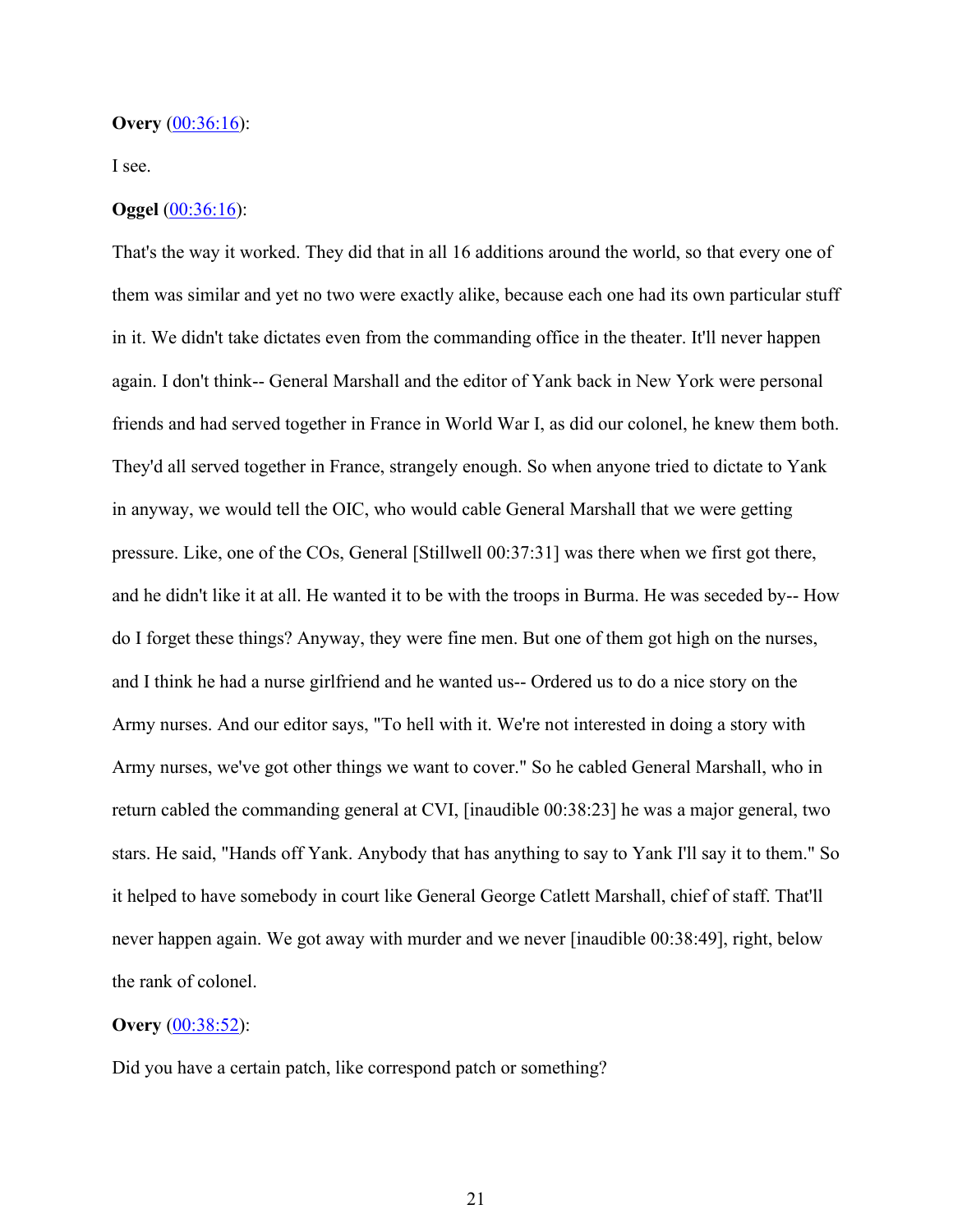#### **Oggel** (00:38:54):

Yeah, we had a Yank badge that said Yank correspondent.

### **Overy** (00:39:01):

Were you aware [crosstalk 00:39:02] attempts to influence news? I mean, other than this kind of thing, I mean did anybody ever say to you, "Hey, if you got some bad news in your area, don't put it out," this kind of thing?

#### **Oggel** (00:39:14):

No, not really. Yank was pretty well respected. The GIs liked it. We wrote it for the GIs. Yank started overseas as a daily newspaper. It was in direct competition with Stars and Stripes, which was older and was a daily newspaper. Then the brass got to thinking, this is ridiculous, two competing American newspapers, we'd better stop that. So, I guess Yank requested that it be sent to the Pacific and reorganize itself into a magazine instead of a daily newspaper because they knew transportation problems were awfully difficult in the Pacific, because it's a wide area to cover. They figured they could do better disseminating it once a week. So that was okayed and General Marshall okayed that too. So Yank became a weekly magazine. It was a pretty nice magazine. They had fine staff, they had the wonderful staff artist who worked in New York. He was the old equivalent of Stars and Stripes, Bill Mauldin, but he didn't become as famous as Bill Mauldin, but he was very good [inaudible 00:40:48]. Bill Mauldin, his characters were Joe and Willy, as you know.

### **Overy** (00:40:52):

Sure.

### **Oggel** (00:40:53):

I have his work and I also have Baker's. But his chief character was Sad Sack.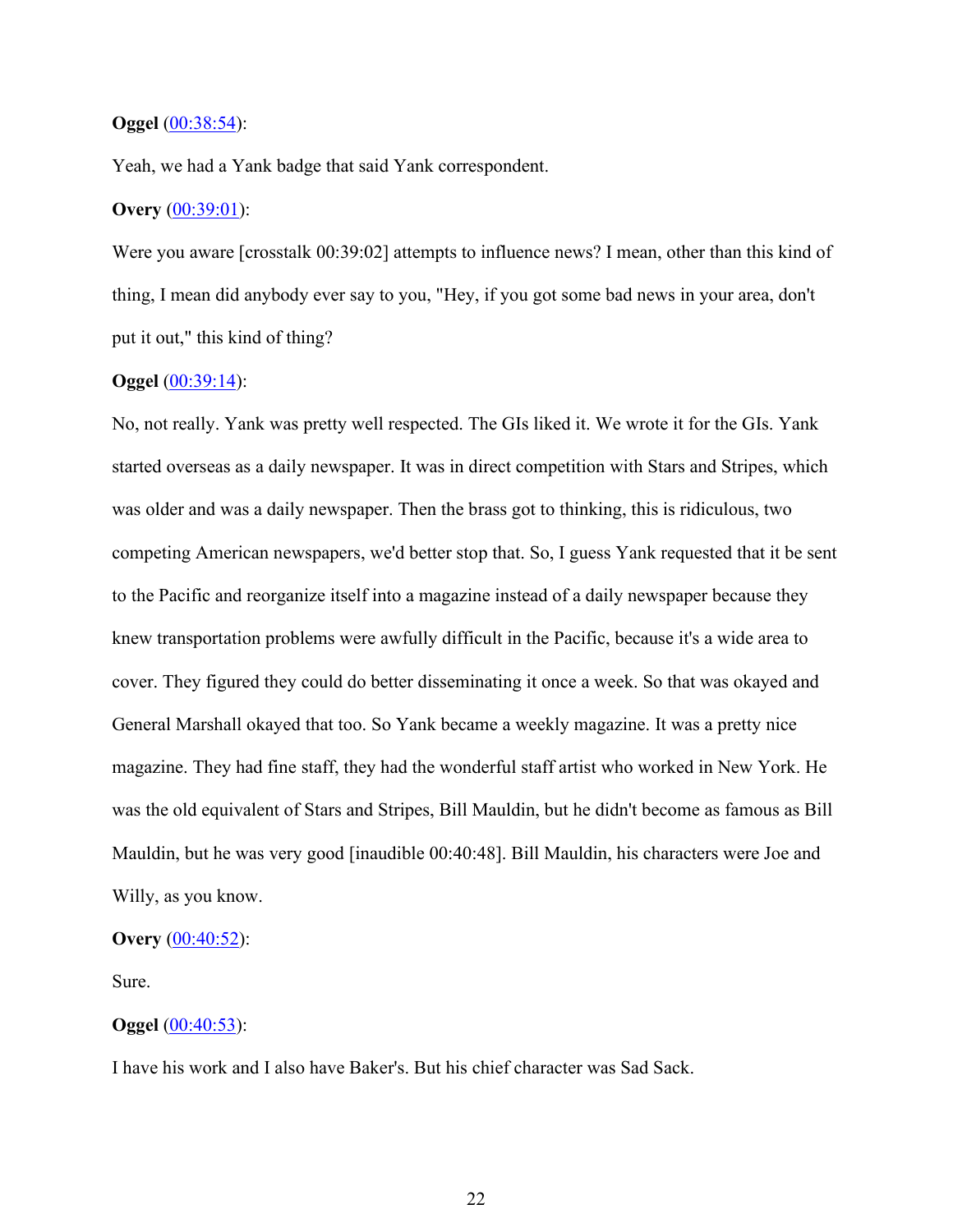### **Overy** (00:41:03):

Yes, of course.

**Oggel** (00:41:03):

That was Baker's, it was terrific.

**Overy** (00:41:06):

Yes, I remember that now. I didn't realized that was from Yank.

**Oggel** (00:41:09):

Yeah, that was from Yank.

**Overy** (00:41:12):

That's a wonderful character.

#### **Oggel** (00:41:15):

It really depicted GI life. Then I got in on a couple of fire fights in Burma with the marauders, more than I cared for. I got out without a scratch.

#### **Overy** (00:41:32):

Tell me about that. How that came out or how it began?

## **Oggel** (00:41:36):

Well, you're in the jungle with [inaudible 00:41:42] along with the marauders, looking for Japs. They were a gorilla outfit. They were never more than regimental strength. They never had more than 15 men. They were fighting the famous 16th Japanese division. It was a full division of 12,000, 15,000 men. The marauders just gave them fits. They would hit and run. But the Japs never did catch up with them. They inflicted some injuries. Anyway, we were going through the jungle, and suddenly advanced scouts located the Japanese up ahead in the jungle, and it's thick jungle there, in the grass there. So the Japs about the same time spotted us, or were aware that we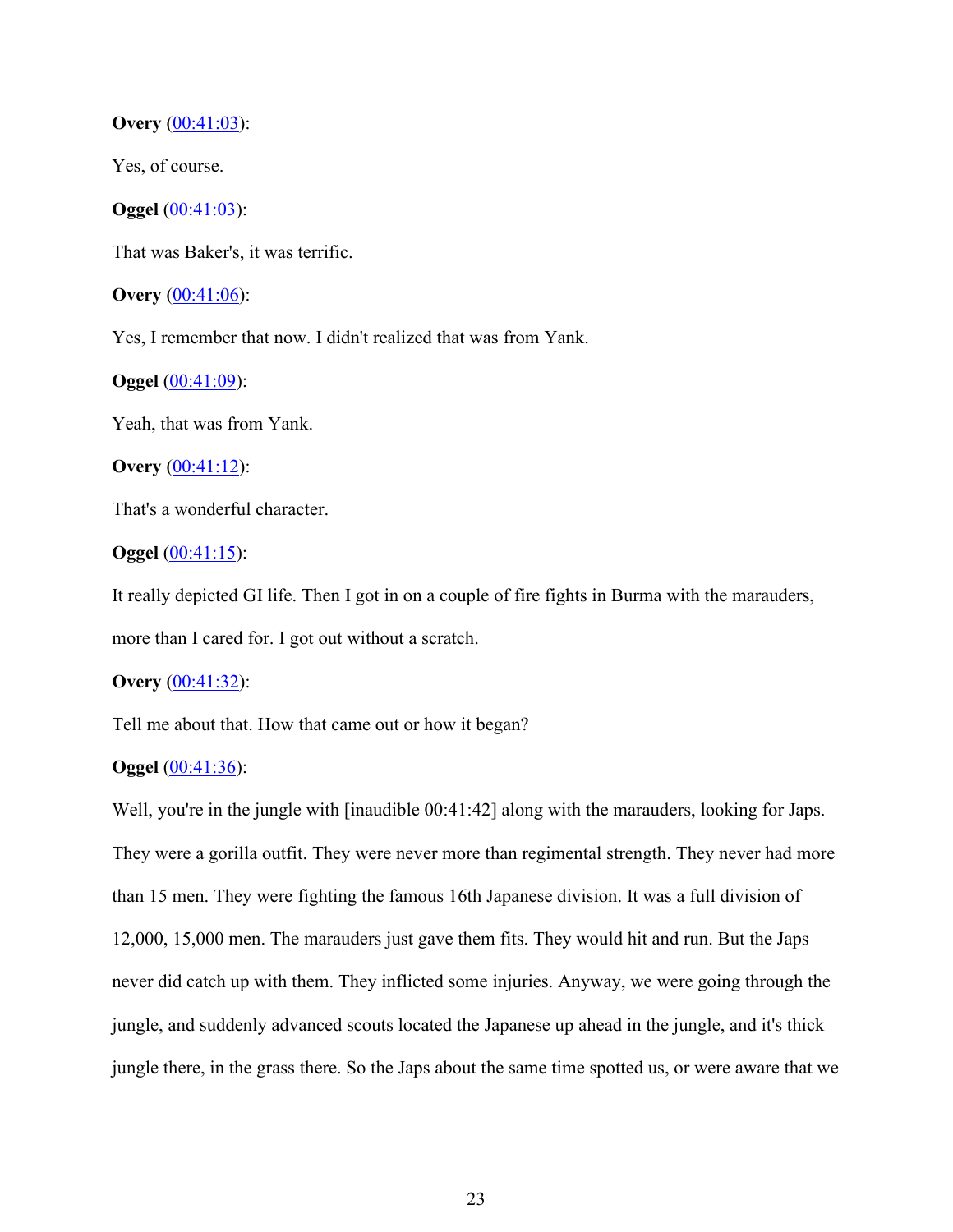were there. So they started firing across the river. Marauders fired back, of course. Not a big battle, just what they call a fire fight. This occurred about dusk. The air was full of whining bullets whistled by your ears.

**Overy** (00:43:08):

Was this a mission that you were assigned or--

**Oggel** (00:43:10):

Yeah, I was assigned.

**Overy** (00:43:11):

Lovely.

**Oggel** (00:43:16):

I had to go with this period of time, but I was in there, what, about two weeks, I guess.

**Overy** (00:43:22):

What, did you join them before they went in or--

**Oggel** (00:43:24):

Yeah, joined them in there, in Burma?

**Overy** (00:43:28):

They were already--

**Oggel** (00:43:29):

Yeah, they were already in Burma.

#### **Overy** (00:43:30):

I see. How did you manage to make a rendezvous? I mean, they're out in the boondocks there

somewhere.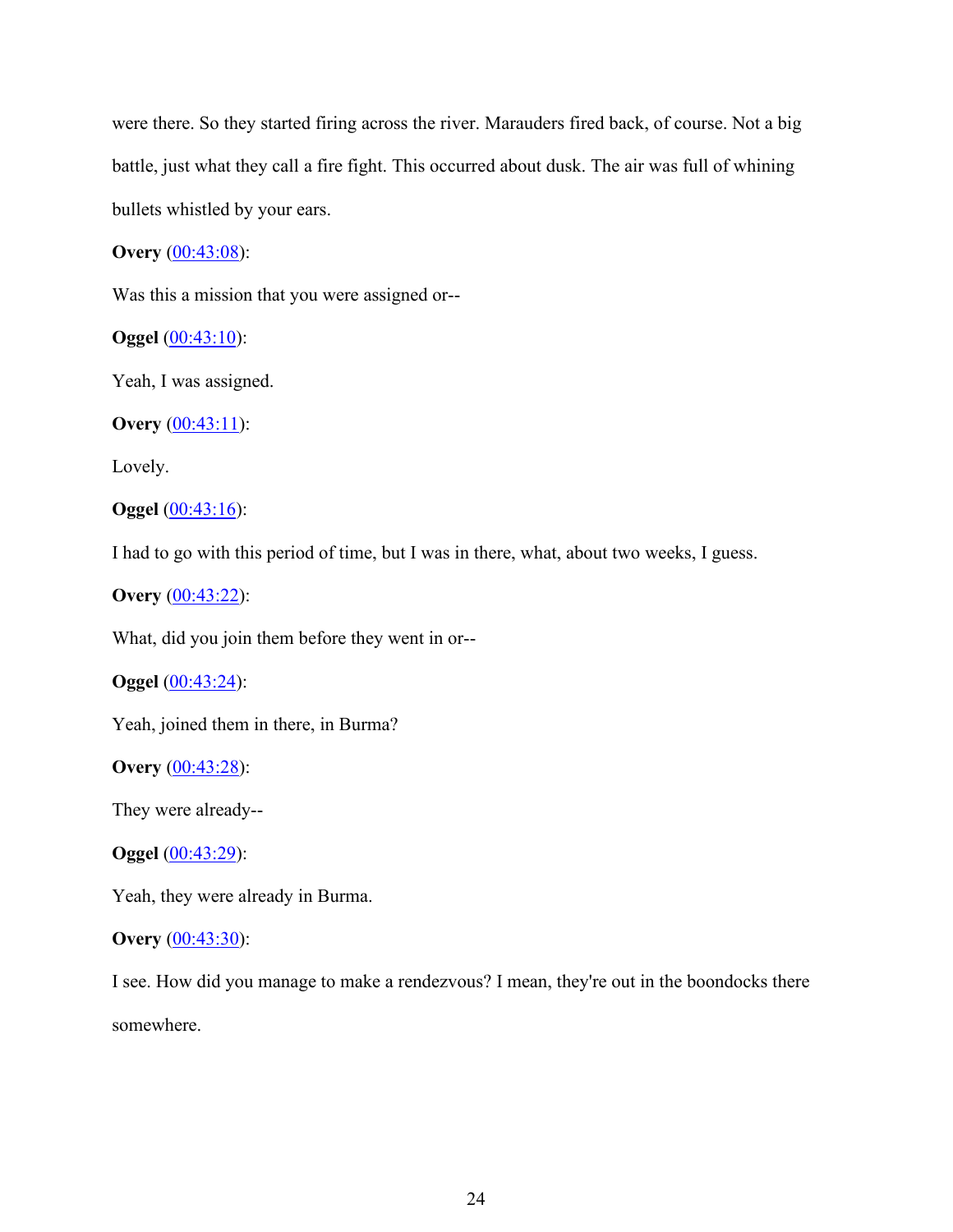### **Oggel** (00:43:36):

Well, they were, but I was told to go to a certain village and someone would meet me there. I flew in there, an Air Force plane dropped me in there.

# **Overy** (00:43:54):

So what was your day to day life--

### **Oggel** (00:43:55):

The guy that picked me up, a sergeant, I got out of the plane and no sooner hit the ground and the sergeant stepped up to men and addressed himself and says, "I'm Merrill's marauders, are you Sergeant [Melvil 00:44:07]?" He says, "That's all right. Okay, you come with me." So very simple. We trekked through the jungle maybe a mile and that was the main outfit. Got a nice view there. They a bunch of terrific fighters. They got a bad deal too.

### **Overy** (00:44:30):

What was the day to day life like during those couple of weeks? What kinds of things did you do?

### **Oggel** (00:44:39):

Well, you just ate and slept and you marched through the jungle.

# **Overy** (00:44:45):

Were you armed?

#### **Oggel** (00:44:47):

Yes, I could be armed, because I was no longer a medic thing, I was with a GI.

### **Overy** (00:44:54):

What, they gave you an M1 or something?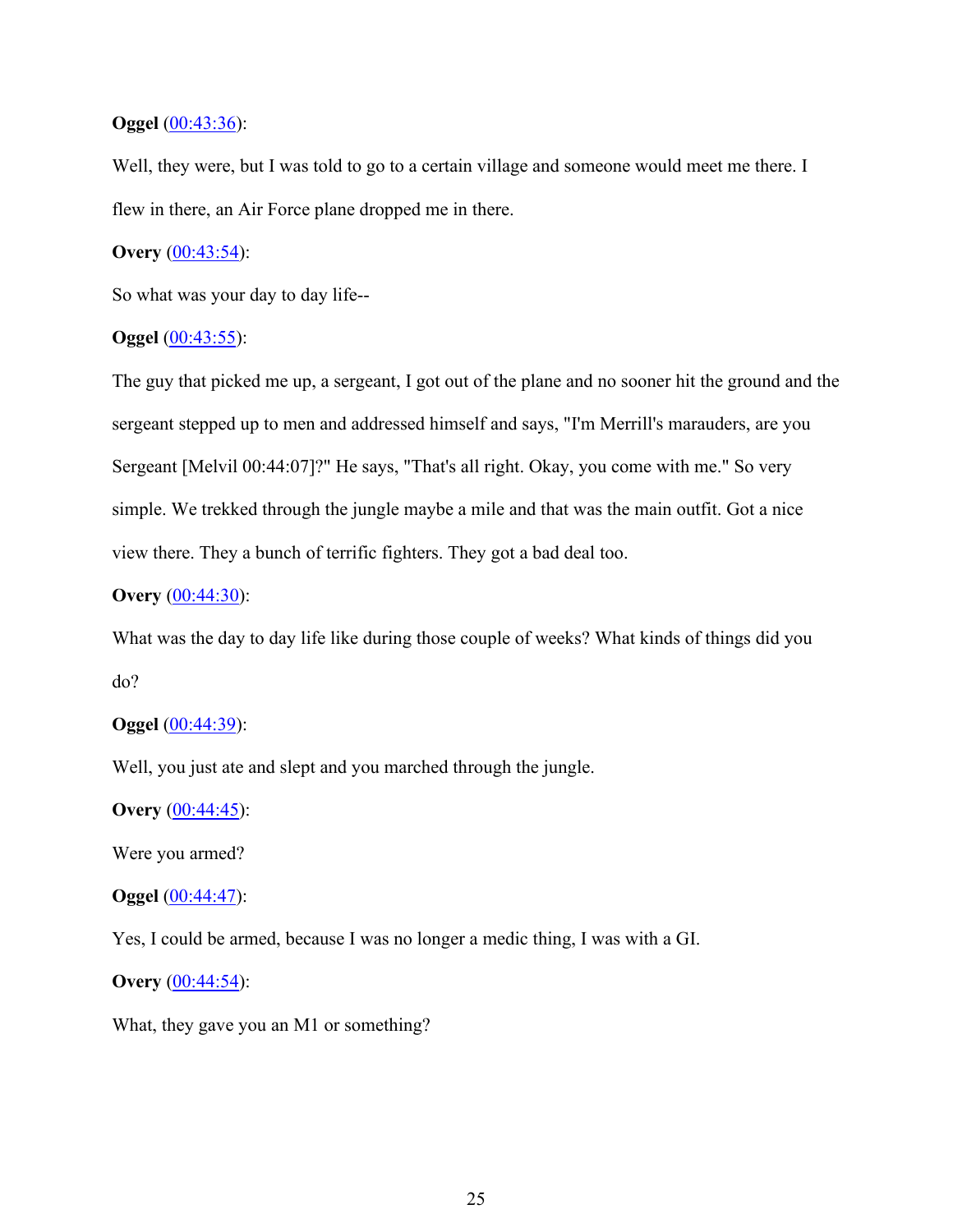### **Oggel** (00:44:56):

I carried one of those smaller carbines. The GIs loved those little carbines. The M1, it was a fine gun, an accurate gun, but it was heavy. It was nine pounds. But these little carbines, these are like carrying an air rifle almost.

# **Overy** (00:45:17):

Did they work? Did they give you any special instructions before you went in?

# **Oggel** (00:45:23):

They taught me how to shoot with the thing. Of course, I had shot rifles, but I was just a kid, and a young man. It was no problem.

# **Overy** (00:45:35):

Was it a pretty rough experience, those two weeks out in the boondocks?

### **Oggel** (00:45:39):

Yeah, because you didn't get to wash and bath like you wanted to and you didn't always get to eat when you wanted to. You had to be very careful making camp and starting fires and stuff. We are mostly sea rations, which they were excellent for the purpose they had to serve, but they were abominable. Day after day, cold rations, awful lemonade, packets of cigarettes, four to a pack, at least, you'd get these damn tablets, they were supposed to be quicker.

# **Overy** (00:46:28):

Pretty uncomfortable during those two weeks.

#### **Oggel** (00:46:28):

Oh, yeah. It wasn't fun.

### **Overy** (00:46:35):

Were you treated pretty well by the guys in the outfit?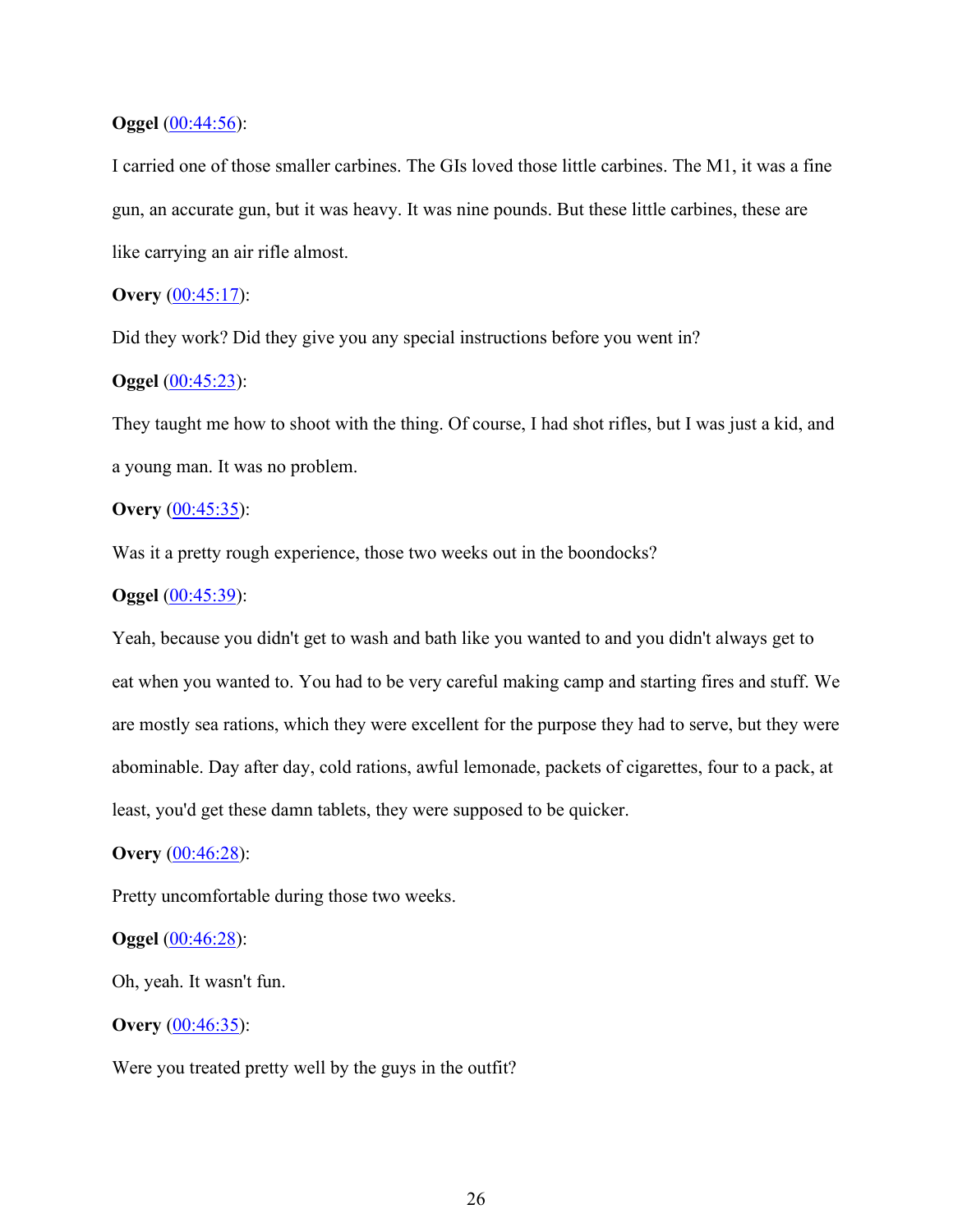#### **Oggel** (00:46:37):

Oh yeah. They were flattered to have the press with them because they thought that they'd get some recognition. So what we always did-- Doctors, many GIs, those that could get their names in the ranks, hometowns, the names of the parents, girlfriends. Then in the story-- Captured the Japanese, and they'd let you interrogate them, learn all they could. Then this, I saw myself, then the CEOs would say, "Okay, sergeant, give that man first aid." "Yes, sir." And he goes down his boot, pull out his knife and just slash his throat. They never took prisoners.

# **Overy** (00:47:38):

Is that right?

**Oggel** (00:47:40):

They took prisoners, but only for interrogation. They left them dead.

**Overy** (00:47:44):

I didn't know that.

**Oggel** (00:47:45):

Yeah.

**Overy** (00:47:46):

What was your reaction to that?

**Oggel** (00:47:49):

That's pretty tough to watch, but I probably saw that half a dozen times in those two weeks. And then as a former medic, I kind of wanted to try to help the poor bastards.

**Overy** (00:48:04):

You just cut their throats.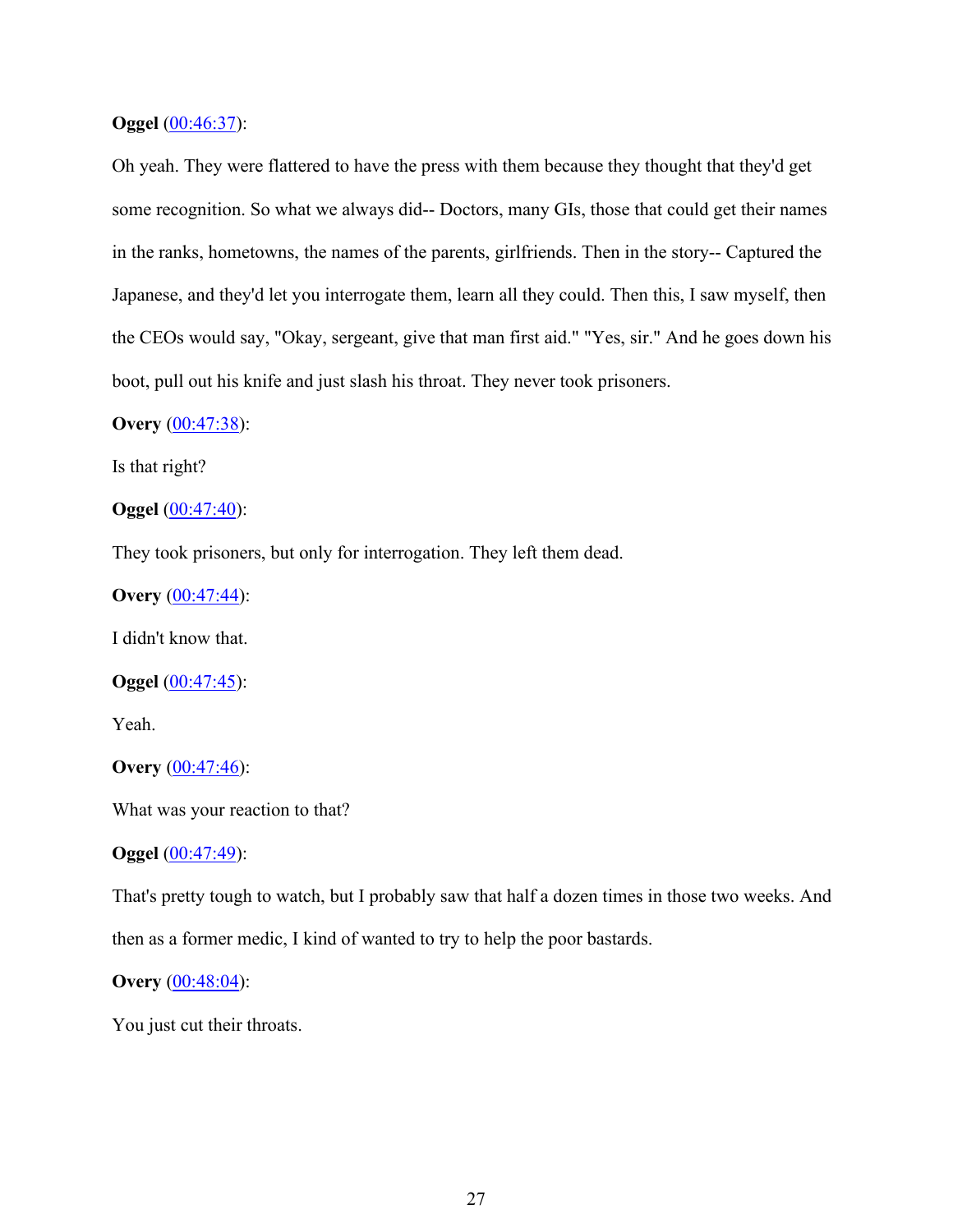#### **Oggel** (00:48:07):

Just cut them, just slit them in there.

## **Overy** (00:48:11):

Did you have any particular impression of the kind of guys that these were in the marauders? The kind of people they might have been?

# **Oggel** (00:48:22):

They were just like the rest of the guys. There were guys you liked, there were some wonderful soldiers, or there were guys you didn't like too well. Just like in any group, some you could relate to better than others. Some of them were pretty well educated and some weren't and some of those who weren't well educated were some of the most likable guys, good soldiers, they knew their trade. They were excellent soldiers.

# **Overy** (00:48:52):

I was just wondering what kind of--

#### **Oggel** (00:48:55):

There were no goof-offs in the marauders.

#### **Overy** (00:48:56):

Yeah. Just wondering what kind of guys could cut the throat of a helpless, unarmed person. That's what I was getting at.

#### **Oggel** (00:49:06):

In war time, you could do it. And, of course, they taught us in basic training to hate the Japanese. And I was one of them, I managed to hate them. But after I saw the bastards and the way they treated our prisoners, I didn't have any trouble hating them. And that's not very Christian, that bothered my conscience for a long time. And it still does because I still don't like the Japanese. I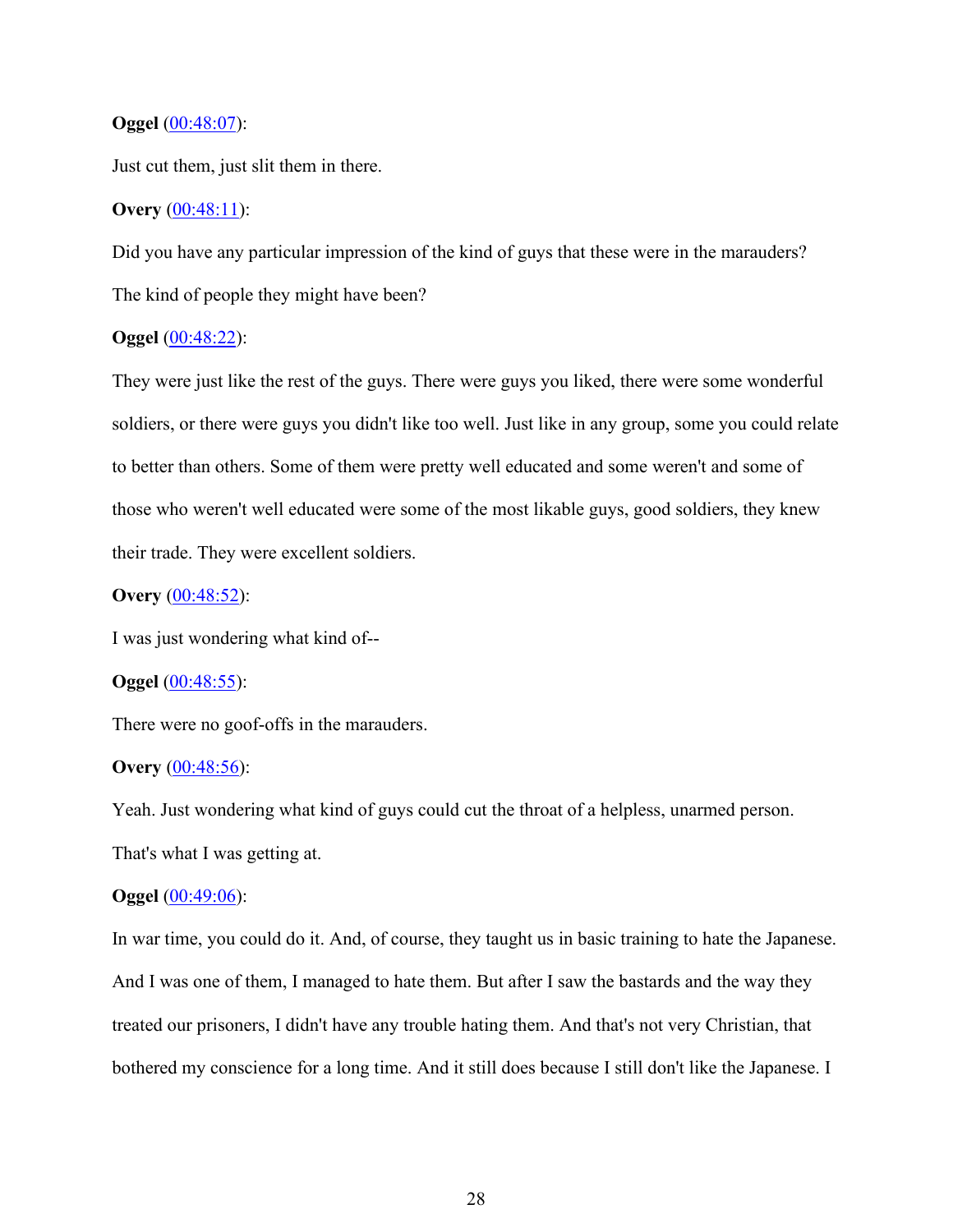don't trust the Japanese. I guess I'm in the wrong. I remember the First Presbyterian church, I served on the board of deacons. I did another church's, too. Presbyterian churches. That has bothered me at times. And I can't alter that. I still don't like the Japanese. One of my best buddies died in a Jap prison camp and of course I can't really forgive them for that, either. That's what war does to you.

### **Overy** (00:50:12):

Sure. Is that what the marauders were out there doing? Trying to try to get prisoners to get information?

# **Oggel** (00:50:16):

No, they were out there to try to break up that 16th Japanese division, and to keep them from breaking into India. And they almost did, but the marauders stopped them. Just 1500 men.

# **Overy** (00:50:35):

Was that about the worst experience you had as a reporter watching those, I guess we can call them executions?

### **Oggel** (00:50:43):

I guess that was probably the worst I ever had to witness. And I saw it several times.

### **Overy** (00:50:48):

Did any of the men ever talk about it to you? Mention anything, talk to you or wonder what you thought about it or anything?

#### **Oggel** (00:50:55):

No, they said nothing. They were accustomed to seeing it, or course, long before I joined them. Then I was only with them for two weeks.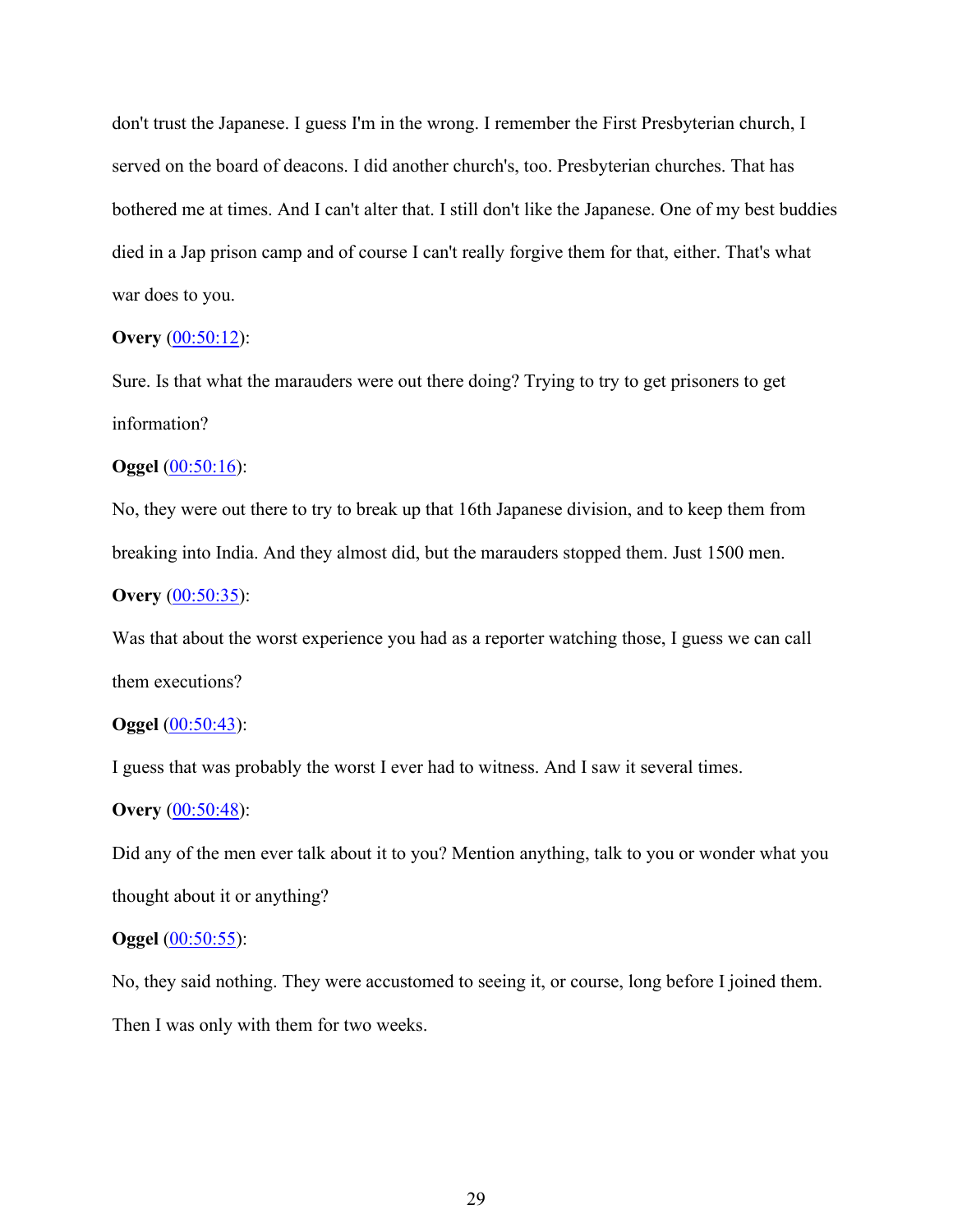### **Overy** (00:51:03):

What kind of a story then did you write about that?

### **Oggel** (00:51:10):

Well, I wrote about the marauders somewhere in Burma. That was the big line, somewhere in Burma with Merrill's Marauders. I wrote about the daily life, walking through the jungle, searching for Japanese. They were always searching for Japanese. Most of my stories, a lot about personal interviews with all these GIs, what their hometowns were, and their feelings and their experiences in the army. Just a general story about GIs in combat.

# **Overy** (00:51:56):

Did you keep any of your stories or did they just--

#### **Oggel** (00:52:00):

Yes, I guess I did. I've got them somewhere.

# **Overy** (00:52:05):

I have a copy-- A former soldier in Avon came in the other day and gave me a copy of the VE Day Yank. I'd never seen Yank before. And he gave me, he had to save that Victory Day copy.

# **Oggel** (00:52:18):

It showed one of the famous shots is in San Francisco, the sailor kissing a nurse up in the streets of San Francisco.

#### **Overy** (00:52:35):

Did you--

### **Oggel** (00:52:38):

I had sent home every week issue. I thought I had sent it home to my wife. I found out later our circulation manager in Yank, who had been an enemy alien, he was a German Jew who had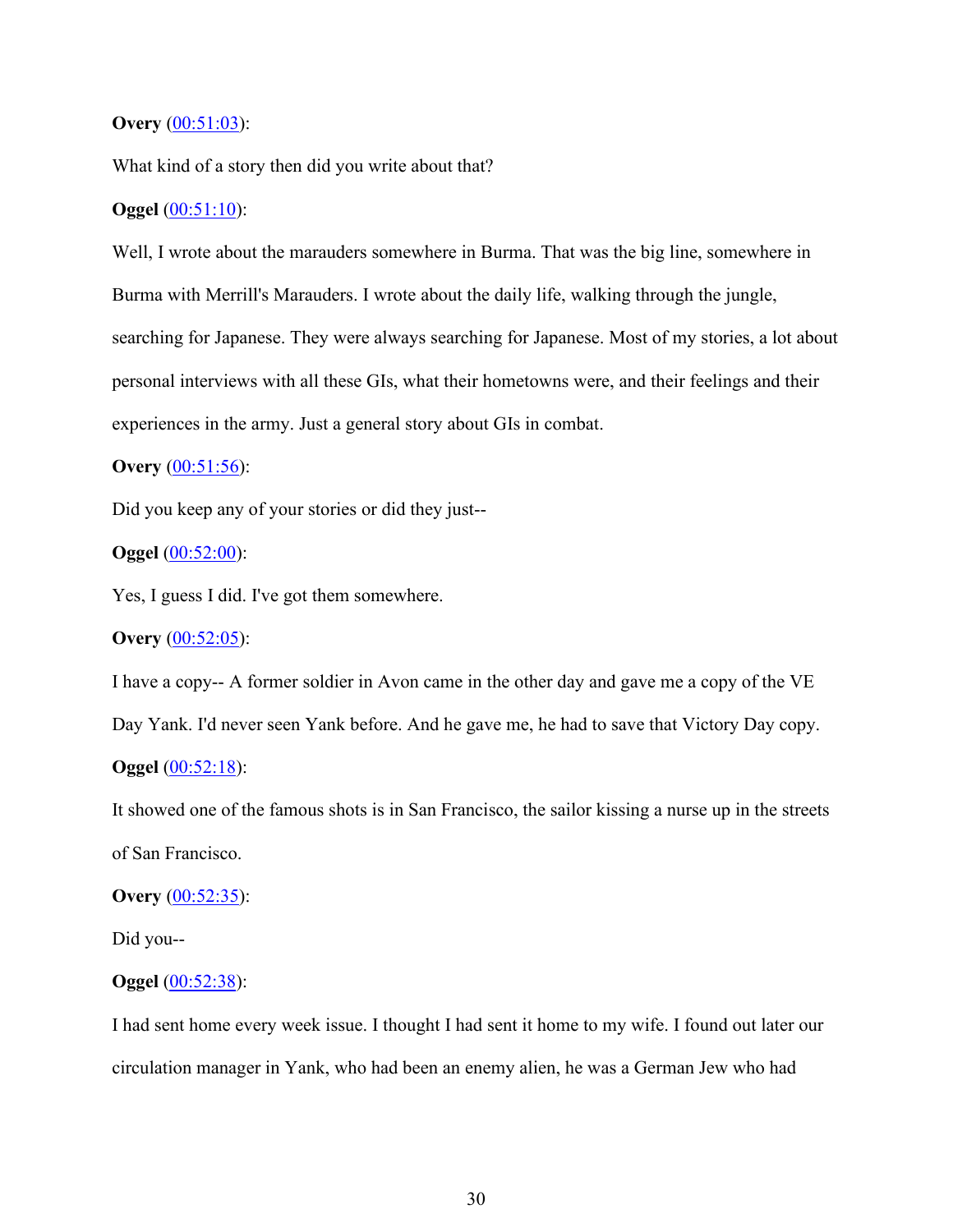managed to escape Hitler and came to the United States and he was drafted from the Army. He didn't like it. Got nice [inaudible 00:53:04]. Yank finally got him some way or another. And he was a good in circulation manager. So I gave him my wife's address and what-not in Sioux City. And I says, "Put me on the mailing list." "Okay." He never did. She never got a single copy of Yank. So all those copies of Yank that I saved to peruse after the war, there weren't any. I could have got my hands on him. He's up in San Francisco.

## **Overy** (00:53:43):

It was a pretty smoothly functioning editorial operation.

# **Oggel** (00:53:47):

Oh, yeah. It was great. And we had a local staff artist, George Carboline, Italian. Ethnic background, fine guy, tall fellow. 6'4", marvelous artist. He did all the art illustrations for Yank in Calcutta. Plus, what, George Baker's stuff [inaudible 00:54:23]

# **Overy** (00:54:24):

Did you go out in the field very often or just once or twice? I mean, in the field like out in the jungle?

#### **Oggel** (00:54:33):

Well, it was [inaudible 00:54:36] it was jungle all around us. I saw a lot of jungle. I didn't screw around in it too much, because there are tigers in those jungles.

#### **Overy** (00:54:33):

Oh, yeah.

# **Oggel** (00:54:51):

They don't have as many as they did, but you never know. I didn't want to run into a tiger. Or any leopards or the cobras.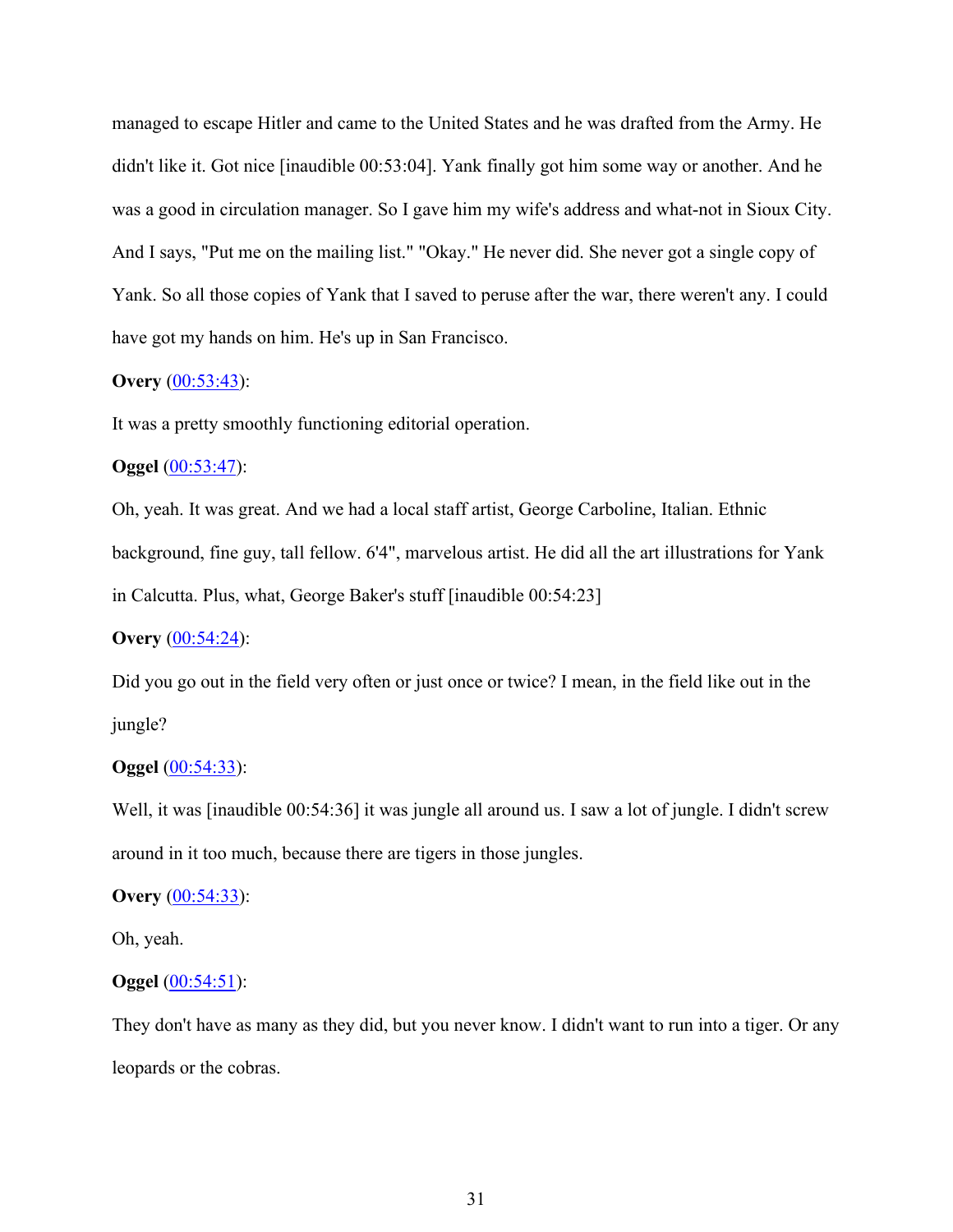### **Overy** (00:55:09):

Where did you live when you were working in Calcutta? Did you have a compound somewhere, a barracks or what?

# **Oggel** (00:55:15):

There was an Armenian who had left Armenia. I don't know when. Sometime during the '30s, I guess. He was a hotel man and he leased an Indian rajah's winter home in Calcutta. It was a lovely building. Two stories, open at top, except around the sides. When it rained, it rained right down into the main floor. There were rooms all around the second floor and around the first floor. Huge dining room. Lived in a nice part of Calcutta, 10-foot brick and concrete wall all the way around us, probably. Iron gates that could close and locked every night. Well, this Armenian hotel keeper set up a military hostel there, used mainly by the American army troops.

# **Overy** (00:56:25):

So that was your permanent housing there?

### **Oggel** (00:56:29):

Yeah, we have permanent housing in this.

**Overy** (00:56:32):

In separate rooms?

**Oggel** (00:56:34):

Yes. [crosstalk 00:56:36] Well, in my room there were three of us.

#### **Overy** (00:56:42):

It's spacious.

#### **Oggel** (00:56:43):

Nice big room, oh yeah, lots of room.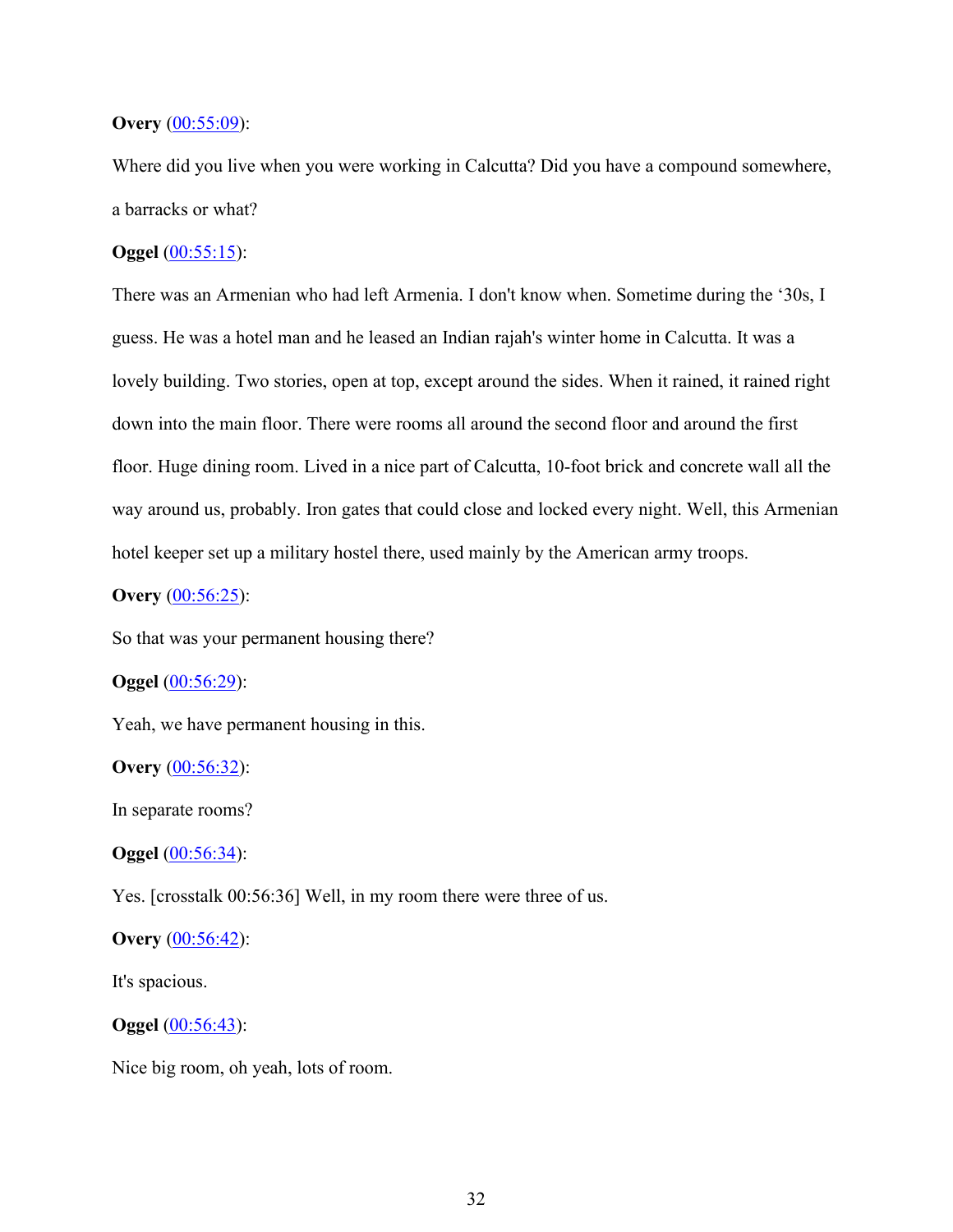**Overy** (00:56:46):

What about--

**Oggel** (00:56:47):

Nice shower-baths.

**Overy** (00:56:49):

Indoor plumbing and all the rest?

**Oggel** (00:56:51):

Oh yes.

**Overy** (00:56:51):

What about food?

**Oggel** (00:56:55):

We had Muhammad and cooks and they were excellent. They were excellent.

**Overy** (00:57:05):

All kinds of Middle Eastern food then, huh?

**Oggel** (00:57:07):

Yeah, a lot of it and a lot of curries, which were great. This cook they had there, he can give you

curry, rice and chicken. It was just marvelous. He baked nice bread, and we had fresh vegetables.

**Overy** (00:57:35):

Did you have quite a bit to do with the indigenous population there? Had a bit of contact with [crosstalk 00:57:43]

# **Oggel** (00:57:42):

Not really. Calcutta's streets, of course, like all just teem with people. There's so much filth and disease in India, in the cities. India has about-- I think our doctor said they had every disease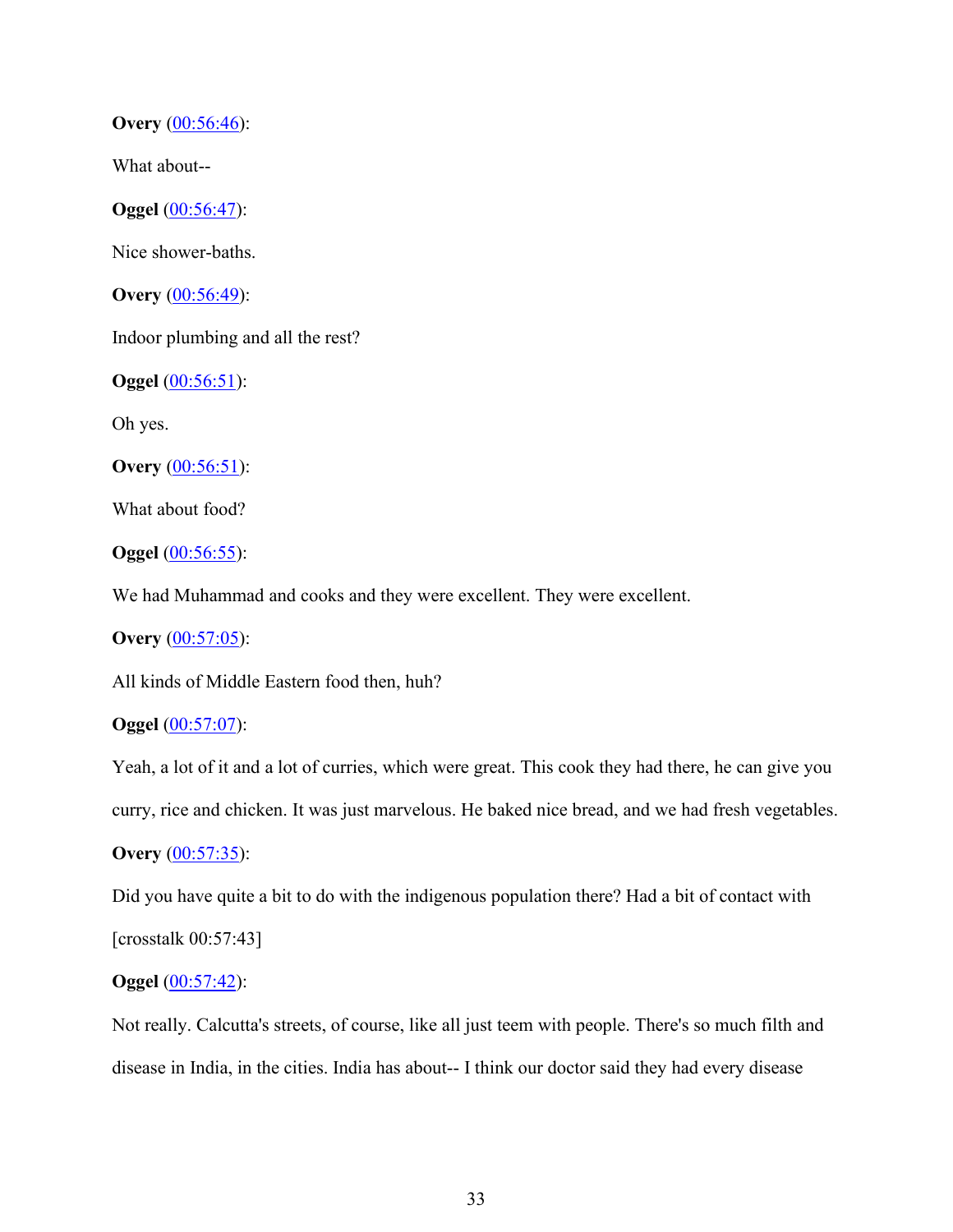known to the medical profession except just two or three. So, no, we didn't have much contact with the people. Most of them spoke English.

### **Overy** (00:58:20):

You must've had, what, Indian maids taking care of-

### **Oggel** (00:58:23):

We had room bearers and table bearers. All of them were Indian and they wore blue and gold uniforms, turban, white pants, sashes. Bare feet.

### **Overy** (00:58:41):

Yeah. Did you enjoy your stay over there? Was "enjoyed" the right word to use?

### **Oggel** (00:58:49):

Well, you tried to enjoy what wasn't unpleasant. Yeah, some of it I did. India is a great country to see. There's a lot of beauty in India. Caste system is abominable. The untouchables, the poor fellas, they are untouchable. Their sanitation isn't good over there. The British aren't safe with them, they've tried hard to teach them hygiene or get. They're independent now. It never really took with the Indians.

#### **Overy** (00:59:36):

What kinds of things did you find particularly unpleasant in that area? That kept it from being enjoyable at all.

#### **Oggel** (00:59:44):

Well, you've constantly had to be careful about what you ate. You could go downtown and you could take in a movie, but you didn't dare eat a Dixie Cup or fresh fruit or anything. The medics told us to lay off it, you could get typhoid fever, maybe dysentery. You always had to watch food carefully. We went to some of the restaurants, but they had been okayed by the medics. And if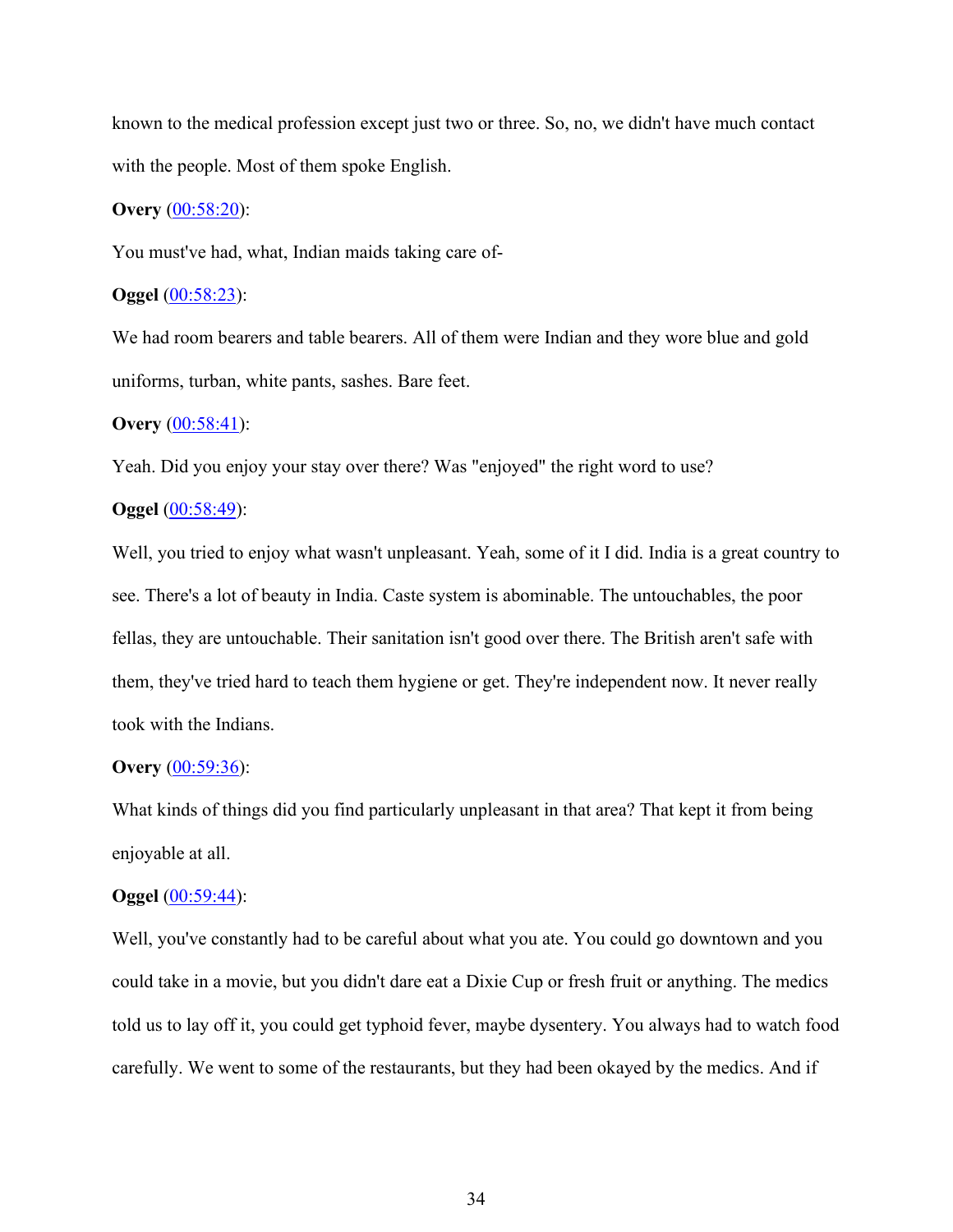anything they said was off limits, you stayed off. It was just crazy to defy the regulations in that respect.

# **Overy** (01:00:44):

Was it physically uncomfortable in India?

# **Oggel** (01:00:48):

Not all that bad. The heat was terrible. Winter wasn't bad at all, it certainly got dry and dusty, that was uncomfortable to get cold at night. But it wasn't all that bad. We learned to live with it. The GI kitchens were fine, good cooks. Didn't always get the kind of stuff-- We a lot of water Buffalo and goat and that sort of thing. We got chicken.

# **Overy** (01:01:21):

So you ate partly the [inaudible 01:01:24] cooked partly in the kitchen?

# **Oggel** (01:01:27):

Well, this I'm talking about when I was up country.

### **Overy** (01:01:30):

Oh, okay, sure.

## **Oggel** (01:01:33):

No they're strictly GI cooks. Down there in Calcutta they kind of dry their fruit there and they were inspected by the American medics constantly so we didn't worry about that. I did contract amoebic dysentery and like a damn fool one night in the theater, I bought a Dixie Cup and I know that's where I got it. That ice cream.

# **Overy** (01:02:11):

What's that like? What does it mean to get dysentery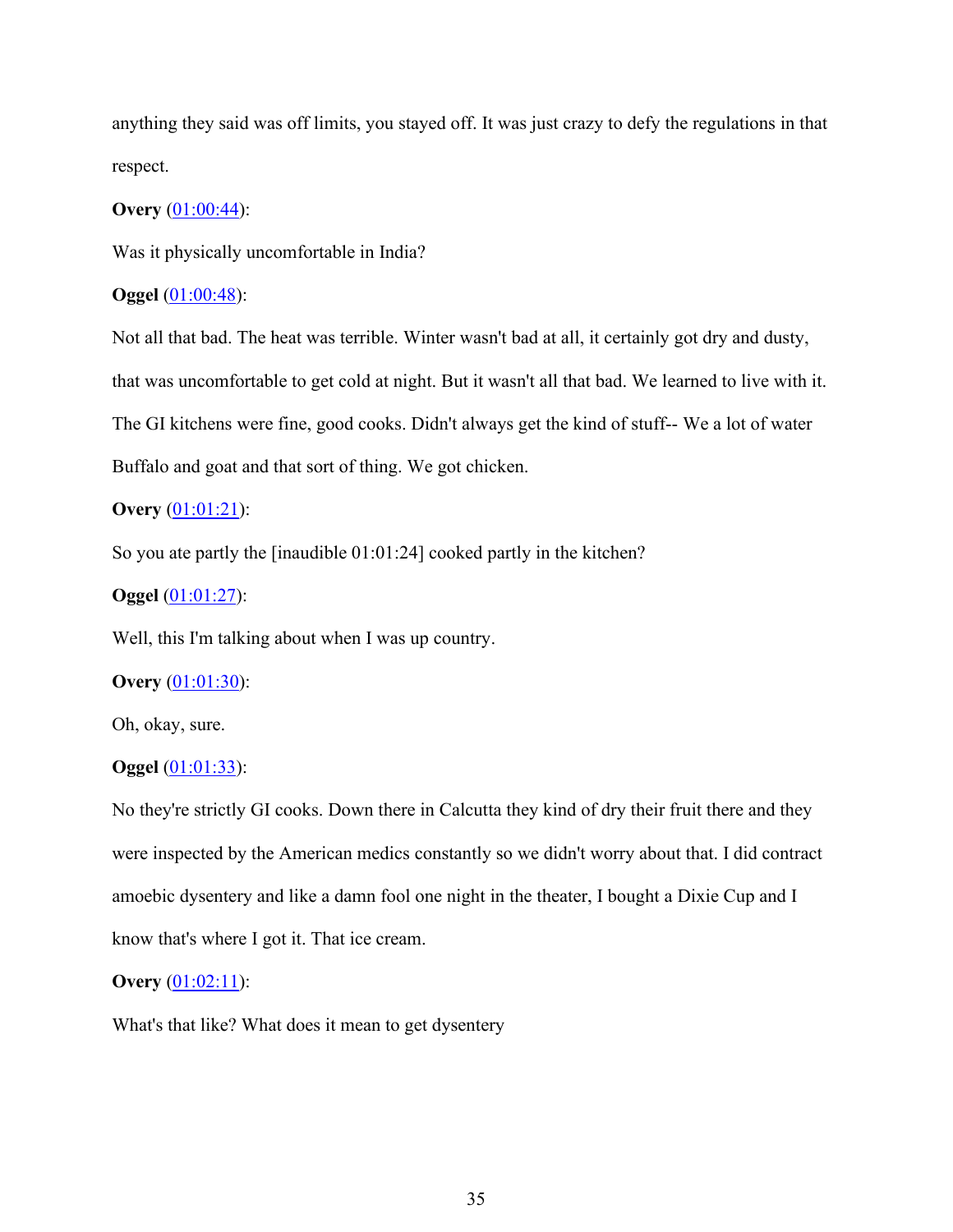### **Oggel** (01:02:14):

It's terrible. Well, you have loose bowels all the time and you'd get dizziness and your eyes, you can't see well. You got blurry vision, you'd get stomach cramps. You just don't feel good. I guess I had a fever, too. And so I turned myself into an army hospital in Calcutta. Described my symptoms. I suspected it myself, having seen so much of it upcountry in the hospital. So I told the doctor, I said, "Doc, you don't suppose I've got dysentery, do you?" He says that's a good a idea, go over to the laboratory to get a specimen. That's what I had, they found amoeba in the stool.

### **Overy** (01:03:21):

And that's just a terribly debilitating thing.

#### **Oggel** (01:03:23):

Oh, it knocks you right on the keister. I forget the drug they gave me that really knocked it. They give you a shot in the bottom. Every morning I had a lie, perfectly quiet. This would happen about eight o'clock, had to lie perfectly quiet 'till noon because this drug was so powerful. If you got up, try to walk, your heart pound like a trip hammer. So he told me I had to remain quiet. I don't know how many weeks I was in there.

### **Overy** (01:04:06):

Did you have any contact with any foreign troops or foreign military personnel?

#### **Oggel** (01:04:14):

We saw a few Italian prisoners brought in, placed in stockings.

#### **Overy** (01:04:25):

But no real contact.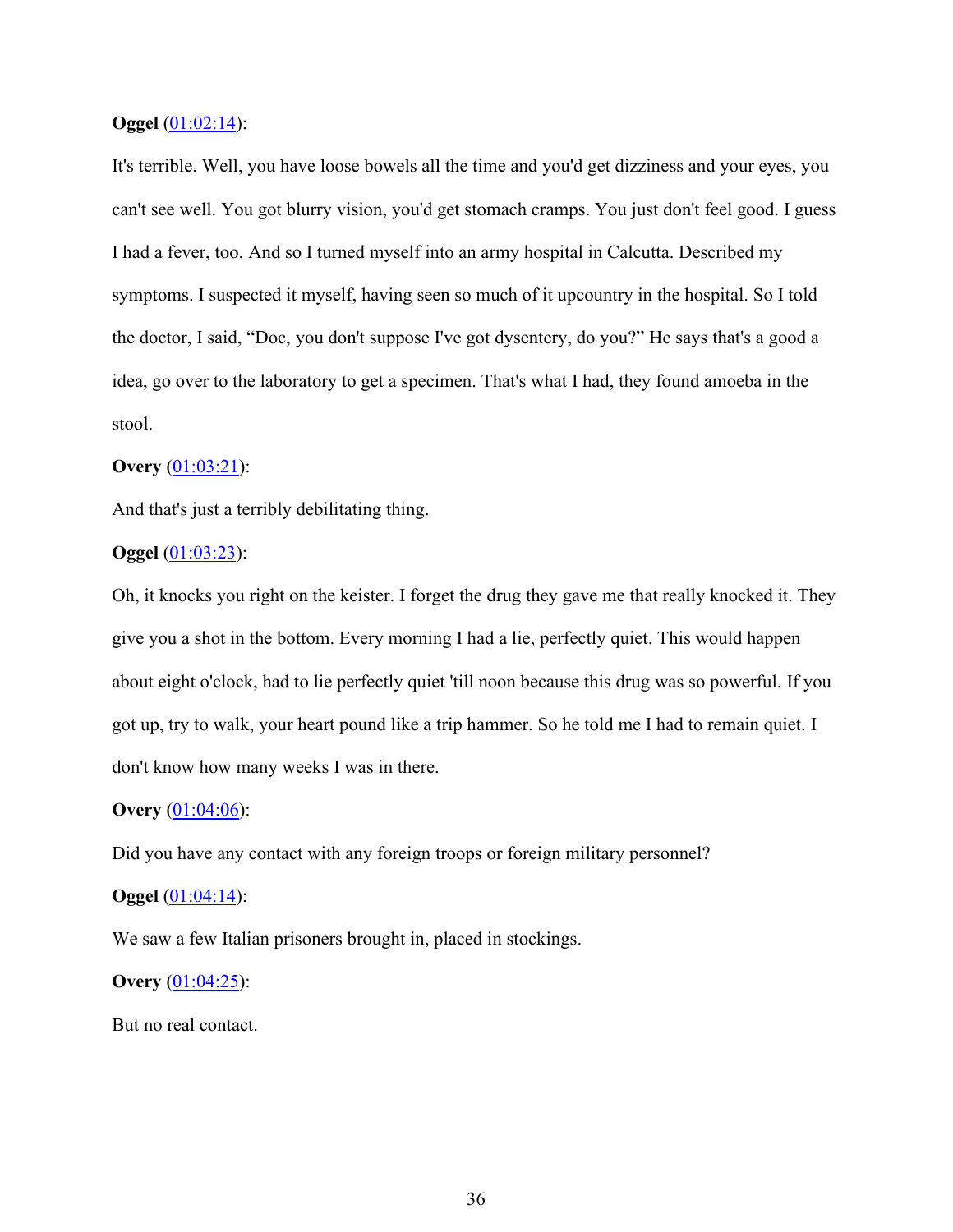### **Oggel** (01:04:26):

Not very much. They made things. They sold things, they would get these Duralumin nosecones from pillars, from planes. How they managed it, I don't know, but they would make cigarette lighters and they would sell them to us. And they would put your patches, whatever you wanted [crosstalk 01:04:51].

### **Overy** (01:04:53):

No British?

### **Oggel** (01:04:55):

Oh, we saw the British a lot. I'm pretty sure all the time. We didn't find them nice much.

### **Overy** (01:04:55):

Oh, you didn't?

#### **Oggel** (01:05:05):

Individually, they were fine. I had one marvelous friend who was a staff sergeant. He was in charge of the coolie labor up at their hospital. He was an engineer in civilian life in Birmingham, fine guy. And we liked him. He was popular at our hospital. He was in charge of the coolie labor and boy, he really ruled with an iron hand. But collectively, we've didn't like the British. And of course, they owned Calcutta, was their town.

### **Overy** (01:05:42):

What didn't you like about them? Can you pin it down?

#### **Oggel** (01:05:49):

Well, I don't know. All the guys seem to feel the same way about it. They'd come down the streets four abreast and they would [inaudible 01:05:58] and try to bash you. You had to get out of their way. There were so damn many of them you couldn't fight them or they'd kill you. I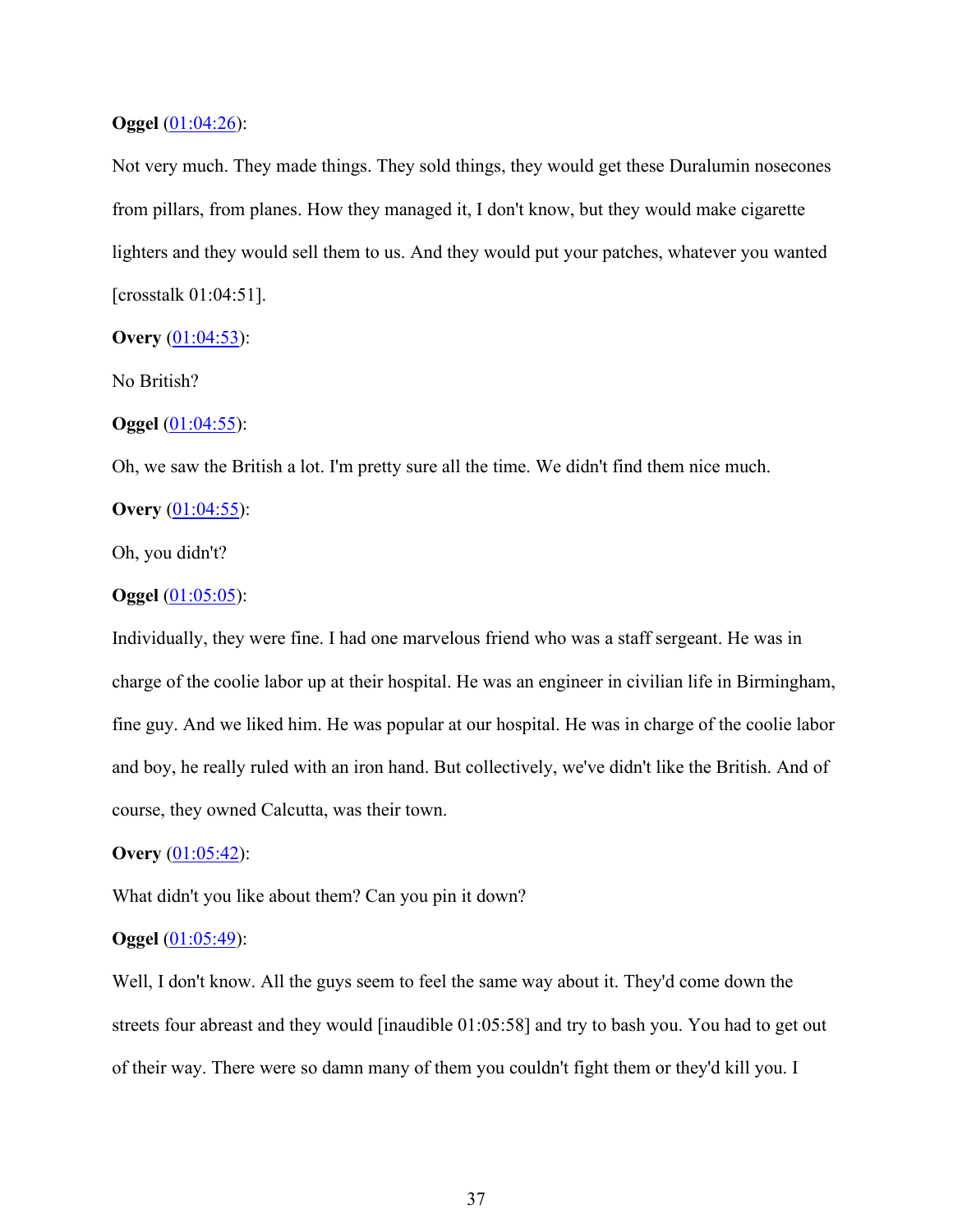know they had a riot at the theater in Calcutta one night. They always opened and close the movie, they did, by showing the King George and the British flag and they would play God Save the King, which is the same as My country 'tis of Thee. So, a GI stood up that night and he said, "Did I hear somebody say, 'God damn the king?" The theater was full of British troops, sailors and soldiers. And just barely a handful of GIs. Oh, brother. I went out the emergency exit door with a red light above it on the side, close to where I was sitting, which opened out in the alley. My buddy and I got out of that door. But some of the GIs that were in the theater talk like that.

# **Overy** (01:07:22):

I can imagine. So your work with the magazine was pretty much-- You say you became editor. Did you essentially take charge of it, or?

#### **Oggel** (01:07:39):

Well, Yes I did. And then I wasn't there very long when I came down with this, maybe. I'd been out on a story in Burma with this air recovery. And that's where I really came down with it. So when I got back, I went into that hospital.

### **Overy** (01:08:08):

Was it an army hospital or something?

#### **Oggel** (01:08:09):

Yes, American, American army hospital. Big general hospital--

#### **Overy** (01:08:16):

In Calcutta?

#### **Oggel** (01:08:16):

In Calcutta. But I got back about the time when this rule for men 38 years of age, who were overseas, could go home for discharge. And then they made me editor of the magazine. I wasn't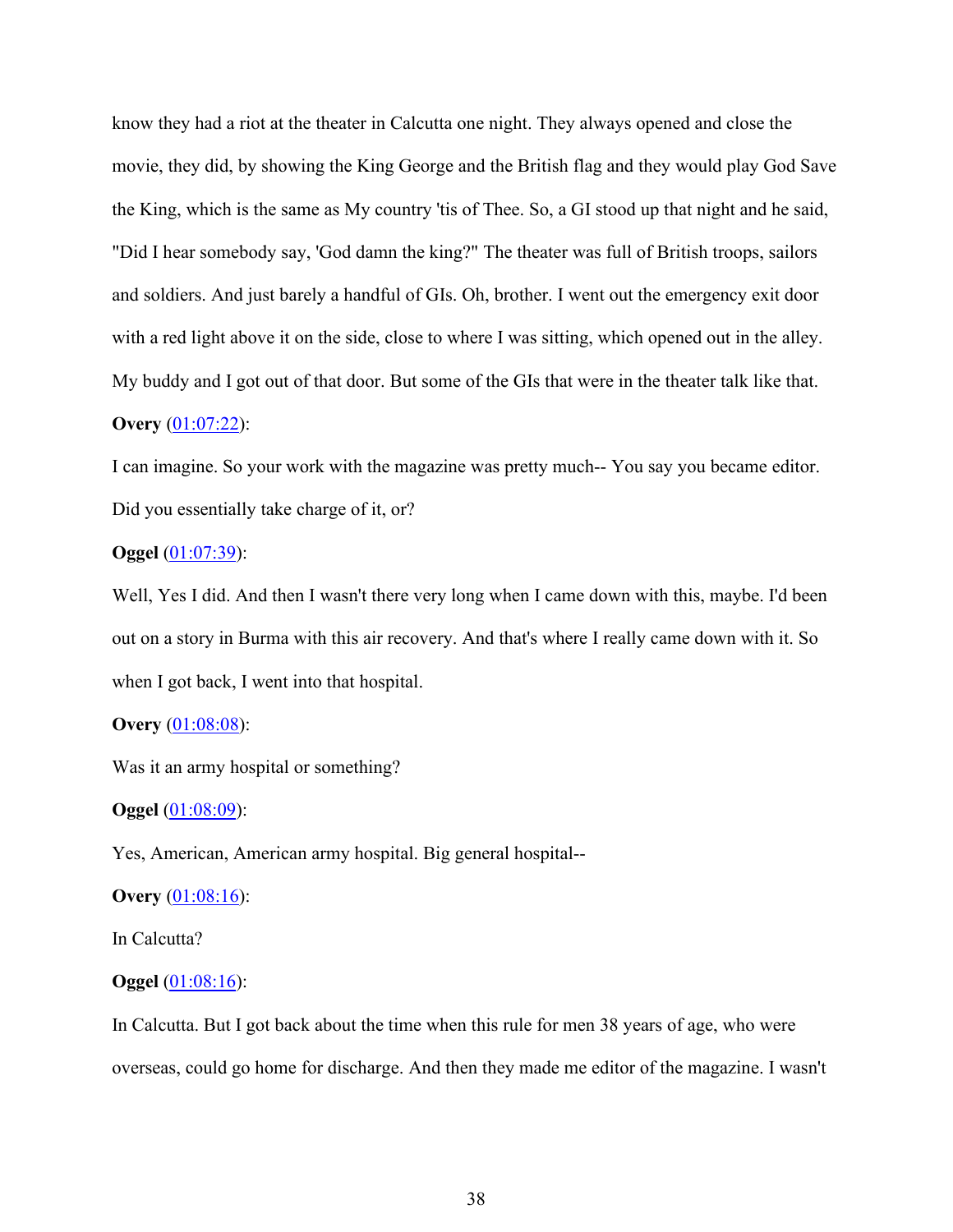feeling good. I'd come back from this trip up in Burma. I had this, maybe dysentery, I found out. So I went into the hospital, very uncomfortable, and I had an anal fissure in the wall. Fissure in the wall of the anus, so. Surgeons went in there and fixed that up. I also had hemorrhoids, he took those out, for which I have ever been grateful. But by going in there, instead of using the proctoscope, or whatever, he just cut through my sphincter muscle, which is your puckering [crosstalk 01:09:26]. He just cut through there and just laid it open, and he made it real easy to go in there and sew up that fissure and take out my hemorrhoids. But it has left that sphincter muscle weak. I have to be awfully careful if I get diarrhea because I've got to be real close to the bathroom or I soil my britches. I've done that many times. I told that to my dear old father, he was just furious that a surgeon would do that.

#### **Overy** (01:09:00):

I would imagine.

#### **Oggel** (01:09:52):

He went just furious about that. He wanted to write to him, and I couldn't remember his name, couldn't remember.

#### **Overy** (01:10:09):

Any funny things happen to you in your time over in the Army? What kinds of things made you laugh?

#### **Oggel** (01:10:22):

Oh, I suppose just everyday life. The things that happened anytime, that makes you laugh. Guys tell stories, or funny things would happen. A guy would tell something funny he'd seen. Once when we were coming down the Ganges River on this PT boat. Those things would do about 70 miles an hour, you know? We weren't going that fast, but we must've been doing a good 50, I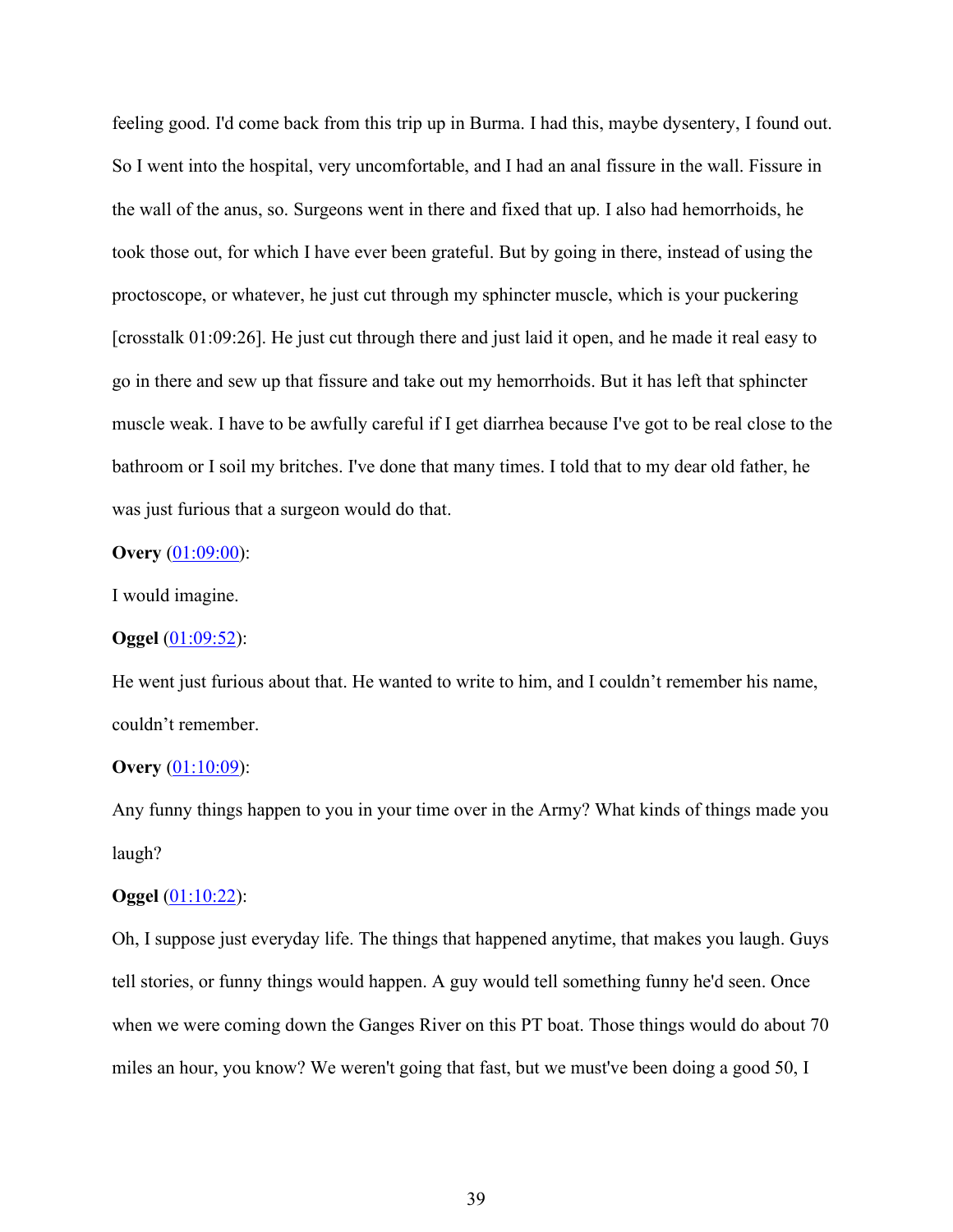would judge. And we were going near a bank, and this thing was throwing up a big wave toward the bank. And there was an Indian sitting there relieving himself on the bank of the river with his back toward us. And he never saw this wave coming, and it hit him in the butt, and it washed him about 20 feet up onto the shore. He never knew what hit him. And that, I think that's about the biggest laugh I ever had in India. Seeing that guy, and it threw him way up there. That was really funny.

### **Overy** (01:11:43):

When did you leave India?

**Oggel** (01:11:47):

I got over there in '43, I left it in February '46.

**Overy** (01:11:53):

February of '46. What did you do after the war was over then?

**Oggel** (01:11:59):

Went back to my old paper--

**Overy** (01:12:00):

No, but I mean after-- You remained with The Yank, then, from the time of--? I should say--

**Oggel** (01:12:05):

Until I came home--

**Overy** (01:12:05):

V-J Day and just--

**Oggel** (01:12:07):

Yeah, I came home for discharge. And the war was over. And--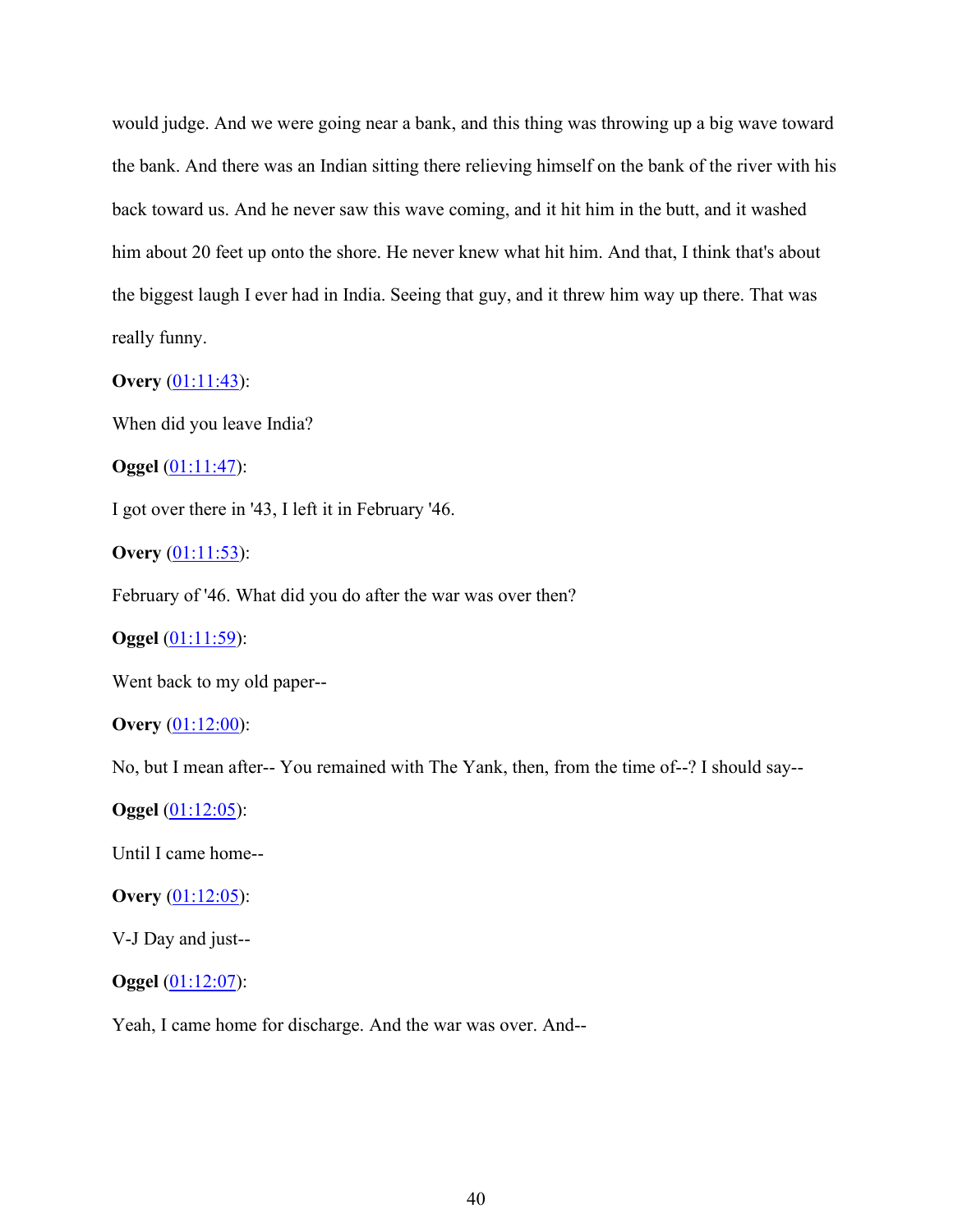#### **Overy** (01:12:12):

Was there any kind of celebration with V-J Day?

### **Oggel** (01:12:17):

V-Jay? Not overseas, there wasn't. Everybody was happy. If you had any liquor or anything everybody got drunk, of course. But-- V-J Day, boy. I was on a story when the bomb was dropped on Hiroshima. And I'd stopped off up at my old outfit, the hospital at Chabua, India, upper Assam, to see my old hospital buddies. I was there when the bomb was dropped, when the old Enola Gay dropped the bomb on Hiroshima. And I was still there two days later when they dropped on Nagasaki. And then I got a cable from Calcutta, "Come on home. We're going home." So, I beat it back to Calcutta then, and we immediately began packing up to go home. **Overy** (01:13:33):

Did your experience during the war, do you think, have any beneficial effects on you as a person? Adverse effects? Or how would you judge that? How did the war affect you?

#### **Oggel** (01:13:43):

Well, I regretted all the years I spent in the Army, the three and a half years. It took me away from loved ones, dear ones, my wife and what not. But except for that, I think the army was one of the best things ever happened to me.

#### **Overy** (01:14:02):

#### How so?

#### **Oggel** (01:14:05):

Well, it taught me discipline, for one thing. Which is good for anybody, I believe. And it taught me, a person can do any damn thing he has to do. You've got all kinds of jobs in the army, things I thought I couldn't do, didn't know how to do, didn't think I could learn to do. But the army says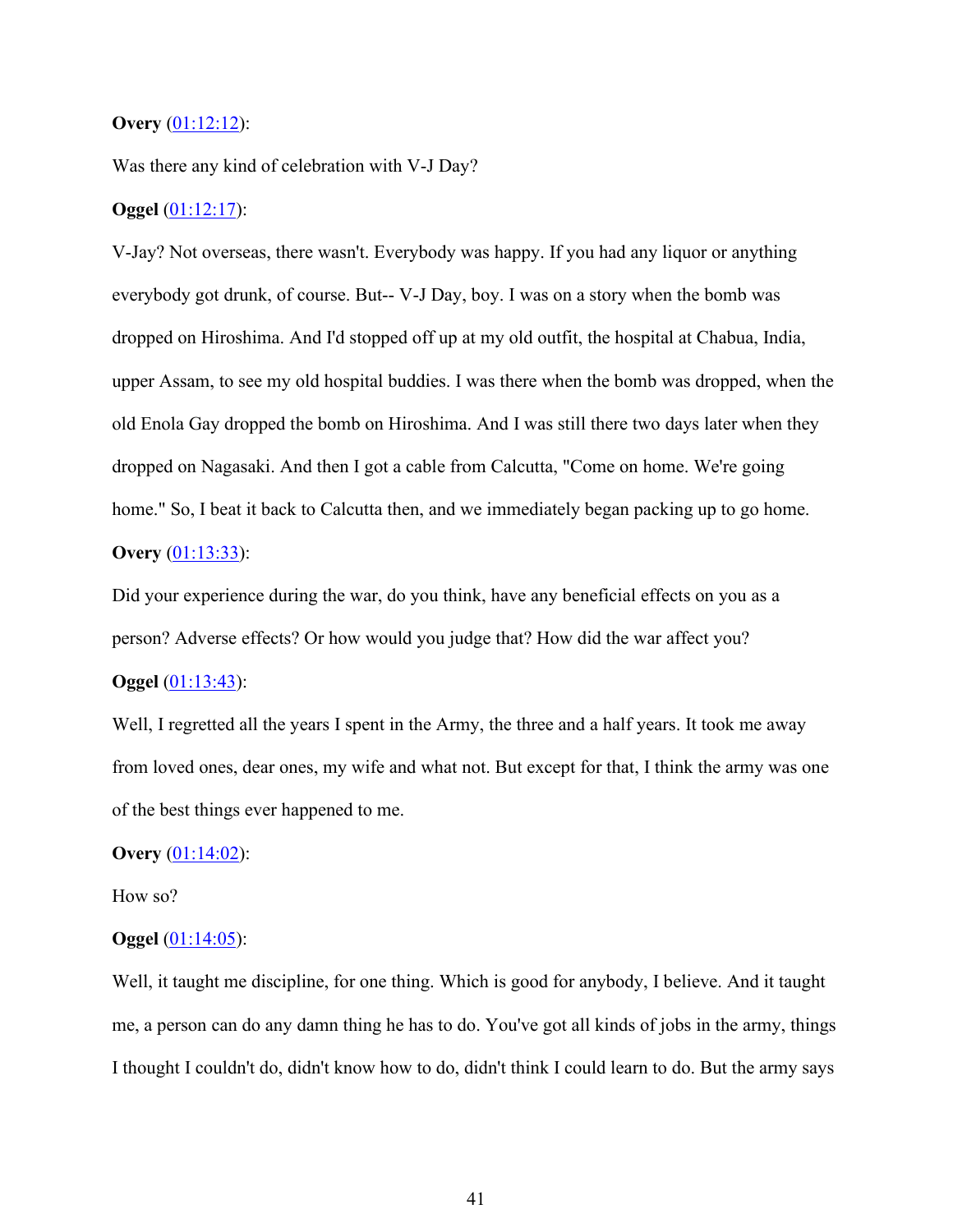you do it, you do it. And that was great to find out. It gave me a lot of self confidence, and it made me feel a lot better about myself, that I wasn't-- I'm certainly no genius, I have a good education, but I found out that anything I'm required to do, I can do it. And I still believe that.

# **Overy** (01:14:57):

Did the newspaper experience that you had there, was it at all useful for you in the future? Probably wasn't very much, was it? I mean, you'd been doing that before.

## **Oggel** (01:15:06):

Oh, I'd been doing that before, and I'd done it ever since until I retired, so. The magazine experience was different. I'd never worked on a magazine, I'd always worked on newspapers. And a lot of difference between publishing a magazine--

# **Overy** (01:15:20):

How would you explain that?

# **Oggel** (01:15:24):

Well, printing is different. The type of printing. The deadlines are different.

# **Overy** (01:15:34):

Much more relaxed than a newspaper--?

#### **Oggel** (01:15:34):

Yes. Yes, right.

#### **Overy** (01:15:37):

In a magazine.

# **Oggel** (01:15:37):

Yeah. Newspaper you have to hit it every day, you have to hit that deadline on the nose every day. The paper has to go out. It has to be published. Magazine, you're much more relaxed, yeah.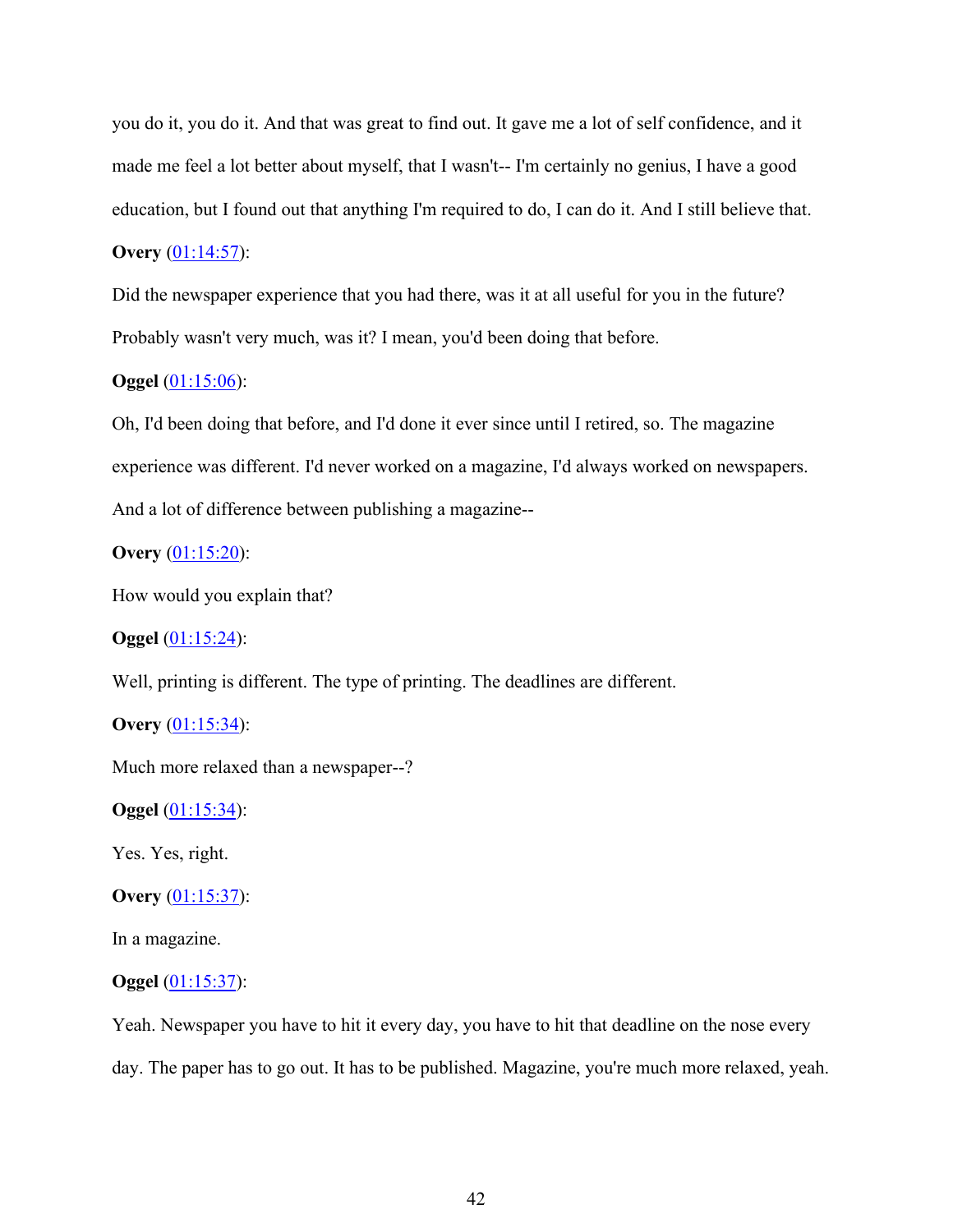You have time to really work over your story. Rewrite it if you wish. You don't do that in a newspaper, it's got to be right the first time. You correct it, you proofread it, of course, but it has to go. A magazine story you can really polish, and you can get it the way you want it.

### **Overy** (01:16:12):

Yeah, sure. Do you have any resentments or regrets about the time which you spent in military service overseas?

#### **Oggel** (01:16:22):

Not really. I literally sailed around the world with the army. We left from the west coast and came back through the Red Sea, the Mediterranean, the Atlantic. I circumnavigated the world. And I saw a lot of it. I saw Australia, Tasmania, CVI. And I could never have taken a trip like that on my own. I've been to Europe once since, several years ago, but. That was marvelous. And I enjoyed sailing. I loved the sea. It was marvelous seeing the Atlantic and the Pacific and the differences between the two. I mean, ocean is ocean, and yet the Pacific is so immense. Came back via a 'beautiful' storm in the Atlantic, waves near as we could-- the captain said they were 50 feet waves. That's a lot of waves. We had quite an experience going over. We were well out in the Pacific, and we had a report that there were Japanese warships down the pike aways, so we just, we made a full right angle-- Left angle turn-- A right angle turn just straight south. We went right down to the Arctic Ocean. For two days, just sailed straight south into the Arctic icebergs. Whales and things, which was interesting to see. And after two days, when the alarm was over, we turned around and came back up, proceeded on to Bombay.

#### **Overy** (01:18:32):

Well, being on a magazine, you probably didn't have an awful lot of time off, like furloughs, did you? Did you have furloughs, or as such?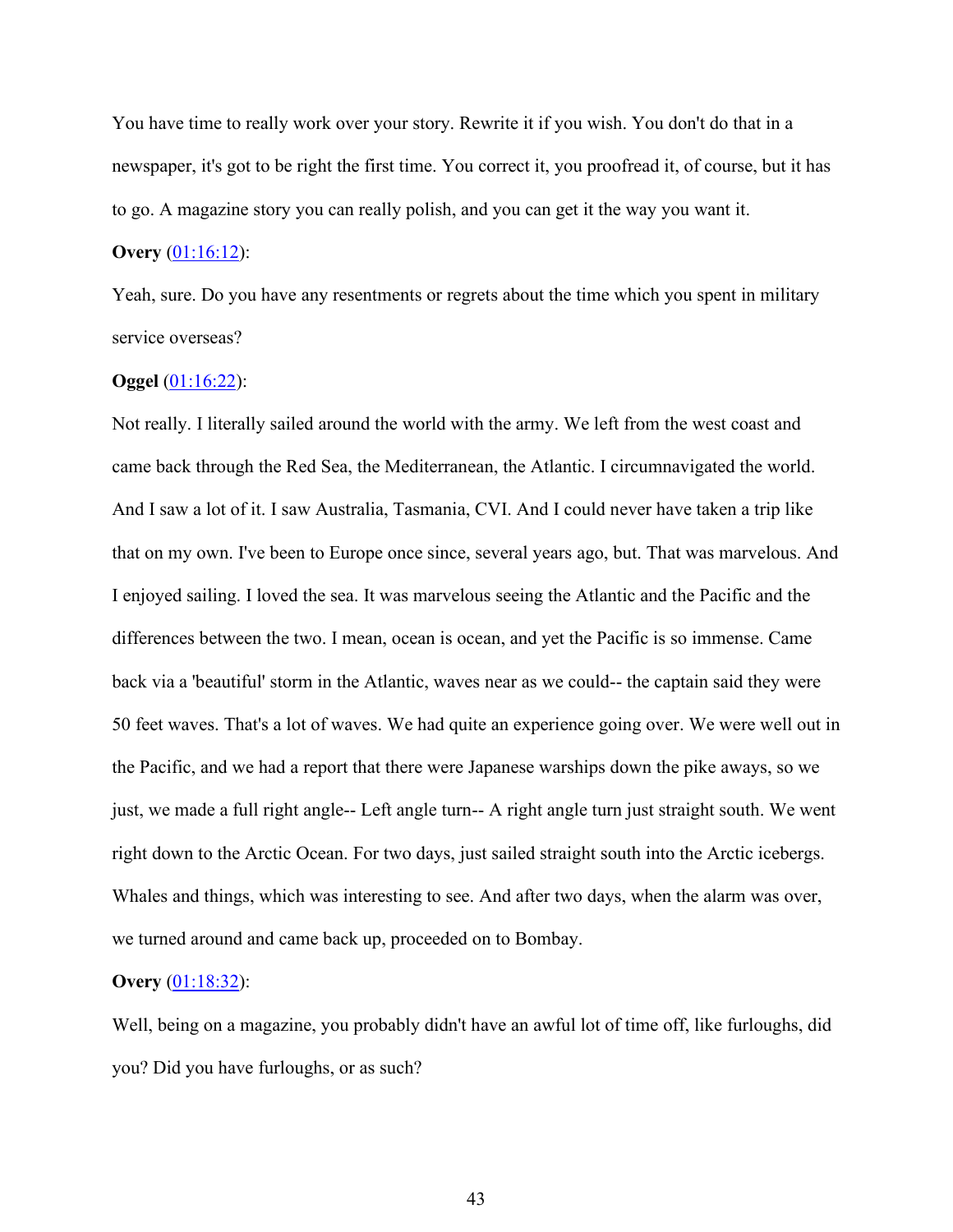#### **Oggel** (01:18:39):

Had just one overseas. We got two weeks off, those who went over with our original outfit. And there'd been a lot of changes in personnel, especially when they enlarged us to a general hospital, then we got a lot of new everything. A lot of new officers and enlisted personnel. More nurses. But those that went over in the original outfit were the first to get furlough, so we got two weeks. And a buddy of mine and myself, we took two weeks and we went to a rest camp up in the [Kasi Hills 01:19:18], which are in the foothills of the Himalayas. Beautiful rest camp. And there was an area just for the Americans, the rest of it was British. We had a good time there. There was fine restaurants and theaters, nice places to eat outdoors. We enjoyed that. They had horse races there. Watched the British play cricket, which we enjoyed. That's quite a game, really, I [crosstalk 01:19:59] think, cricket.

# **Overy** (01:19:59):

[crosstalk 01:19:59] figure out what it's all about?

#### **Oggel** (01:20:01):

Yeah, yeah. It could take three or four days to play a game sometimes, but it's quite a ball game, I'll tell you. I enjoyed that. And enjoyed watching the British play soccer. They know how to play soccer. We had a good time in that two weeks. That's all I had off overseas, just two weeks. But we had quite a lot of free time.

#### **Overy** (01:20:28):

You say you were in the army for how-- You said three and a half years?

### **Oggel** (01:20:31):

Three and a half years, yeah.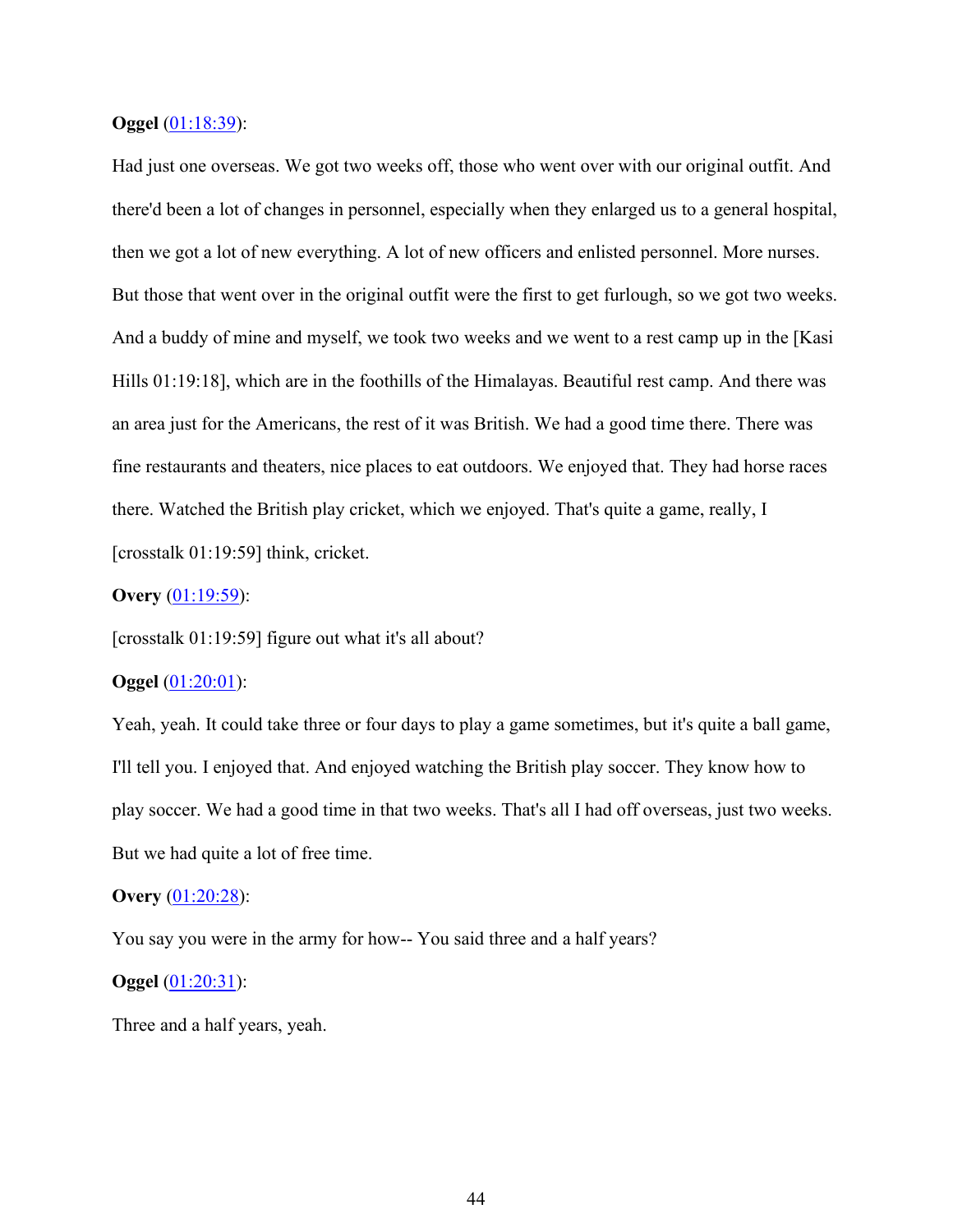# **Overy** (01:20:34):

Was it difficult for you when you got home, to adjust to being a civilian again, at all?

# **Oggel** (01:20:41):

It didn't take very long. I was jittery when I got home. I was high strung, jittery, and of course I'd lost weight. When I went in the army I weighed 175 pounds, when I got out I weighed barely 150.

# **Overy** (01:20:57):

Was that partly because of your illness, you think? Or--?

**Oggel** (01:21:00):

Mostly the weather, I think.

**Overy** (01:21:01):

Mm-hmm (affirmative). Didn't feel like eating? Or, doing--?

**Oggel** (01:21:04):

Well, I don't know. That heat does something to you. Some of the guys thrived on it. Some guys

got fat. We had guys in our outfit who actually put on weight. I lost weight. But I put it on.

# **Overy** (01:21:19):

But not much real adjustment to get back into civilian--?

**Oggel** (01:21:22):

No, I didn't go back to work for a couple of months, but--

# **Overy** (01:21:29):

Did you have a job when you came back?

# **Oggel** (01:21:30):

Yeah, my job was there whenever I wanted to start work again, so.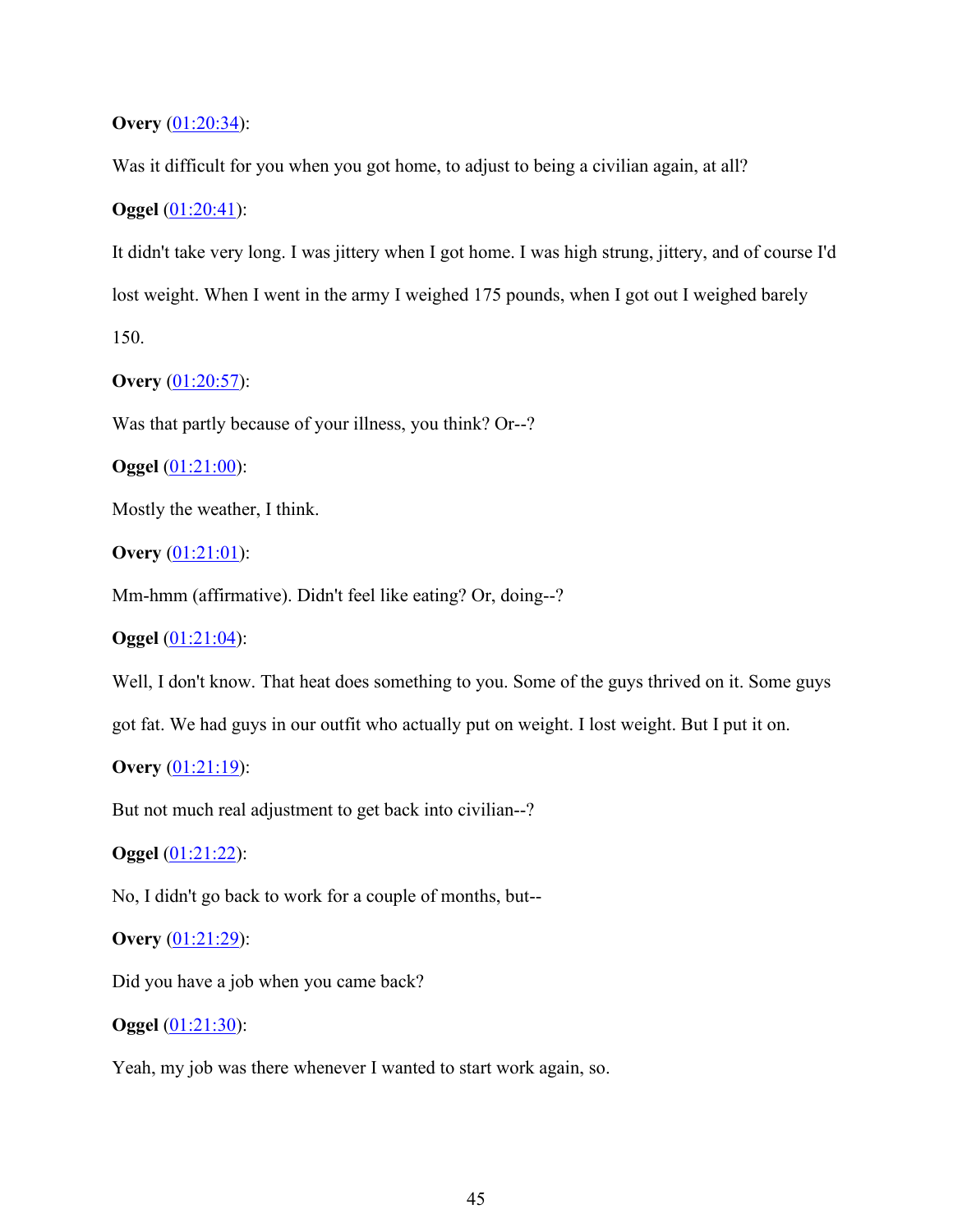### **Overy** (01:21:30):

#### Okay.

# **Oggel** (01:21:36):

And in the meantime I was thinking whether I wanted to go back to newspaper work, or whether I wanted to do something else. If I wanted to go elsewhere, and-- The biggest thing, I found I wanted to get back home. When I got to New York I looked around the newspapers there, and I could've had a job on the New York Daily Post. And I thought that over. This isn't for this little corn-fed boy from [inaudible 01:22:08]. I don't think I want to live in New York. Huge paper, and I'd always wanted to work on a big city daily, and that's as big as they come. But, I was offered a job, and a good job, on the Post. The fact I'd been on The Yank seemed to cut a lot of mustard with the editors in New York. Sometimes I regret I didn't take a shot at it, and other times, I don't regret it, so.

#### **Overy** (01:22:38):

Let me ask you, as I meant to while we were talking about Yank, and I want to go back there for a minute. Was there any kind of, what you might call-- I don't know, how do I put this? You'd know being a newspaper man-- Editorial slant or editorial bias, to Yank? Like you would find, say on the New York Times, or the Washington Post? Or was Yank pretty much a straight reporting, and not editorialized?

#### **Oggel** (01:23:16):

Yeah. I think so. It was a pretty straight job, because it was an enlisted man's magazine. Written for the enlisted man. And we tried to be entertaining when giving the news. And give him the kind of stories he would like and appreciate.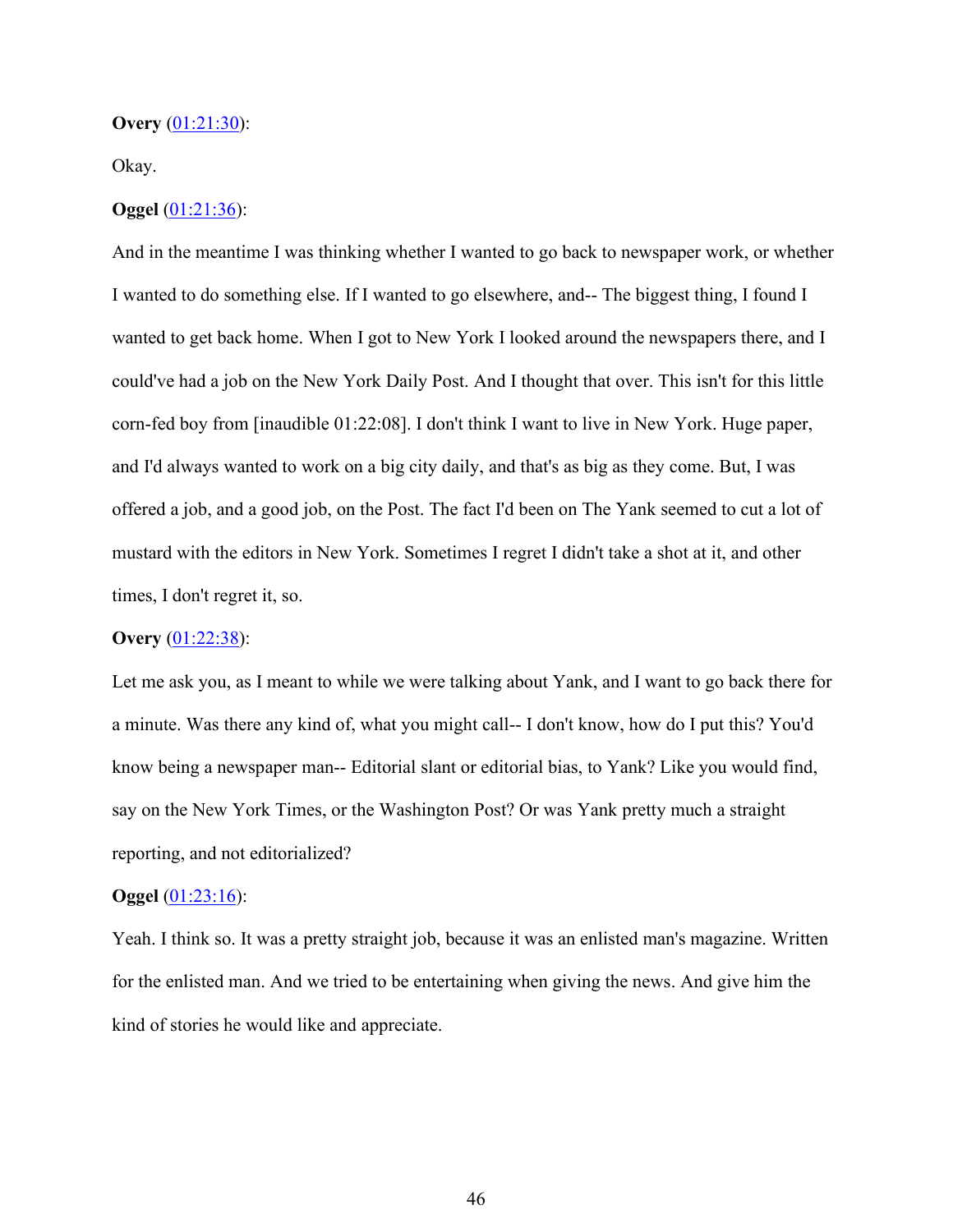**Overy** (01:23:43):

But not--

**Oggel** (01:23:44):

And let him know what was going on in his theater.

**Overy** (01:23:46):

Yeah. Yeah.

**Oggel** (01:23:47):

In his theater of [crosstalk 01:23:47] operation.

**Overy** (01:23:48):

[crosstalk 01:23:48] But not necessarily trying to make him think a certain way? Or--

**Oggel** (01:23:52):

No.

**Overy** (01:23:52):

This kind of thing?

**Oggel** (01:23:53):

No. Strictly non-political.

**Overy** (01:23:57):

Mm-hmm (affirmative).

#### **Oggel** (01:24:02):

We also put out a little daily sheet, just printed it on both sides, at a different plant in Calcutta. Just a little daily newspaper, a two sheet daily newspaper. And we flew that over the theater too.

And the GIs liked that.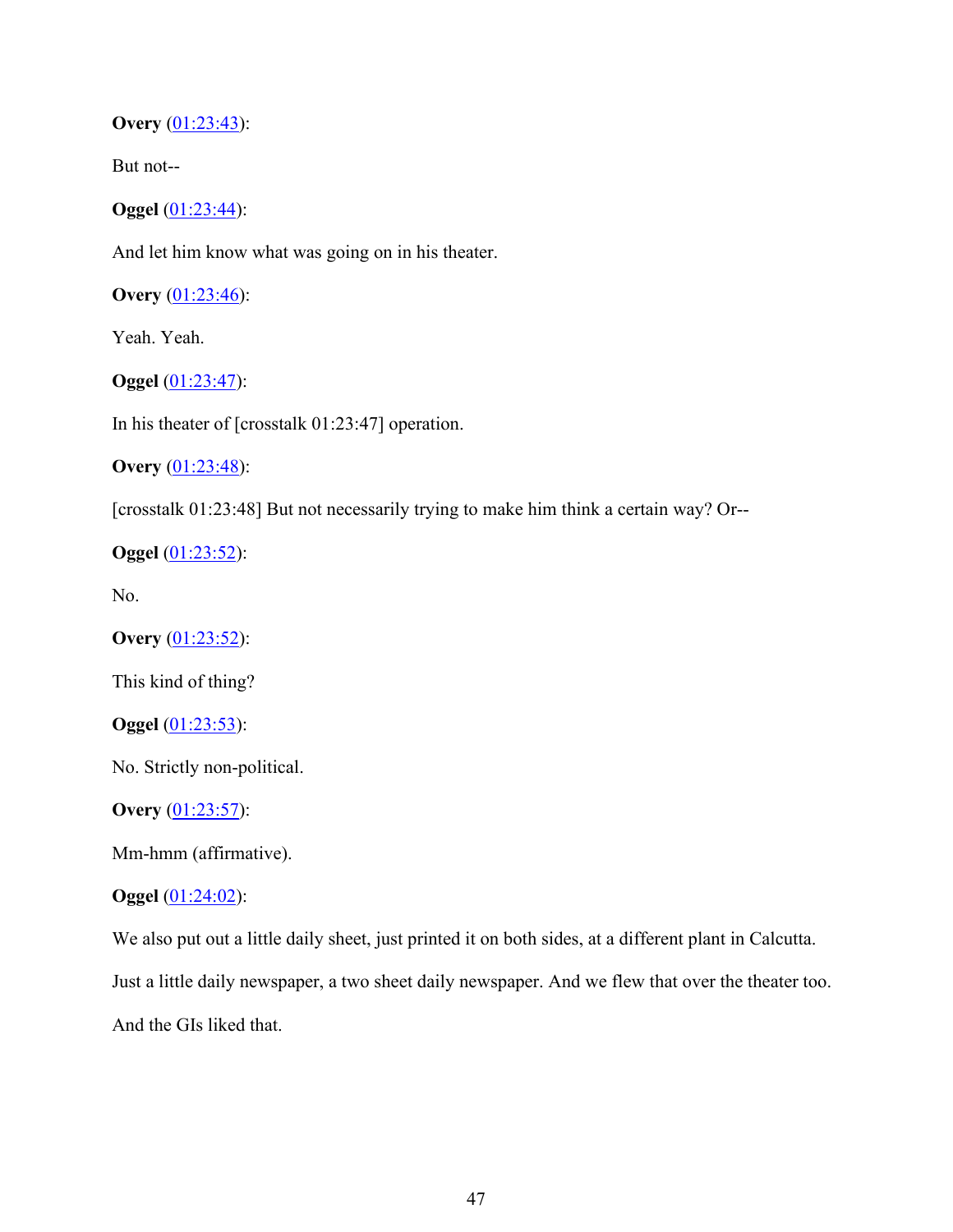#### **Overy** (01:24:02):

#### Mm-hmm (affirmative).

# **Oggel** (01:24:23):

We did that every day. And there were always planes flying all over. We mailed those out every single day. And General [Mayland 01:24:35] loved to get that. He couldn't wait until that-- Was the first job I did on The Yank. The first thing they had me do was print out this little daily two page sheet.

# **Overy** (01:24:46):

You had wire service coming in, and all [crosstalk 01:24:48] this kind of business?

# **Oggel** (01:24:48):

[crosstalk 01:24:48] Yeah, we had wire service coming in. And I picked it up at the Signal Corps office. Every morning, we'd stop downtown and pick it up at the Signal Corps office. Take it out to this plant and extract the best news. The top news. And condense it to get it on just two sheets. And Mayland couldn't wait until I got there. He really chewed me out one morning, I was late. It wasn't my fault, but you don't have excuse when you're talking to a general.

# **Overy** (01:24:48):

Mm-hmm (affirmative).

# **Oggel** (01:25:20):

The fault was at the plant, but he was really unhappy that I was late with the paper, so. All I said was, "Sorry, sir. Yes, sir. I hope it won't happen ever again, sir." And he said, "All right." [inaudible 01:25:36] He was a tough cookie.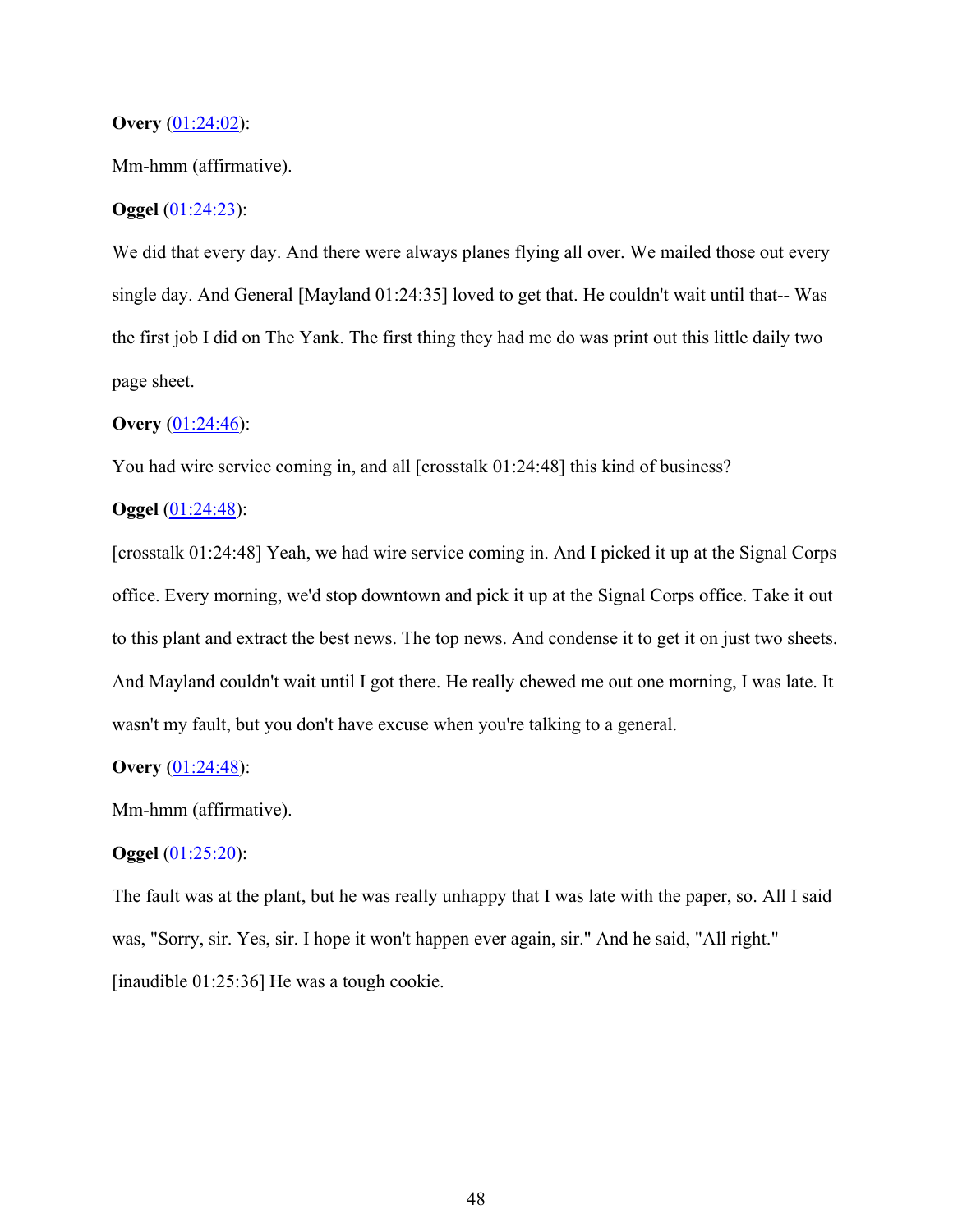### **Overy** (01:25:38):

I find it absolutely incredible that somehow or other, being a newspaper man, you went into the army and did what you were trained [crosstalk 01:25:49]. That seems like just the reverse of what normally happens.

# **Oggel** (01:25:51):

[crosstalk 01:25:51] Well, that is. I'm one of the few, I think, that that happened to.

# **Overy** (01:25:54):

Yeah. Yeah.

### **Oggel** (01:25:56):

And that's what that first captain there, back at Camp Robinson, said. That, "Unless you have some particular need that the army wants, you will remain a medic." And that got me out of the medics. Not that I particularly wanted to, I kind of liked the medics because we had excellent medical attention in our outfit, from our own officers, of course. We had dentists, doctors, fine surgeons. We had ED nurses who knew their business. Of course, they were all verboten for enlisted men, no fraternization, you know?

#### **Overy** (01:26:38):

They were probably all officers, weren't they?

# **Oggel** (01:26:39):

They were. They were all officers. That they were. But they were nice to have around. It was nice to have white women around. So many of the Indians were almost like our Negro, which is all right. You try not to be racist, but you got kind of tired of looking at black people all the time. And it was nice to have American girls there. And they were pretty fine gals, too.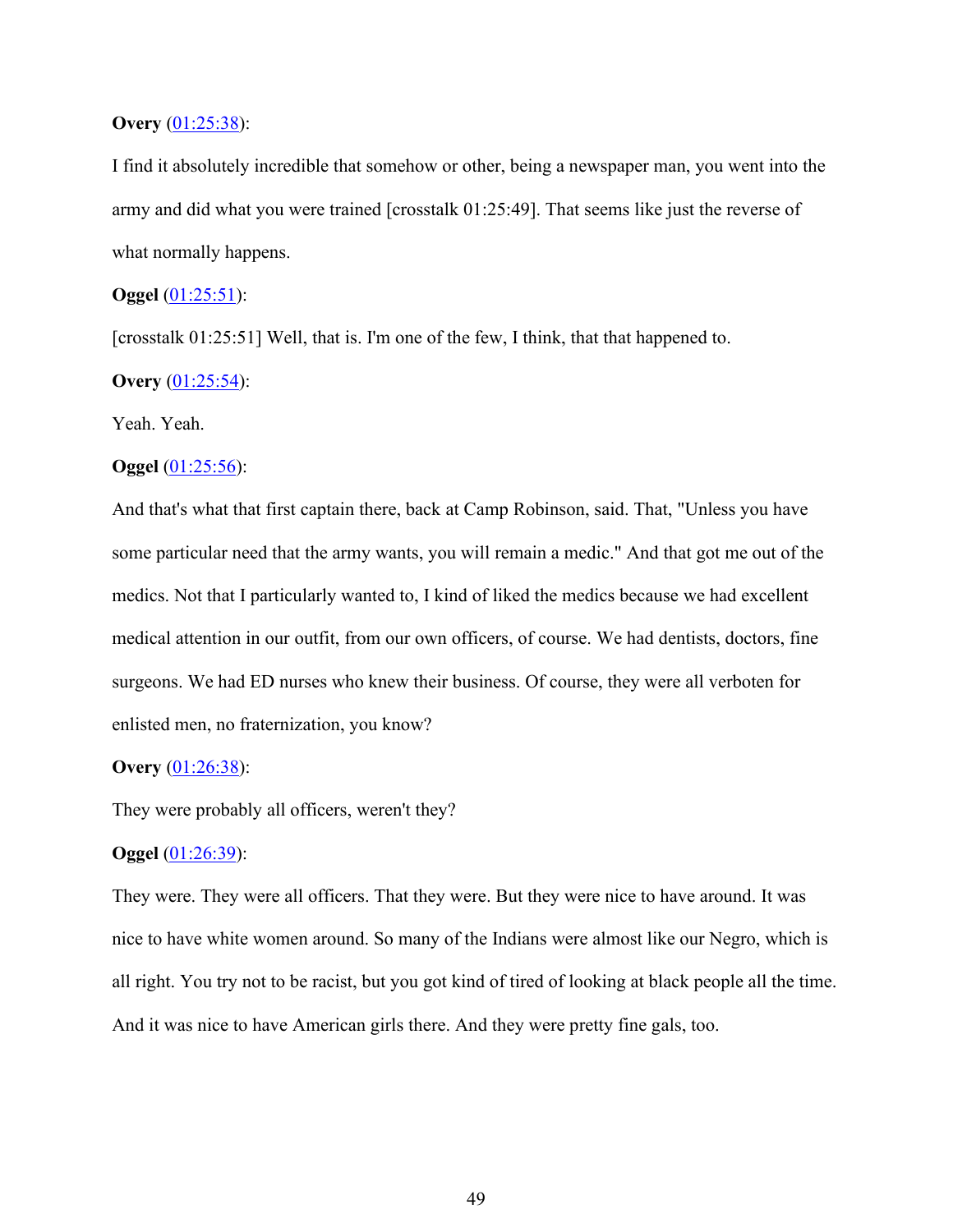#### **Overy** (01:27:12):

One final question. And I ask this to just about everybody. You served three and a half years in the armed forces in World War II, served overseas. What were your feelings, and what were your thoughts, during Vietnam? When numbers of young men were refusing to go. They were burning their draft cards. They were leaving for Canada. They were hiding, and things of this kind. What did you think about that?

## **Oggel** (01:27:42):

I didn't like it at the time. In retrospect, I'm not so sure, with what they were-- Pretty much right. I don't think we should have been in that. In Vietnam. But I had two sons of military age, one of whom served in the navy medical corps. He's an M.D., he served two years in the navy in the Vietnam War. And the youngest son, he was in college. And when this all came up, and these kids were all going to-- So many of them, were going to Canada and refusing to serve, and protest marches and what not. I told my son, "I don't want you sneaking off to Canada." I says, "If you're called, you go. You serve. If your country calls you, I want you to serve." So he said, "Okay, Dad. I will." But then he threw his hat into the ring, and that happened during Vietnam. That's the only war I know of where it did. If you weren't called within a year, your military duty was over. You were excused. You had done your part. Well, he wasn't called, fortunately, so. **Overy** (01:29:11):

Within the year of the time his-- What, number came up, or whatever they called it? Yeah. **Oggel** (01:29:16):

Yeah. His number wasn't called, so. But he threw it in the ring. And the year passed, and he wasn't called, so.